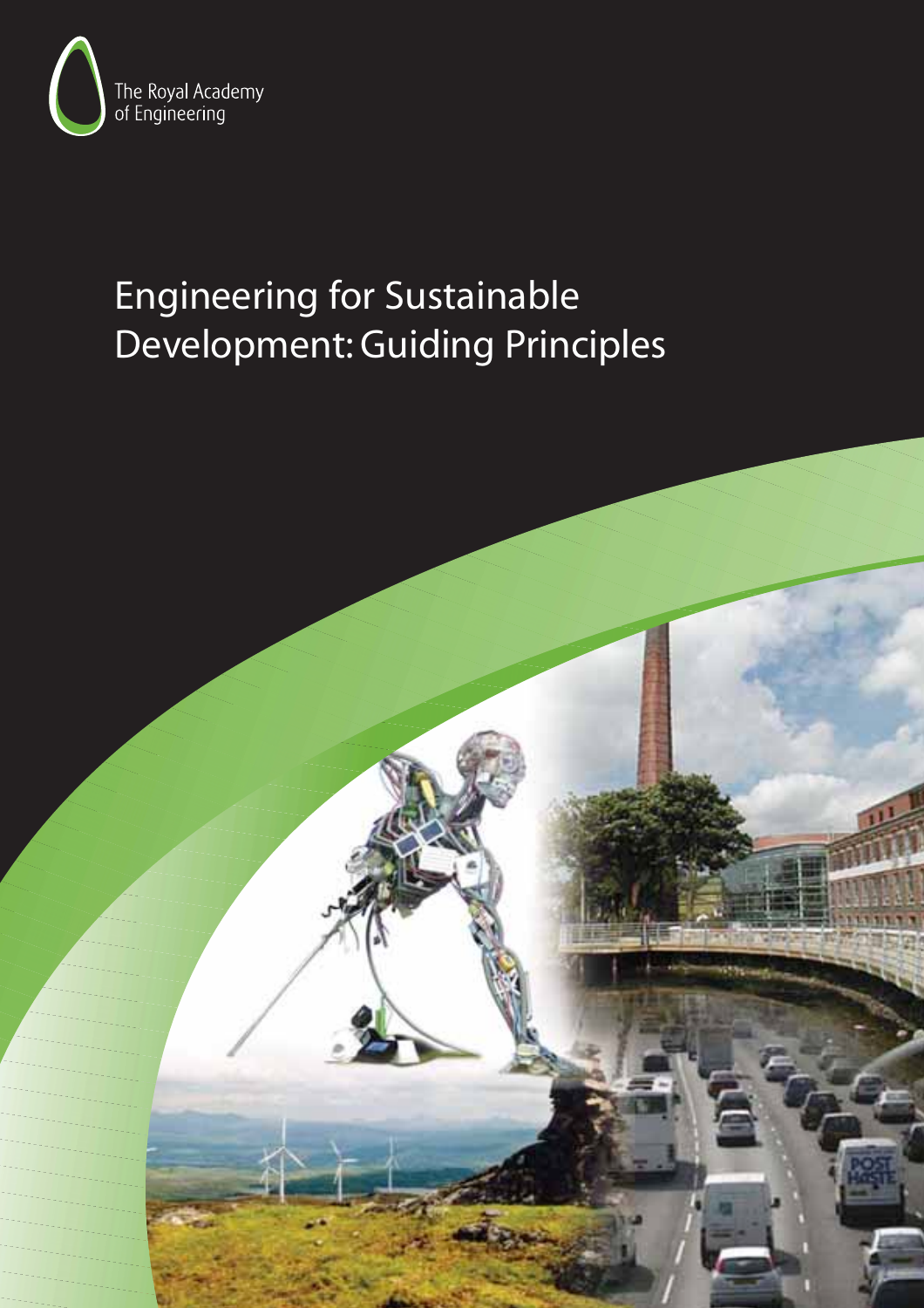'Humanity has the ability to make development sustainable – to ensure that it meets the needs of the present without compromising the ability of future generations to meet their own needs.'

**From Our Common Future (The Brundtland Report) – Report of the 1987 World Commission on Environment and Development**

#### Front cover picture credits:

#### **WEEE man (top left)**

The RSA WEEE man is an environmental awareness initiative developed by the RSA (Royal Society for the encouragement of Arts, Manufactures and Commerce) and Canon Europe – and is a visual reminder of the amount of waste electrical and electronic equipment (WEEE) one UK citizen will generate in a lifetime.

The WEEE man concept was developed by Mark Freemantle and Hugh Knowles – both RSA Fellows, it was designed by Paul Bonomini and built by Stage One.

For more information visit **www.WEEEman.org**

#### **Mossley Mill (top right)**

The 250 year old Mossley Mill site – eight miles from Belfast – was rescued from demolition when Newtonabbey Borough Council decided to save and renovate it. In 2000 the Council took over the Mill as its new Civic headquarters.

From being owned and operated by one of the district's largest employers as a flax mill, the building now employs approximately 150 people and is an attractive location for residents and visitors. © Newtownabbey Borough Council and University of Ulster

#### **Motorway car picture (bottom right)**

© Highways Agency.

#### **Wind turbines (bottom left)**

© National Wind Power

#### **Engineering for Sustainable Development : Guiding Principles**

© The Royal Academy of Engineering, 2005

ISBN: 1-903496-21-7

September 2005

Published by The Royal Academy of Engineering 29 Great Peter Street, London, SW1P 3LW

Tel: 020 7227 0500 Fax: 020 7233 0054 www.raeng.org.uk Registered Charity Number: 293074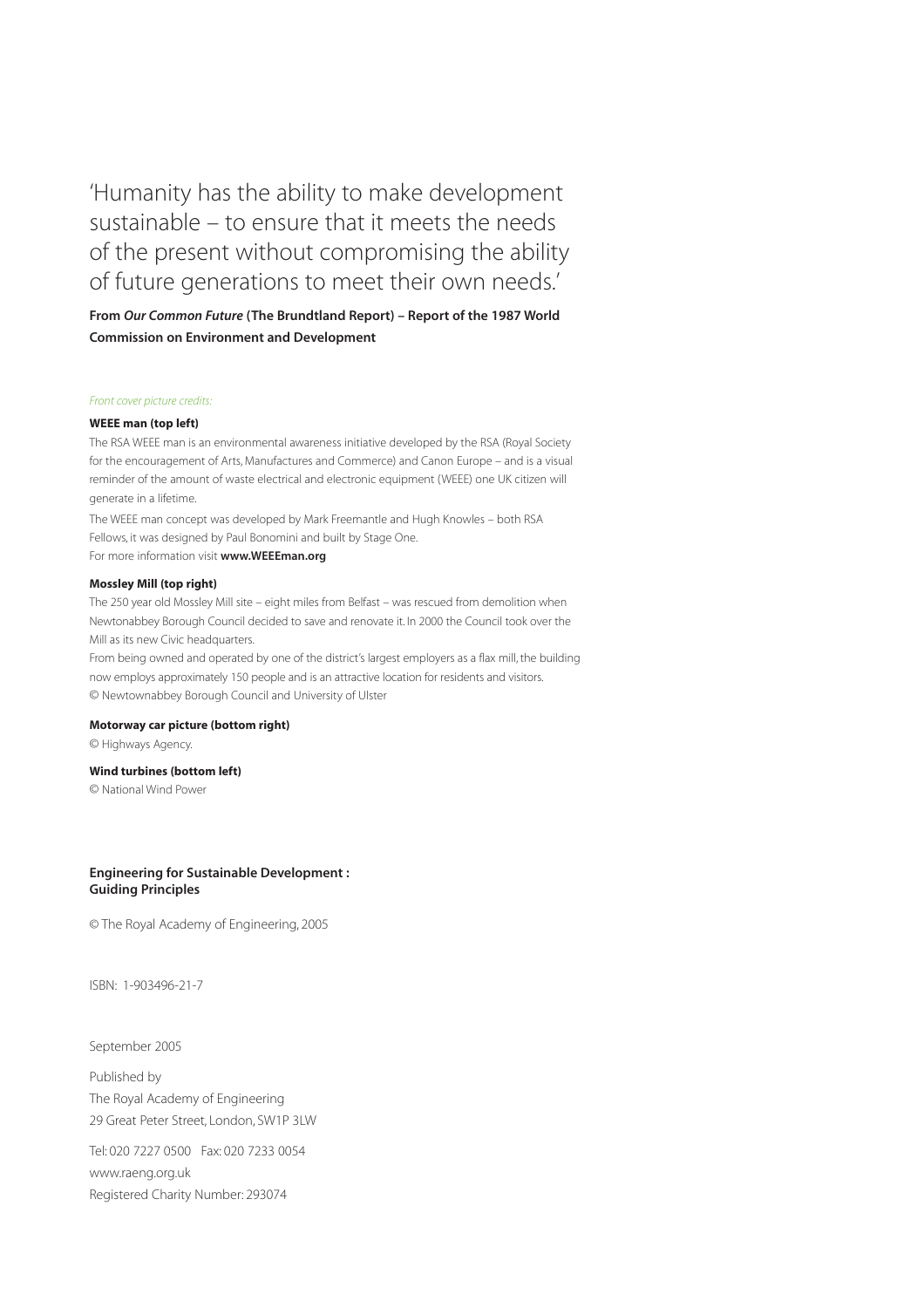

# Engineering for Sustainable Development: Guiding Principles

Editors:

**Professor Richard Dodds** FREng Visiting Professor in the Faculty of Engineering, University of Liverpool

**Professor Roger Venables**

Managing Director, Crane Environmental Ltd and Visiting Professor in the Faculty of Engineering, Queen's University, Belfast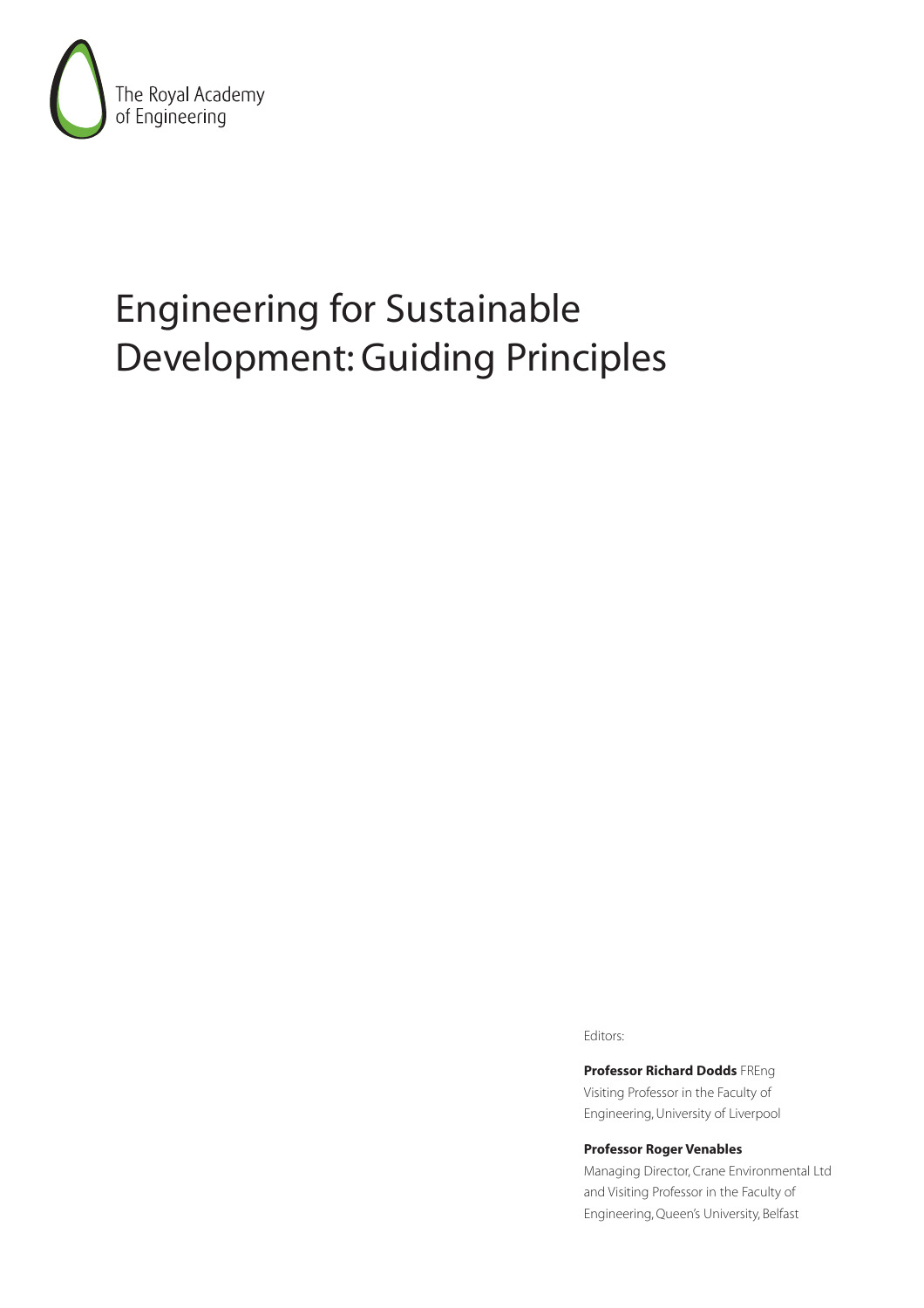# List of abbreviations used

| <b>AISE</b>    | International Association of Soaps, Detergents and Maintenance<br>Products                       |
|----------------|--------------------------------------------------------------------------------------------------|
| <b>BPEO</b>    | Best Practicable Environmental Option                                                            |
| <b>CPD</b>     | Continuing Professional Development                                                              |
| <b>CSR</b>     | Corporate Social Responsibility                                                                  |
| <b>DEFRA</b>   | Department of the Environment, Food and Rural Affairs                                            |
| EA             | <b>Environment Agency</b>                                                                        |
| <b>IPCC</b>    | Intergovernmental Panel on Climate Change                                                        |
| <b>IPP</b>     | Integrated Product Policy                                                                        |
| <b>NGO</b>     | Non-Governmental Organisation, for example Greenpeace or<br>Friends of the Farth                 |
| <b>ODPM</b>    | Office of the Deputy Prime Minister                                                              |
| RAEng          | The Royal Academy of Engineering                                                                 |
| RoHS           | Restriction of the Use of Certain Hazardous Substances in<br>Electrical and Electronic Equipment |
| <b>SD</b>      | Sustainable Development                                                                          |
| <b>SME</b>     | small or medium-sized enterprise                                                                 |
| <b>UK-SPEC</b> | UK Standard for Professional Engineering Competence<br>(published by the Engineering Council UK) |
| WEEE           | Waste Electrical and Electonic Equipment                                                         |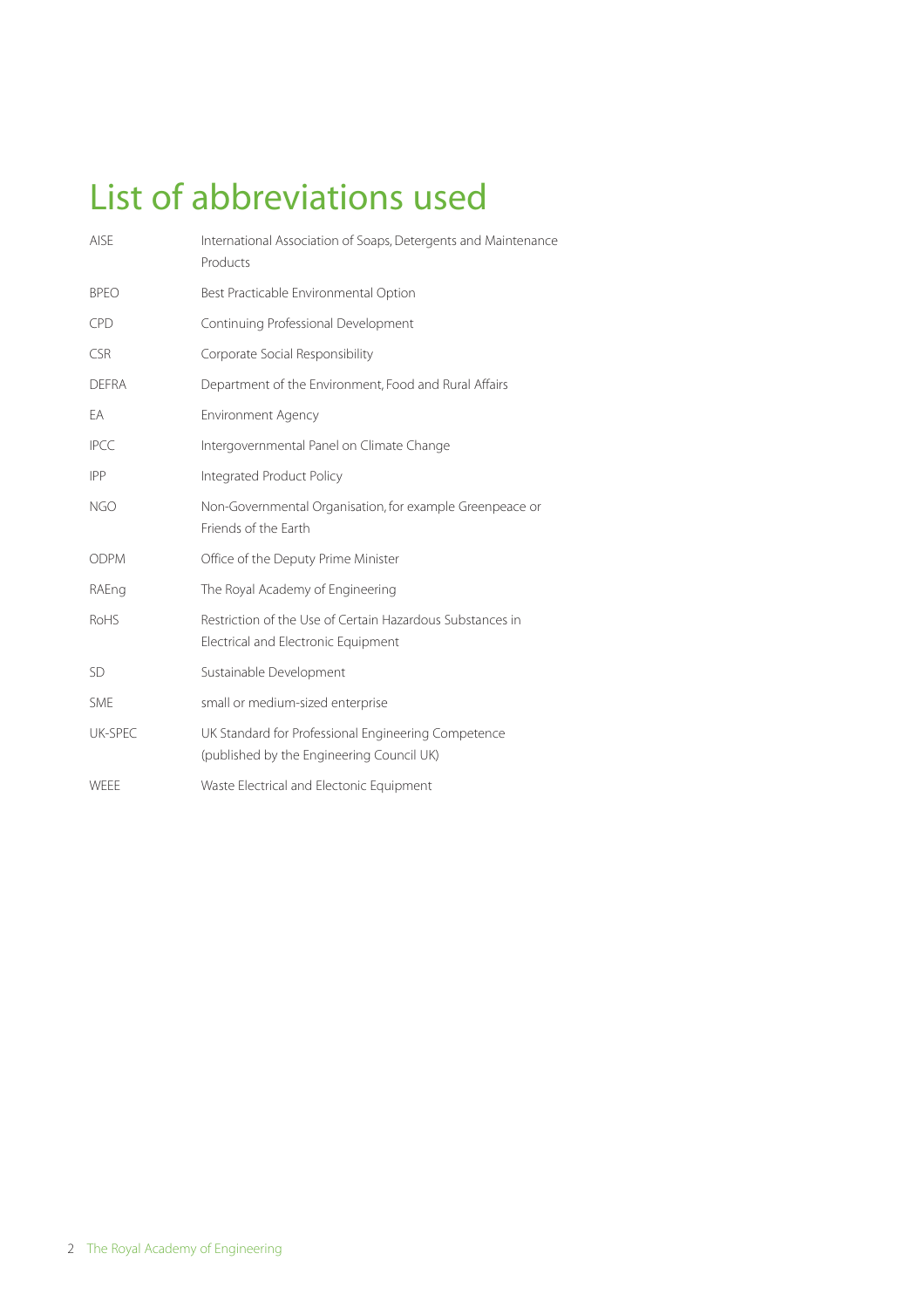# Foreword

Sustainable development, especially since the 1992 United Nations Conference on Environment & Development at Rio de Janeiro, has become an increasingly important theme in local, national and world politics, and increasingly a central theme for the engineering professions around the world. The sustainable development concept requires of all of us – as engineers and citizens – to consider much more widely than before the impact of our own lives and of the infrastructure and products we produce, both geographically and temporally.

With infrastructure and engineering products and processes becoming increasingly complex, engineers need to integrate consideration of whole-life environmental and social impacts – positive as well as negative – with the mainstream and commercial aspects of their work. Wise use of natural resources, minimum adverse impact and maximum positive impact on people and the environment are the targets. As the Introduction to this Guide makes clear, time is not on our side to make the necessary changes in our way of life if we are to live within the limited carrying capacity of Planet Earth.

The practice of design has also concerned the Academy for many years. In keeping with its mission of encouraging excellence in the practice of engineering, The Royal Academy of Engineering has, since 1998, operated a scheme for the appointment of Visiting Professors in Engineering Design for Sustainable Development at universities in the UK, with a total of 26 appointments made so far. The principal aims of the Scheme are to assist – across all engineering teaching, not just design – in the generation of teaching materials for the undergraduate curriculum based on real-life case studies, and to enhance the understanding of sustainability and sustainable development amongst academic staff and students alike.

The result we seek is that graduates leave their courses inspired by, and with understanding of, both the concept of sustainable development and the place of their chosen engineering specialism in delivering it, and with relevant knowledge and skills to apply in the engineering profession.

One of the Scheme's objectives has therefore been to create a set of case studies from the practical experience of the Visiting Professors and to distil a set of general Guiding Principles that are encapsulated in or illustrated by the case studies. This Guide fulfils that objective and I hope that it inspires you to make a difference to the world through sustainable development based upon wise practice of engineering.

alunfrum



**Lord Broers FREng FRS** President Royal Academy of Engineering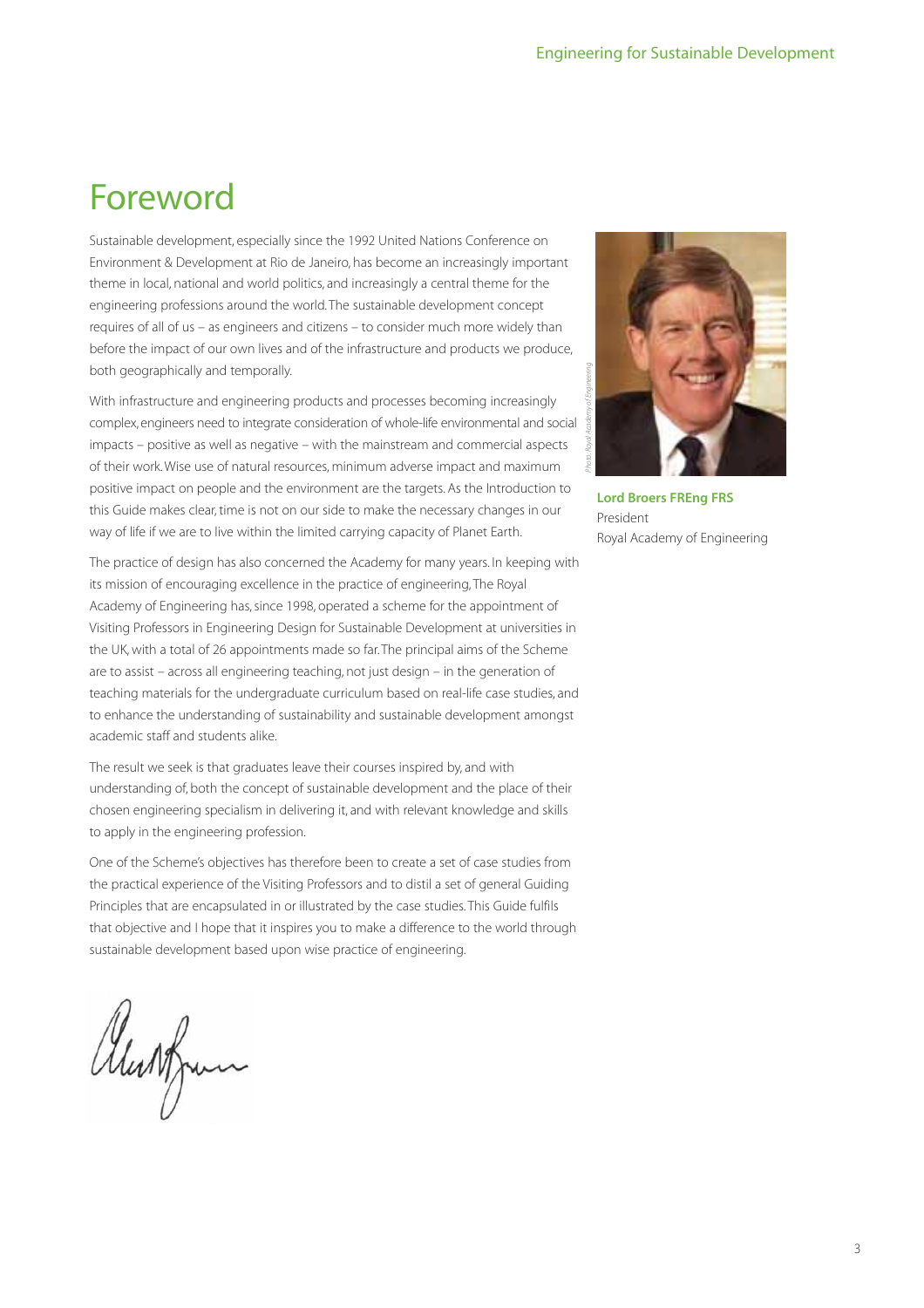# Preface

This Guide is aimed primarily at:

• Academic Staff in University Engineering Schools and Departments, who need or are considering how to embed the essence of engineering for sustainable development into their courses and teaching

In addition, the following groups are also seen as important target readers and we hope they will also find the Guide useful:

- students on engineering undergraduate and post-graduate degree courses
- teachers in Universities in related disciplines, with which engineers have to work
- training managers in any engineering-related organisation, who will be able to use it to frame their company's Continuing Professional Development (CPD) in sustainable development and design
- individual practising engineers at all levels, who will be able to use it for their personal CPD
- those concerned with and running the professional development schemes and examinations of the engineering institutions
- those concerned with the procurement of engineered products from consumer products to utilities and infrastructure

The overall structure of the Guide is as follows.

- Section 1 provides an Introduction to the Guide and why it has been produced, plus some fundamental definitions, which – it is hoped – provide sufficient background to sustainability, sustainable development and their interactions with engineering, even for those new to the subject
- Section 2 provides an illustration of sustainability issues in engineering through summaries of seven examples selected mostly from case studies generated by the Academy's Visiting Professors Scheme
- Section 3 presents a set of 12 'Guiding Principles' of Engineering for Sustainable Development distilled from the Visiting Professors Scheme, together with a table of links between the Principles and the examples
- Section 4 provides advice on the application of the Guiding Principles in practice by relating them to five main stages in any engineering project or enterprise
- Section 5 indicates how to take the Guiding Principles into action in university teaching and in engineering practice

The longer-term aim is for this Guide to be a key component of resources to assist, in particular, academic staff who are teaching on UK engineering degree courses.

This Guide can be seen as complementary to the existing Royal Academy of Engineering Guide Educating Engineers in Design (The Royal Academy of Engineering, 2005) and to the Academy's Report, The Societal Aspects of Risk and its companion documents (The Royal Academy of Engineering, 2003). It should assist in delivering the sustainable development competencies required by the UK Standard for Professional Engineering Competence. (Engineering Council UK, 2004).

The Guide is published both physically and electronically.

#### **Acknowledgements**

Our thanks are due to a wide range of people involved in the preparation of this Guide, and in teaching and practice of engineering for sustainable development. In particular, we thank Professor Jim McQuaid, Visiting Professor in the School of the Built Environment, University of Ulster, and Professor David Fisk, Department of Civil and Environmental Engineering, Imperial College, London, for their tireless work in developing early drafts as well as commenting on the later drafts of this Guide. We also give special thanks to Professor Roland Clift of the University of Surrey for his significant contribution to the Introduction. Each of the Visiting Professors who have contributed to the examples presented in Section 2 is indicated at the head of each example. In addition, we gratefully acknowledge the contributions of text and/or comments by members of the Academy's Sustainable Development Education Working Group, plus other members of The Academy and wider profession.

Further information on some of the case study material generated by The Academy's scheme can be found from the References, including the websites listed there.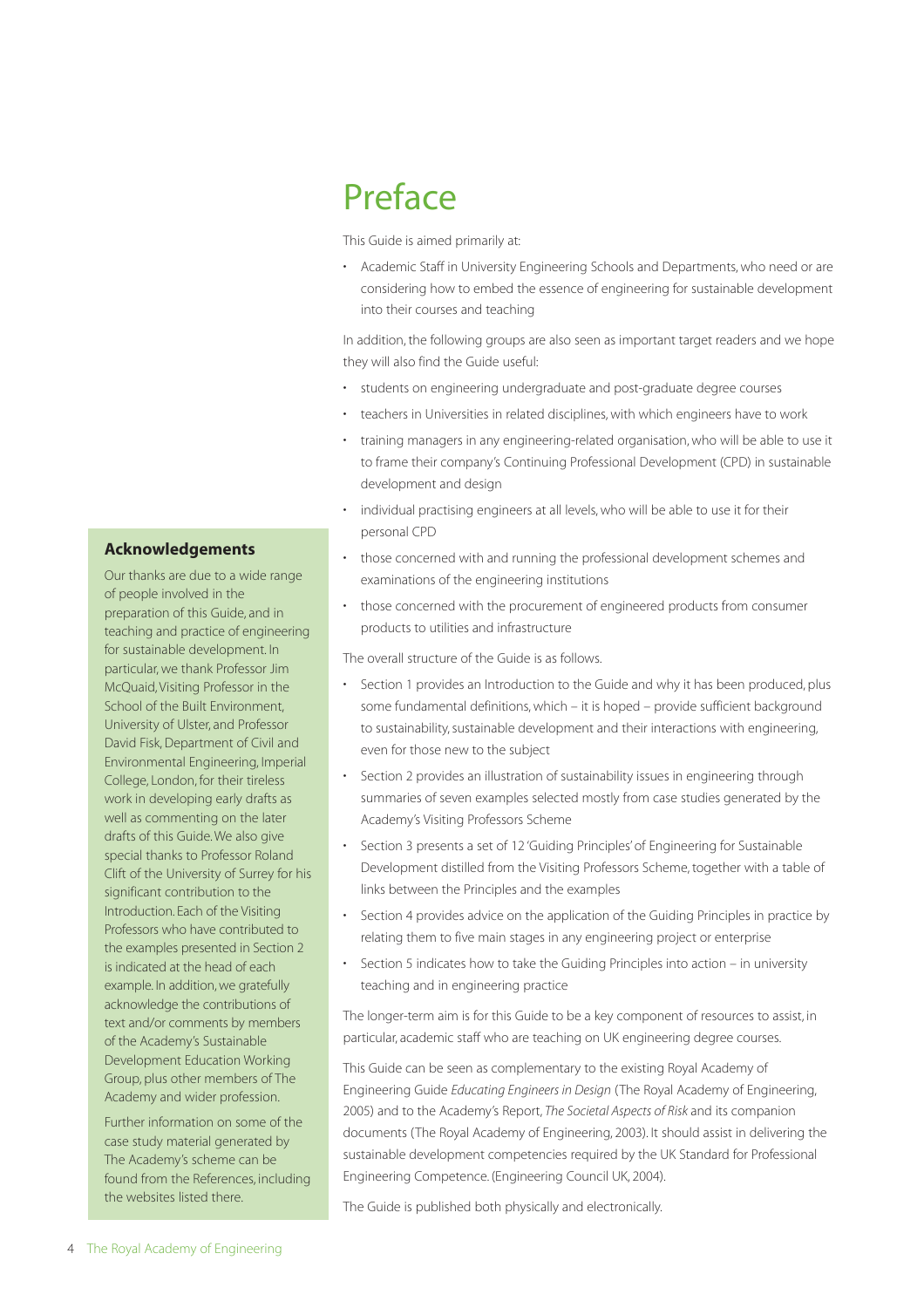Finally, we think it important to set the Guide into the current context of government and business policies. The new 2005 UK strategy on sustainable development, Securing the future, has been published and needs to be taken into account by those using this document in their work. In the strategy, the UK Government sets out the set of shared principles that it will use to achieve its sustainable development purpose, and demonstrates that it has been active in recent years developing approaches and principles for sustainable development in the UK. The latest strategy has been agreed by the UK Government, the Scottish Executive, the Welsh Assembly and the Northern Ireland Administration. They have brought together and built upon the various previously existing UK principles to set out an overarching approach, which is summarised in the figure below.



Figure 1: The principles of sustainable development in the 2005 UK strategy 'Securing the future'

In addition to this national policy picture, the development of action in these areas is also increasingly influenced by Corporate Social Responsibility (CSR) Policies in industrial and commercial organisations. Whilst this publication does not specifically address the CSR agenda, many of the Principles are equally compatible with a CSR approach as with one based on the concept of sustainable development. Whatever the basis for action, what is important is the direction and urgency of that action aimed at improved engineering practice.

Richard Dodds and Roger Venables, Editors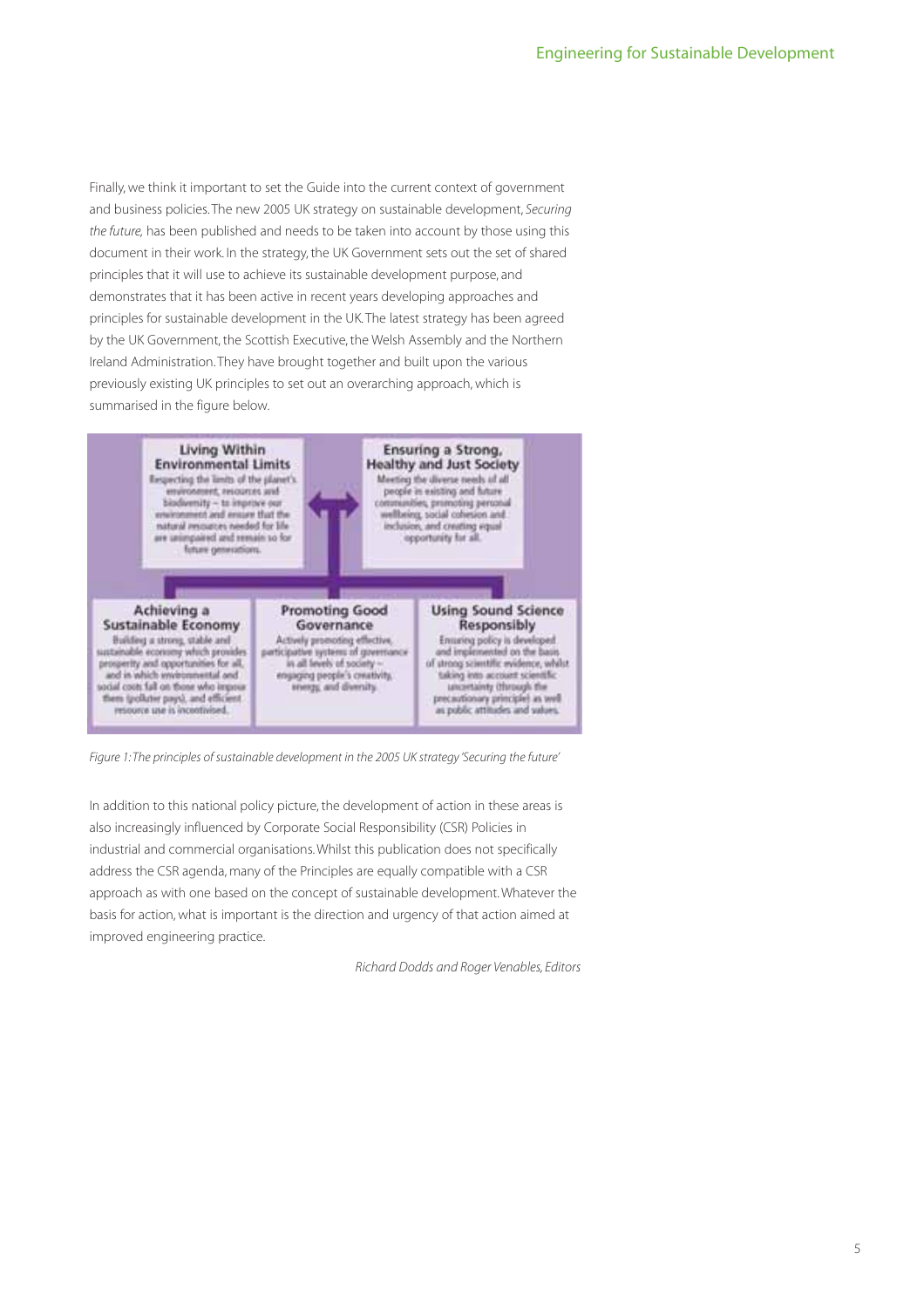# **Contents**

|                |          | List of abbreviations used                                                      | $\overline{2}$ |
|----------------|----------|---------------------------------------------------------------------------------|----------------|
|                | Foreword |                                                                                 | 3              |
|                | Preface  |                                                                                 | 4              |
| 1              |          | <b>Introduction</b>                                                             | 7              |
|                | 1.1      | Why Engineering for Sustainable Development?                                    | 7              |
|                | 1.2      | Scope of the Guide                                                              | 8              |
|                | 1.3      | Definitions and undefinable principles                                          | 9              |
|                | 1.4      | The challenge ahead                                                             | 10             |
| $\overline{2}$ |          | Examples of sustainability issues in engineering                                | 11             |
|                | 2.1      | Civil Engineering - Jubilee River                                               | 12             |
|                | 2.2      | Chemical & Manufacturing Engineering - laundry cleaning products                | 14             |
|                | 2.3      | Walking the talk: embedding sustainable development into an                     |                |
|                |          | organisation - Glasgow University                                               | 16             |
|                | 2.4      | Product design in Electrical & Electronic Engineering - mobile phones           | 18             |
|                | 2.5      | Civil Engineering & Building - Mossley Mill regeneration in<br>Northern Ireland | 20             |
|                | 2.6      | Balancing positive and negative impacts - the case of catalytic<br>converters   | 22             |
|                | 2.7      | The energy challenge                                                            | 23             |
| 3              |          | <b>Guiding Principles of Engineering for Sustainable Development</b>            | 25             |
|                | 3.1      | The Principles                                                                  | 25             |
|                | 3.2      | The Principles explained                                                        | 25             |
|                | 3.3      | The Principles related to the examples summarised in Section 2                  | 31             |
|                |          | 4 Application of the Principles in practice                                     | 40             |
|                | 4.1      | Introduction                                                                    | 40             |
|                | 4.2      | Framing the requirements                                                        | 40             |
|                | 4.3      | Project Definition - Scoping the decision                                       | 41             |
|                | 4.4      | Planning and Detailed Design                                                    | 41             |
|                | 4.5      | Implementation, Delivery and Operations                                         | 42             |
|                | 4.6      | End of usable life                                                              | 42             |
|                | 4.7      | Linking the Stages to the Guiding Principles                                    | 43             |
|                |          | 5 Developing approaches in teaching, training and CPD                           | 44             |
|                |          | References and further reading                                                  | 46             |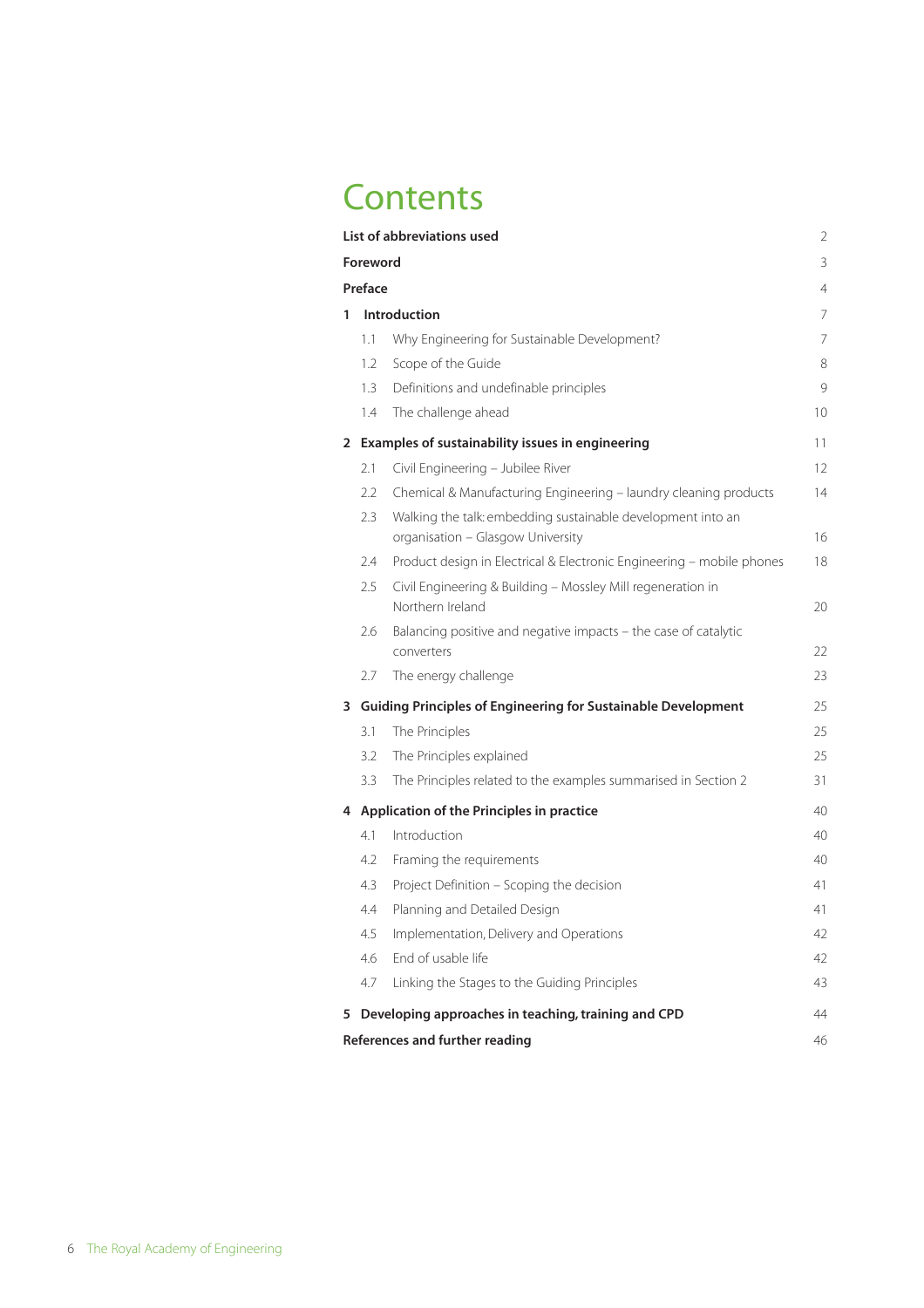# 1 Introduction

## 1.1 Why Engineering for Sustainable Development?

It is increasingly recognised, in public discussion and political discourse, that many of the practices and lifestyles of modern society – particularly but not exclusively industrialised society – simply cannot be sustained indefinitely. We are exceeding the capacity of the planet to provide many of the resources we use and to accommodate our emissions, while many of the planet's inhabitants cannot meet even their most basic needs.

This problem, of recognising the need to live within constraints and to ensure more fairness in access to limited resources, lies at the heart of the concepts of sustainability and sustainable development. It is something new in human history – the planet is full and we have no new geographical horizons to move to. This Guide is intended to provide an introduction to how sustainability and sustainable development affect the way in which engineering must in future be practised.

Sustainable development is the process of moving human activities to a pattern that can be sustained in perpetuity. It is an approach to environmental and development issues that seeks to reconcile human needs with the capacity of the planet to cope with the consequences of human activities. It is useful to represent the constraints that make sustainable development an imperative in the form of a simple Venn diagram (Figure 2).



Figure 2a: Three dimensions of sustainability

'Techno-centric concerns', which encompass techno-economic systems, represent human skills and ingenuity – the skills that engineers must continue to deploy – and the economic system within which we deploy them.'Eco-centric concerns' represent the ability of the planet to sustain us – both by providing material and energy resources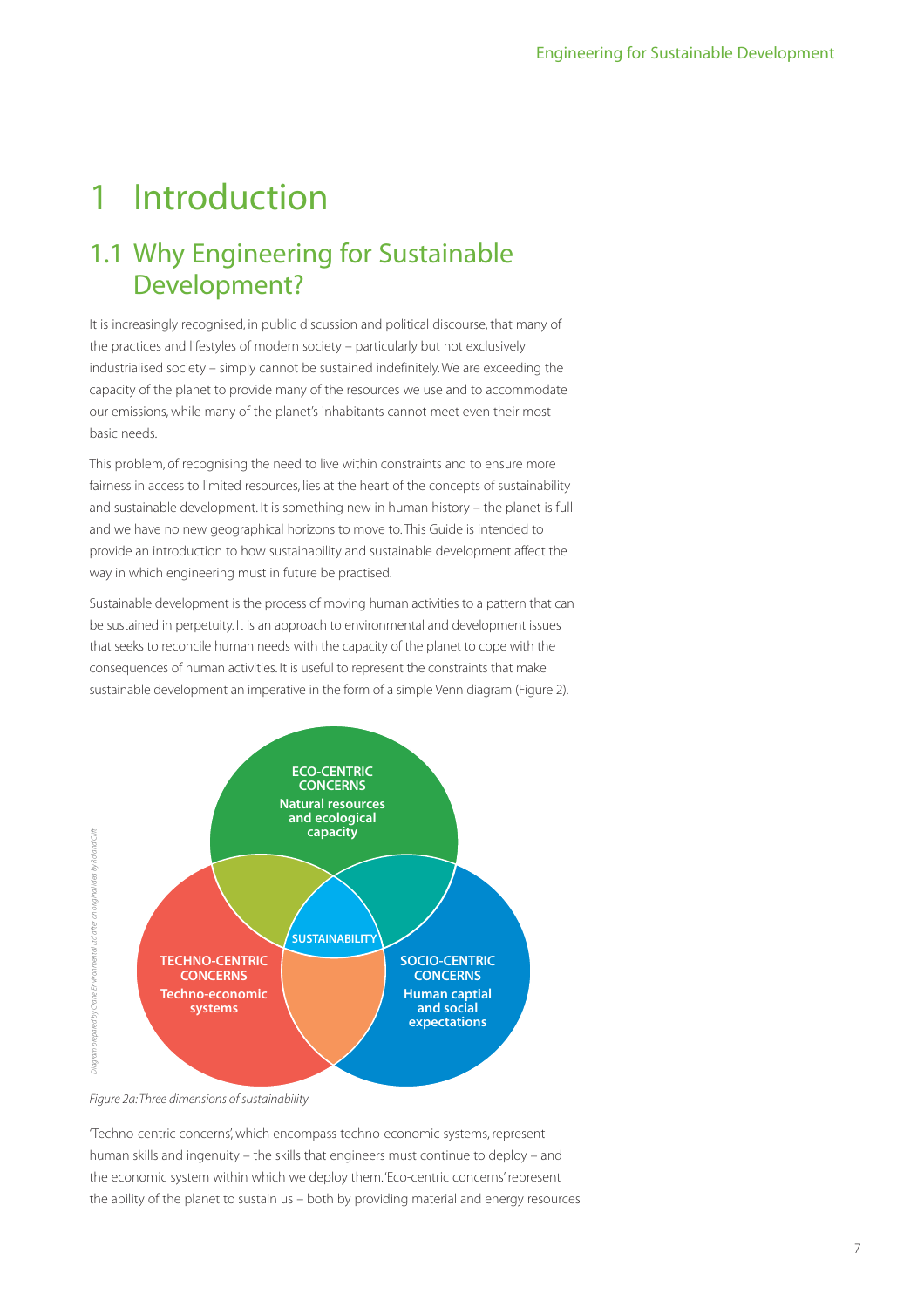

and by accommodating us and our emissions and wastes.'Socio-centric concerns' represent human expectations and aspirations – the needs of human beings to live worthwhile lives, summed up by the phrase in the UK Government's interpretation of sustainable development as 'a better quality of life for everyone, now and in the future'.

Sustainability can be thought of as the region in the centre of Figure 2a where all three sets of constraints are satisfied, while sustainable development is the process of moving to that region. Alternatively, sustainable development can be thought of as the process of moving the circles together so that they almost completely overlap but with the societal and techno-economic circles sitting within the environmental circle, at which point all human activity is sustainable – see Figure 2b.

Although Figure 2 is simplistic, it reminds us that sustainability means living within all three types of long-term constraint: technology cannot be deployed as though it has no environmental or societal implications. Engineers must therefore be key players in sustainable development, and have an obligation as citizens not just to act as isolated technical experts. Achieving sustainability through sustainable development will require some significant shifts in behaviour and consumption patterns. Often it will be – and should be – engineers who lead processes of making decisions about the use of material, energy and water resources, the development of infrastructure, the design of new products and so on. One implication is that engineers must recognise and exercise their responsibility to society as a whole, which may sometimes conflict with their responsibility to the immediate client or customer.

Engineers will still be called on to design and manage complex systems, or simple systems to meet complex sets of demands. However, sustainable development redefines the contexts within which these skills must be deployed. It is a new integrative principle, not a new set of tools, so that the concept cannot simply be regarded as an 'add-on' to existing engineering skills and educational programmes. This Guide is aimed at providing a set of Guiding Principles and understanding to help promote more-sustainable design and guide their application in the practice of engineering, illustrated through summaries of selected real-life examples.

## 1.2 Scope of the Guide

In preparing this Guide, we have taken a wide definition of engineering, so its scope consequently ranges more widely than only engineering design. We have taken an holistic view, recognising three main issues.

- Firstly, engineering and sustainable development are closely linked, with many aspects of sustainable development depending directly and significantly on appropriate and timely actions by engineers
- Secondly, engineering design is only a part, though a very important part, of the extended engineering process of analysis, synthesis, evaluation and execution, as summarised in The Universe of Engineering – A UK Perspective, (The Royal Academy of Engineering, 2000)
- Thirdly, engineering input to sustainable development solutions must be provided in partnership with many other interests. Such engineering input begins with participation in framing the issue of concern or how it is described in terms of the

Development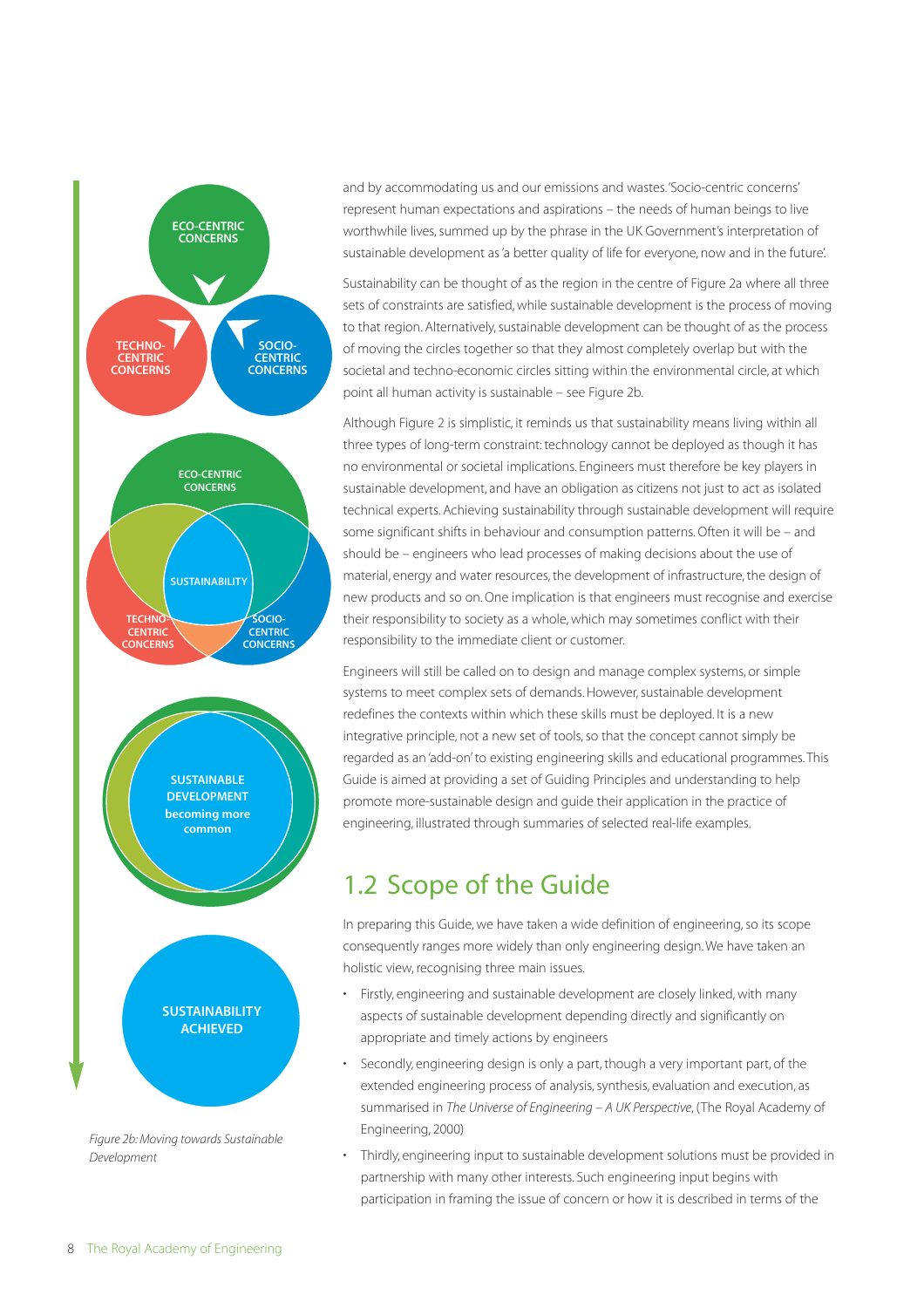actual needs or wants underlying the issue to be addressed. The input needed then proceeds through the development and detailing of the engineering dimension of options, to the implementation of the option that is judged as the most attractive by and to the variety of stakeholders. It is also vital that the engineering input includes consideration of all of the consequences of that implementation into the future

This holistic and whole-life view of engineering serves a dual purpose.

- For the audience of academic staff, students and engineers in practice, it provides the overall framework within which engineering design practice has to fit. It emphasises that, for sustainable development to be achieved, professional practice in engineering needs urgently to have a wider compass than the development of elegant solutions to narrowly specified technical problems
- For the wider audience of the Guide among the many people outside the profession, we trust it will help to demonstrate that engineers are addressing sustainable development issues in their work, and are taking steps to make a sustainabilityorientated approach central to the way engineering decisions are taken

### 1.3 Definitions and undefinable principles

The literature is full of definitions of sustainable development, starting with Our Common Future (the 1987 Report of the UN World Commission on Environment and Development, commonly known as The Brundtland Report), which contained the statement:

'Humanity has the ability to make development sustainable – to ensure that it meets the needs of the present without compromising the ability of future generations to meet their own needs'.

One of the reasons for the plethora of definitions is that 'sustainability' and 'sustainable development' are very rich concepts. The philosopher Michael Banner (1999) has likened them to justice, which has been recognised as an important ethical principle since at least the time of the Athenian republic, but which has never been capable of one succinct definition. However, that does not mean we should ignore the concept. It is therefore very important for engineers to gain a feel for sustainable development so that, as with concepts like justice, they can recognise it as a quiding principle to be interpreted for each instance in which the principle is needed.

The goal is sustainable living – being able to live on Planet Earth for the indefinite future – but recognising our impact on other people inhabiting the planet both now and in the future, indeed many generations in the future.This is why some authors and politicians have referred to sustainable development in terms such as 'We don't own the earth; we hold it in trust for our children' (and, we should add, our grandchildren, and their children, and…).This is sometimes known as the principle of inter-generational equity.

It sits alongside the responsibility to ensure adequate quality of life for all the current inhabitants of the planet, which can sometimes seem more pressing and problematic, and which is sometimes known as the principle of intra-generational equity. However, considering intra-generational equity reminds us that both engineering and consumption have world-wide implications: engineering is an international profession, but international trade can 'export unsustainablity' so that 'meeting the (supposed) needs' of one group of people can have serious negative impacts on people in other countries.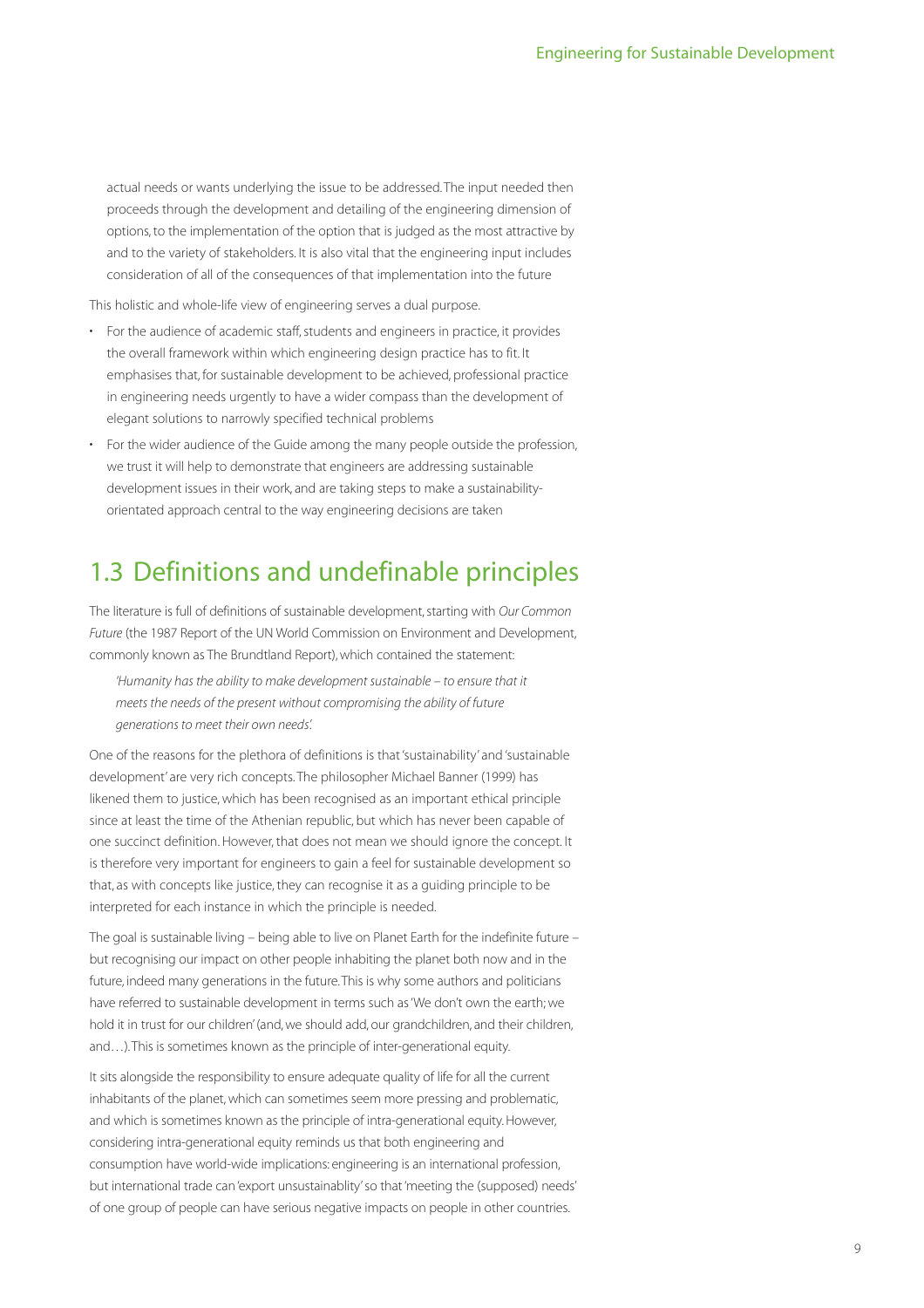Figure 2 introduced the idea that sustainability has three pillars – environmental, social and techno-economic – and that, in addition to the constraints implied, building on these pillars provides major opportunities for engineers and engineering. Sustainable development is thus not simply a matter of trading off positive impacts in one area against negative impacts in another. A successful development builds on the three pillars and achieves economic success, social benefit and high environmental quality together. On the other hand, an activity that causes environmental damage or social disquiet, or that results in economic loss or waste of public funds, should be characterised as un-sustainable. Measuring success against all three factors at the same time is often referred to as the 'triple bottom line' approach.

An alternative to the three pillars approach is to consider sustainable development as seeking to preserve and enhance what are sometimes called 'the five capitals' and then 'living off the interest'. In this context 'enhance' often does not mean simply 'increase' but to improve matters, such as quality of life or quality of environment.

The five forms of capital that determine the options available to future generations are:

- human (the peoples of the world)
- environmental (the wider environment, flora, fauna and resources)
- social (our collective ability to govern ourselves and enhance human well-being)
- financial
- manufactured (all engineered products, built infrastructure and other physical assets)

Just like the three pillars, the extent to which the five forms of capital are interchangeable or substitutable is limited. So, on this model, a sustainable development is one that utilises human, environmental and financial capital to enhance or increase human, social, environmental, financial and/or manufactured capital.



Meeting the requirements of the UK Sustainable Development Strategy is part of the challenge ahead

## 1.4 The challenge ahead

The Principles of engineering for sustainable development presented in this Guide, together with the guidance on its application in practice, should assist all involved in engineering to make their vital and urgent contribution to society to:

- drive down the adverse environmental and social aspects of engineered products, services and infrastructure
- dramatically improve their environmental performance
- improve the contribution of engineering products, services and infrastructure to a high quality of life
- help society to move towards a significantly more-sustainable lifestyle
- ensure products, services and infrastructure meeting these criteria are competitive in their marketplace and, ideally, the most competitive

This task is vital and urgent, and demands innovation, creativity and other traditional engineering skills, alongside an ability to work with the many other disciplines involved. It also requires a new view of the world, and a preparedness to adopt new ways of working and thinking about the impacts into the future – negative as well as positive – of engineered products, processes and infrastructure.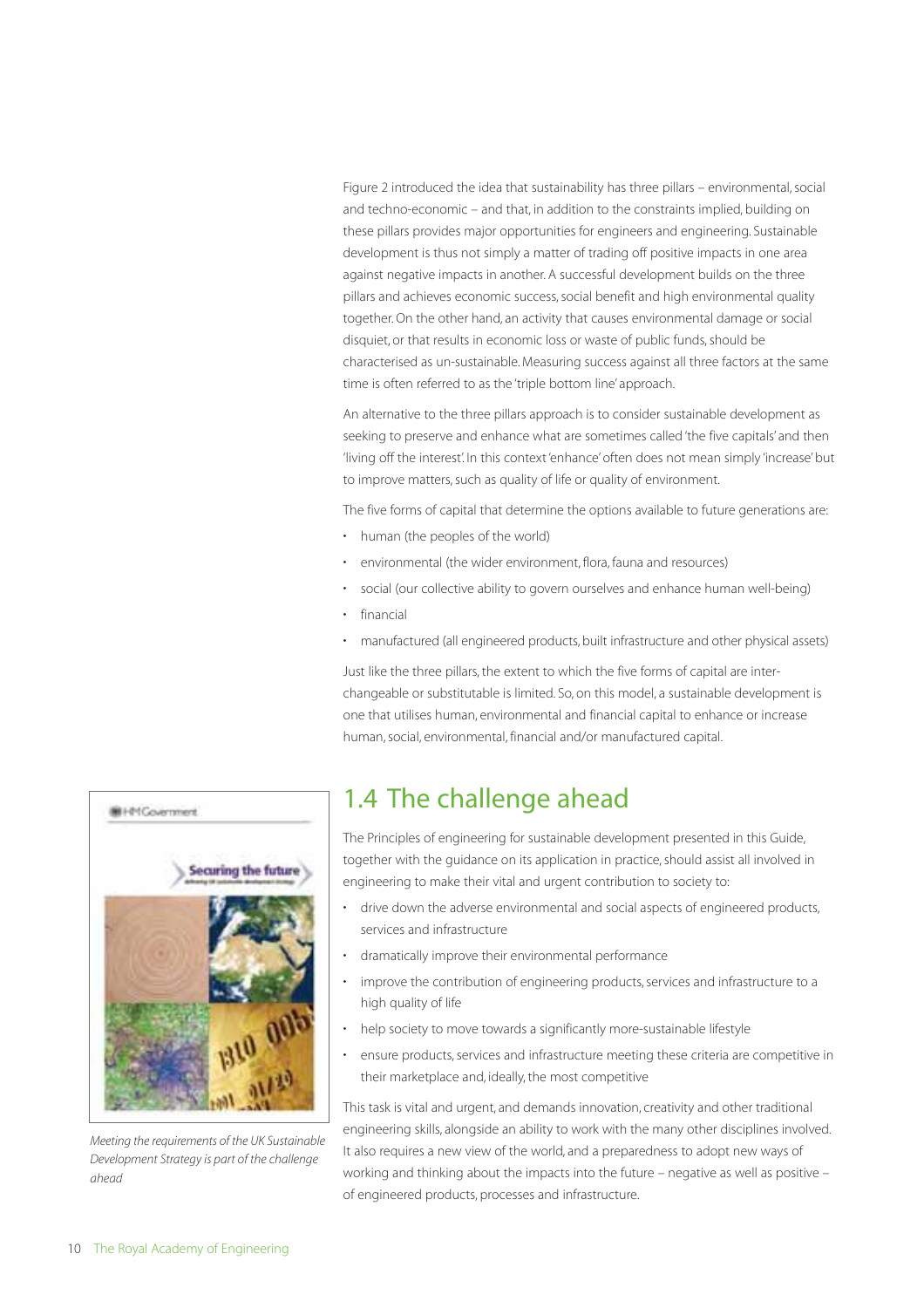# 2 Examples of sustainability issues in engineering

Let us examine the concepts of sustainable development through summaries of projects, products and actions from across the engineering disciplines. Our aim is to demonstrate the crucial connections between sustainability, sustainable development and engineering, and the vital role of engineers and engineering in delivering sustainable development. Consider the following seven examples, most of which are based on case studies developed by Academy-sponsored Visiting Professors:

- Civil Engineering Jubilee River
- Chemical & Manufacturing Engineering laundry cleaning products
- Walking the talk: embedding sustainable development into an organisation Glasgow University
- Product design in Electrical & Electronic Engineering mobile phones
- Civil Engineering & Building Mossley Mill regeneration in Northern Ireland
- Balancing positive and negative impacts the case of catalytic converters
- The energy challenge

Where available, references to further detail on these examples are given in the References on page 46.

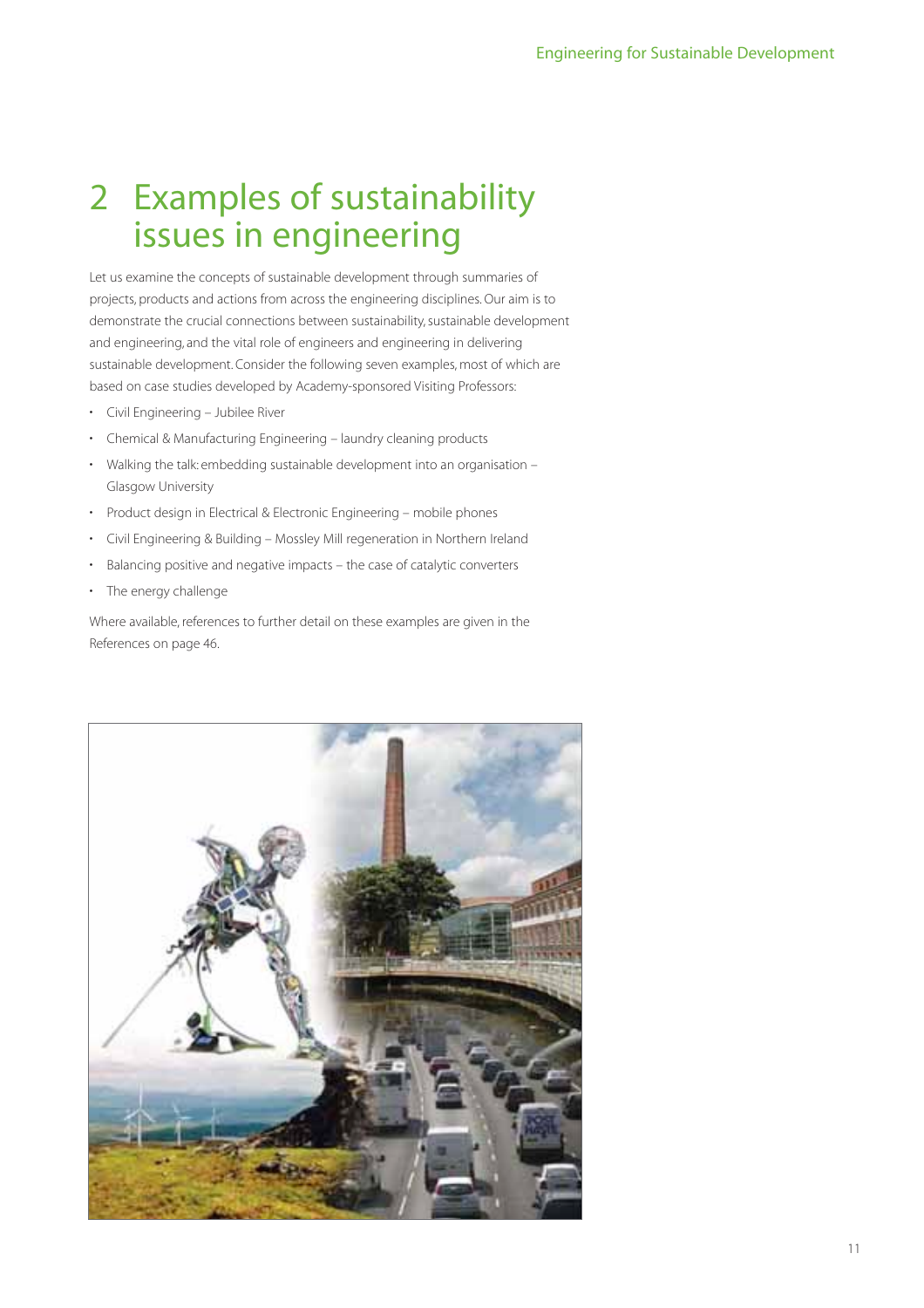## 2.1 Civil Engineering – Jubilee River

Roger Venables, Visiting Professor in the Faculty of Engineering, Queen's University, Belfast

Too often in the past, flood alleviation channels have been constructed as hardsurfaced channels that added no or very limited amenity or wildlife value to the communities and landscapes into which they were introduced. However, Jubilee River, the name chosen following a local public competition for the £100 million Maidenhead, Windsor and Eton Flood Alleviation Scheme, represents a new way of constructing flood relief channels.

The UK's River Thames rises in Gloucestershire and flows eastwards to London and into the Thames Estuary and the southern North Sea. As with many major rivers, communities have grown up at strategic points such that, in times of sufficiently high flow for the river to overflow its normal channel banks, there is a significant risk of flooding properties close to the river.

A limited range of techniques is available to reduce this risk, primarily:

- upstream storage the flooding of uninhabited land upstream of the vulnerable community, and the steady release of that excess water back into the river as capacity allows
- protective banks permanent and/or temporary
- relief channels, traditionally trapezoidal in section and made of concrete

High flows in the Thames through Maidenhead, Windsor and Eton have caused, over the years, repeated and substantial flooding, and consequent damage and trauma for residents and businesses. After extensive studies, proposals were developed for a major 12 km long relief channel to alleviate flooding in these towns. What makes

Jubilee River special in relation to the social and environmental aspects of sustainability is that it has been designed to have many of the environmental and amenity features of a natural river, including islands, reedbeds and shallow margins. The channel has an average width of 45 m and was designed to have a maximum capacity of 200 m<sup>3</sup>/sec, and is similar in size and capacity to the River Thames channel in that location. A dry weather flow of 10 m<sup>3</sup>/sec is passed down the channel to provide aeration and amenity value from the flowing water.

The creation of the Jubilee River significantly reduces the risk of flooding to approximately 5,500 homes and 12,500 people in Maidenhead, Windsor and Eton, in addition to reducing the risk of disruption to road and rail networks, communications and utilities. It flows from just upstream of Boulter's Weir in Maidenhead to just downstream of Eton.

Although the new channel is aimed at reducing flooding risk, the proposers of the scheme (the Environment Agency's predecessor body, the National Rivers Authority) recognised that there were potential implications for a much wider area beyond the locality of the scheme, including significant lengths of the River upstream and downstream of the Scheme. Indeed, the solution and route eventually implemented involved the placing of the Scheme on the north bank of the Thames, although the greatest flood risk benefit accrues to communities on the south bank. Planners had allowed development in the flood plain on the south bank, whereas the planners for the communities on the north bank had restricted such development. The scale of the scheme, and its implications for the landscape, was also a significant consideration in the design.

These wider considerations and the scheme's scale led to a new style of solution – of a flood channel designed and constructed not as a traditional concrete channel but to be mostly unlined to look like a natural river, with numerous wildlife and public amenity features. In summarising the findings of the Public Inquiry into the Scheme, the Inspector said:"I find the evidence



Flooding from the River Thames into Windsor in 1947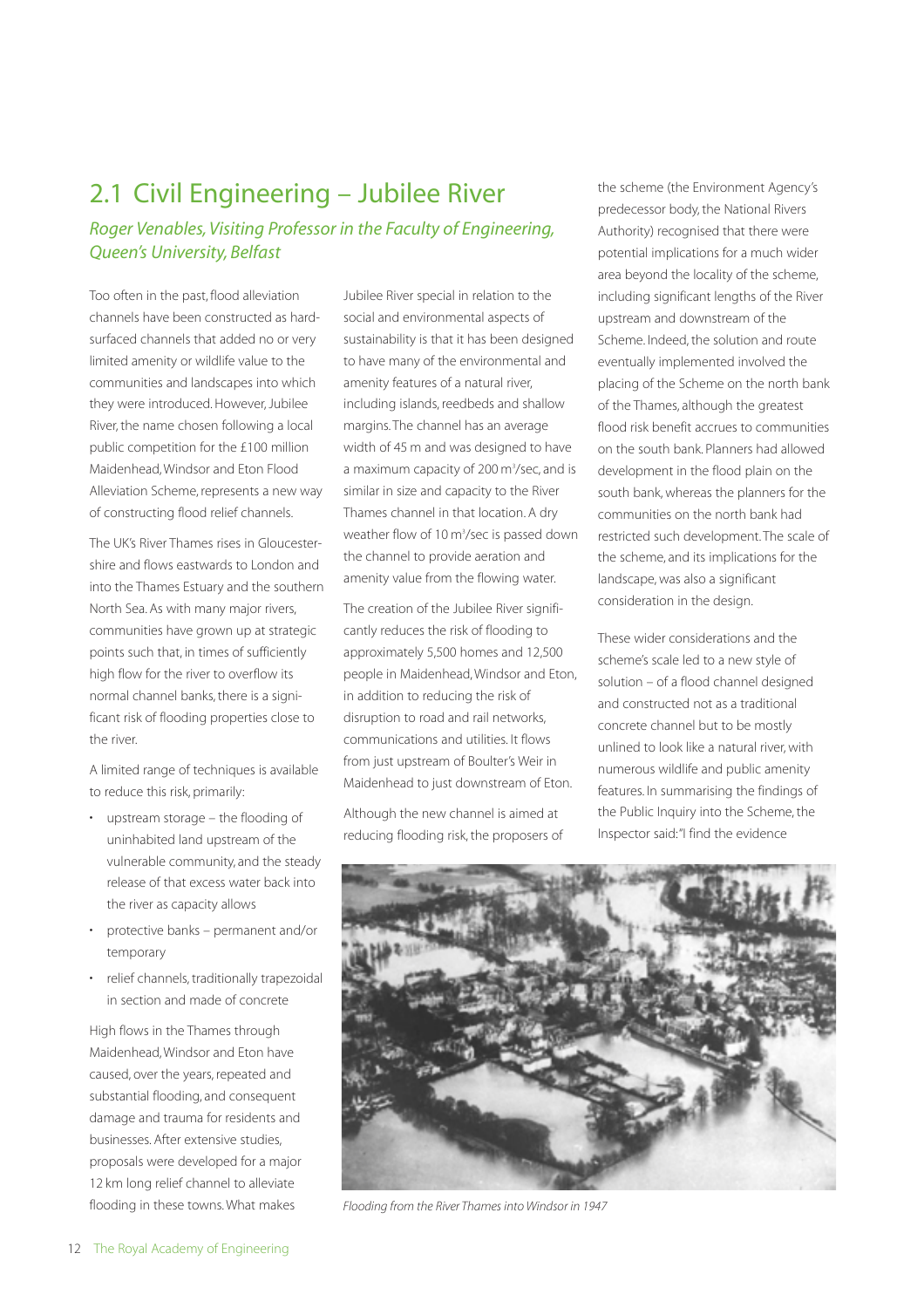

The route of the Jubilee River flood relief channel. Maidenhead is on the upper left, Windsor and Eton at bottom right.

presented strongly suggests that the scheme would be a uniquely attractive addition to the landscape between Maidenhead and Eton."

The design resulted from collaboration between a wide range of professionals – civil engineers, planners, landscape architects and ecologists. Amongst many other objectives, they sought to create a scheme that replaced habitat that had been lost from the local Thames corridor as a result of past land drainage works and 'channel improvements'. At the same time, the team needed always to keep firmly in view the Scheme's prime purpose as a functional flood alleviation Scheme. This combination of features in the design was strongly supported by the funding body for the Scheme, the Regional Flood Defence Committee, and met a clear objective to create as sustainable a solution as possible.

In the development of the need, and the framing of the challenge to be addressed by the designers, extensive consultation was undertaken with residents and others likely to be affected by the Scheme, and of course the consultation process continued through the Public Inquiry.

Aspects of the design were changed as a result of input from those consulted.

However, during the consultation, some people asked for features to be included, which, in the end, could not be accommodated. For example, many would have liked the channel to be as navigable as the main Thames channel in this area, but the funding for locks at each weir was not available, quite apart from the practical design considerations involved such as the varying depth of the new channel.

Once the Secretary of State for the Environment gave approval in 1995, the intensive planning of the previous few years could be brought to fruition. Features of interest in the plan included:

- the construction of most of the bridges over the new channel before it was excavated, which not only made the construction processes easier, but also enabled movement of excavated material along the line of the channel and out onto major roads, rather than create congestion, nuisance and environmental damage along minor roads crossing the Scheme
- an early use in construction of geographical positioning systems for

the control of excavation machinery, both for position and depth of excavation, and thus minimisation of over-digging and waste

the use of excavated material for landscaping, and the sale of the surplus extracted gravel as a construction material for beneficial use elsewhere

The approach adopted was to create a permanent, landscaped asset for local communities. There is no doubt that, at the time, the sustainability-driven approach was innovative and involved some additional risks.

In the event, whilst the amenity and environmental enhancements have been almost universally welcomed, some engineering problems have been encountered. Unlined gravel channels rely greatly on established vegetation for their stability and are susceptible to erosion. The first major flow – of about two-thirds' design capacity – flowed down the channel in January 2003, less than 18 months after it was completed and before



Planting schemes along the new watercourse included trees, shrubs and marginal planting as well as extensive reedbeds.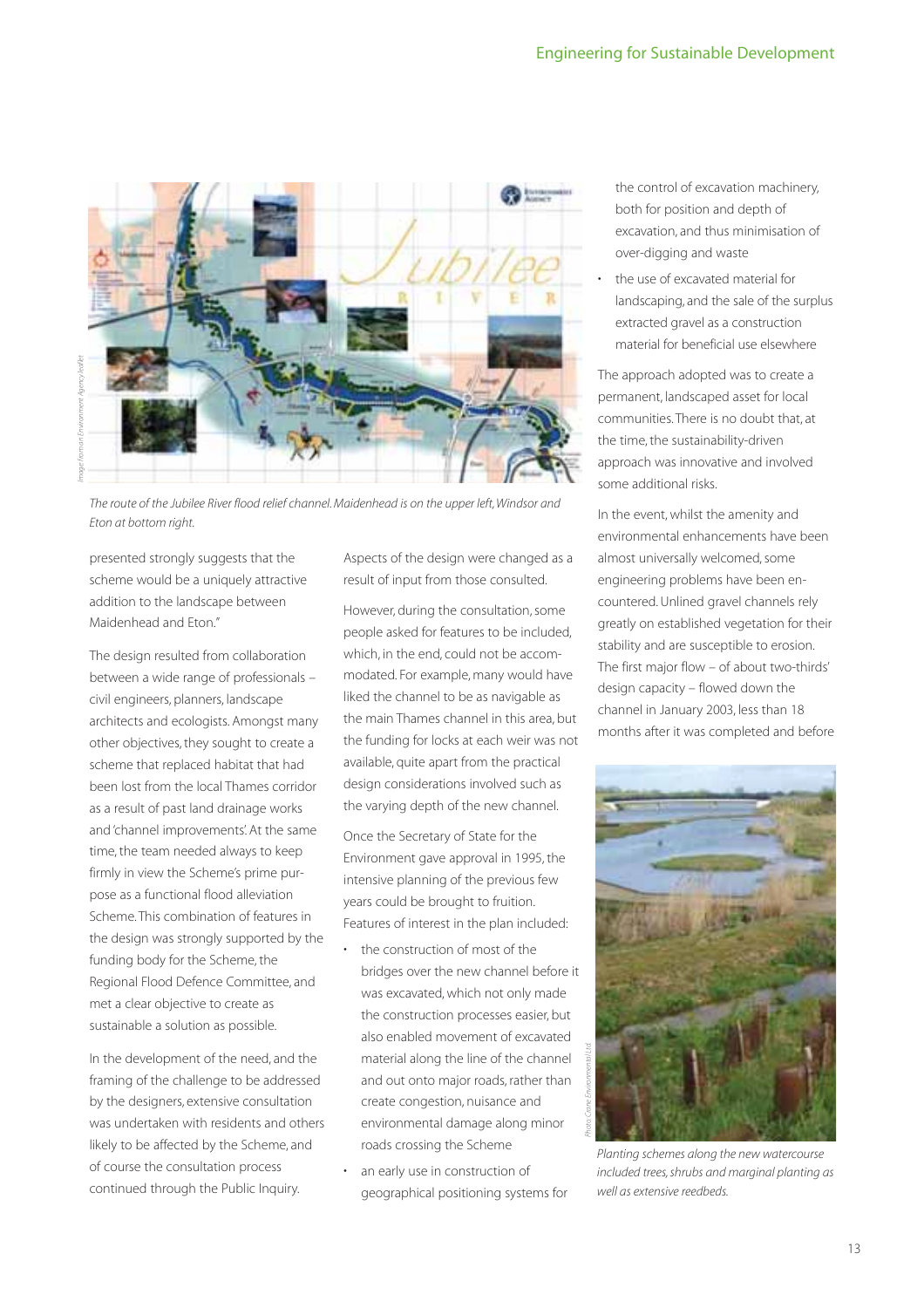the vegetation was firmly established, and some unexpected erosion occurred. The causes of these problems are still being investigated and include consideration of how the design was refined as the project progressed. However, the problems underline the clear need, when adopting a sustainable development approach, to remain focused on the need, as far as practicable, that the product or system functions as intended, whatever additional environmental and sociallydriven features are included.

Finally, it is important to recognise that the Environment Agency as client of the Scheme tried to deliver what they try to persuade others to adopt. The EA has a statutory responsibility to promote sustainable development and its vision encompasses the following themes for the future:

- a better quality of life
- an enhanced environment for wildlife
- cleaner air for everyone
- improved and protected inland and coastal waters
- restored, protected land with

healthier soils

- a 'greener' business world;
- wiser, sustainable use of natural resources
- limiting and adapting to climate change; and
- reducing flood risk.

It can be seen from the above brief description that, in creating the Jubilee River, the Environment Agency was seeking to practice its proclaimed vision for itself and others. Although the balance between economic, environmental and social performance is still being studied, it

is judged that the Scheme is much more sustainable than an inaccessible, concrete trapezoidal channel would have been.





# 2.2 Chemical and Manufacturing Engineering – laundry cleaning products

Photo: Crane Environmental Ltd.

#### Richard Dodds, Visiting Professor in the Faculty of Engineering, University of Liverpool

The publicity surrounding sustainability is generally focused on global issues such as the ozone layer, or on products such as motor vehicles, where one can easily imagine significant environmental and social issues. However, manufacturers of many everyday products, purchased through supermarkets and which have a less obvious impact on the environment, also need to take sustainable development issues into account.

The market for laundry cleaning products is part of the fast-moving consumer goods (FMCG) market, and is surprisingly large and extremely competitive. The major international players are Proctor and Gamble, Unilever, Henkel and Colgate-Palmolive, together with strong own-brands from the large retailers.

The 'everyday' nature of the products and the fact that the major multinational players have been amongst the largest

spenders on television advertising since the 1950s, when indeed the term 'soap opera' was coined, have placed them in the sights of consumer groups and various environmental and safety lobbies.

Over this period there has been a sequence of product changes – from soap powder to spray-dried synthetic detergents, the introduction of fluorescers, enzymes, and more-effective bleaches, the introduction of fabric washing liquids and,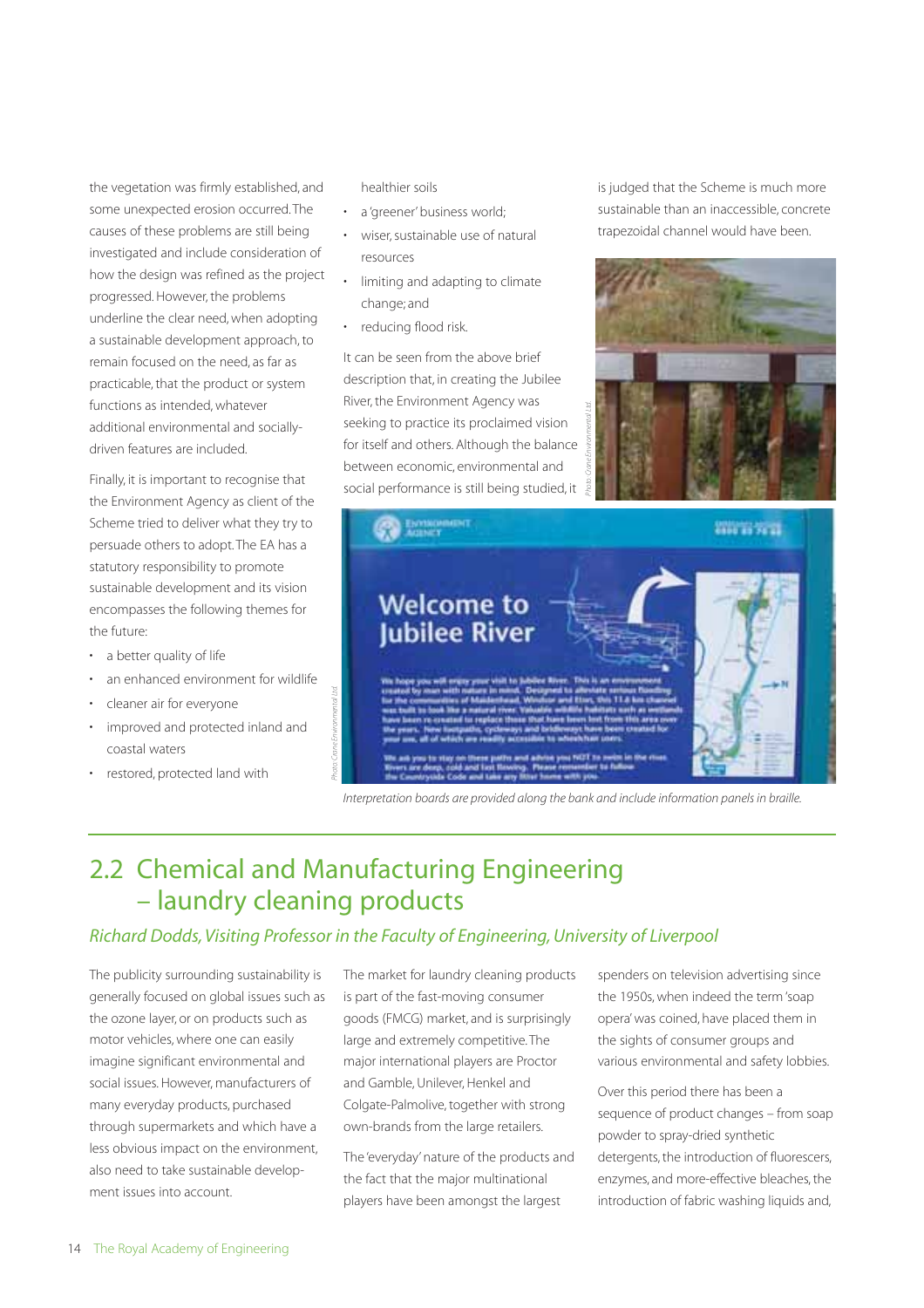by the 1990s, the move to concentrated products or 'compacts'.

Consumer concerns dealt with over the years have included:

- the foaming of rivers
- the use of fillers to 'bulk up' detergents
- the skin sensitivity aspects of enzymes
- the amount of packaging used
- the biodegradability (or otherwise) of packaging and the products themselves
- the use of live animals to safety-test new product components
- the contribution of detergents, together with fertilisers, to the addition of phosphates to our lakes, causing eutrophication

There have also been significant benefits. For example, bleach technology development, together with changes in consumer habits and washing machine design, has enabled the cleaning temperature to be progressively reduced in most cases to 40 and even 30º C, resulting in a major reduction in energy usage as well as reduction in damage to increasingly delicate coloured fabrics. All of these areas required considerable scientific and engineering innovation to identify and implement solutions.

The latest significant change in product form, from the late 1990s, has been the move to unit-dose formats of tablets for powder products, and capsules for liquid products. Both product forms had been attractive to consumers for many years, but adequate technology did not exist for  $\frac{3}{2}$ their introduction. One challenge was to manufacture a tablet that was strong enough to withstand the high-speed factory packing line and yet be able to dissolve quickly in a washing machine at 40º C, or less – this was accomplished mainly by developing suitable binder chemicals holding the tablet particles

together but which were fast-dissolving in the wash.

Another challenge was to prevent the tablet from lodging in the door of the washing machine or from becoming locked into a clothing item so that the tablet did not dissolve and release the cleaning components – this was overcome by some suppliers by the introduction of a net to hold the tablets, which required a change in consumer behaviour.

One major benefit to the environment of these new product forms is the avoidance of overdosing, thus reducing the usage of raw and packaging materials and reducing the impact on the environment of product wastes by many thousands of tonnes each year. It has been estimated that the switch to tablets alone has resulted in a reduction in materials used of over 250,000 tonnes each year.







The introduction of compact washing powder tablets and liquitabs has led to a significant reduction in waste.

As a result of their previous experiences, the major manufacturers engage in lifecycle assessment processes for the introduction of any new products. The extent to which this has been communicated to the consumer is of interest because, in these markets, most consumers are unwilling, at the supermarket check-out, to compromise on price or quality for the benefit of the environment. In the event, manufacturers made the environmental impact information available through press releases and technical bulletins, but generally did not pursue this aspect in their advertising messages. This case is an example of the manufacturers being aware of the effects of the product on the environment through its total life-cycle and to some extent being ahead of consumers' concerns.

Inspection of detergent packs on the shelves currently will reveal the trademark Washright – see www.washright.com. The AISE (the International Association of Soaps, Detergents and Maintenance Products) has launched its Charter for Sustainable Cleaning, entitled A common approach for all companies in the soaps, detergents and maintenance products industry in Europe, aiming to promote and demonstrate continual improvement in the industry's sustainability profile. Currently, this focuses on using full loads, using the correct amount of cleaning product, using the lowest recommended temperatures and reducing packaging waste.

The industry has recognised the longerterm importance of sustainable sources of raw materials and of enabling consumers to carry out their laundry washing in their homes with the minimum impact on the environment, even if a significant emotional bridge between people's concerns over sustainability and their buying habits has yet to be built.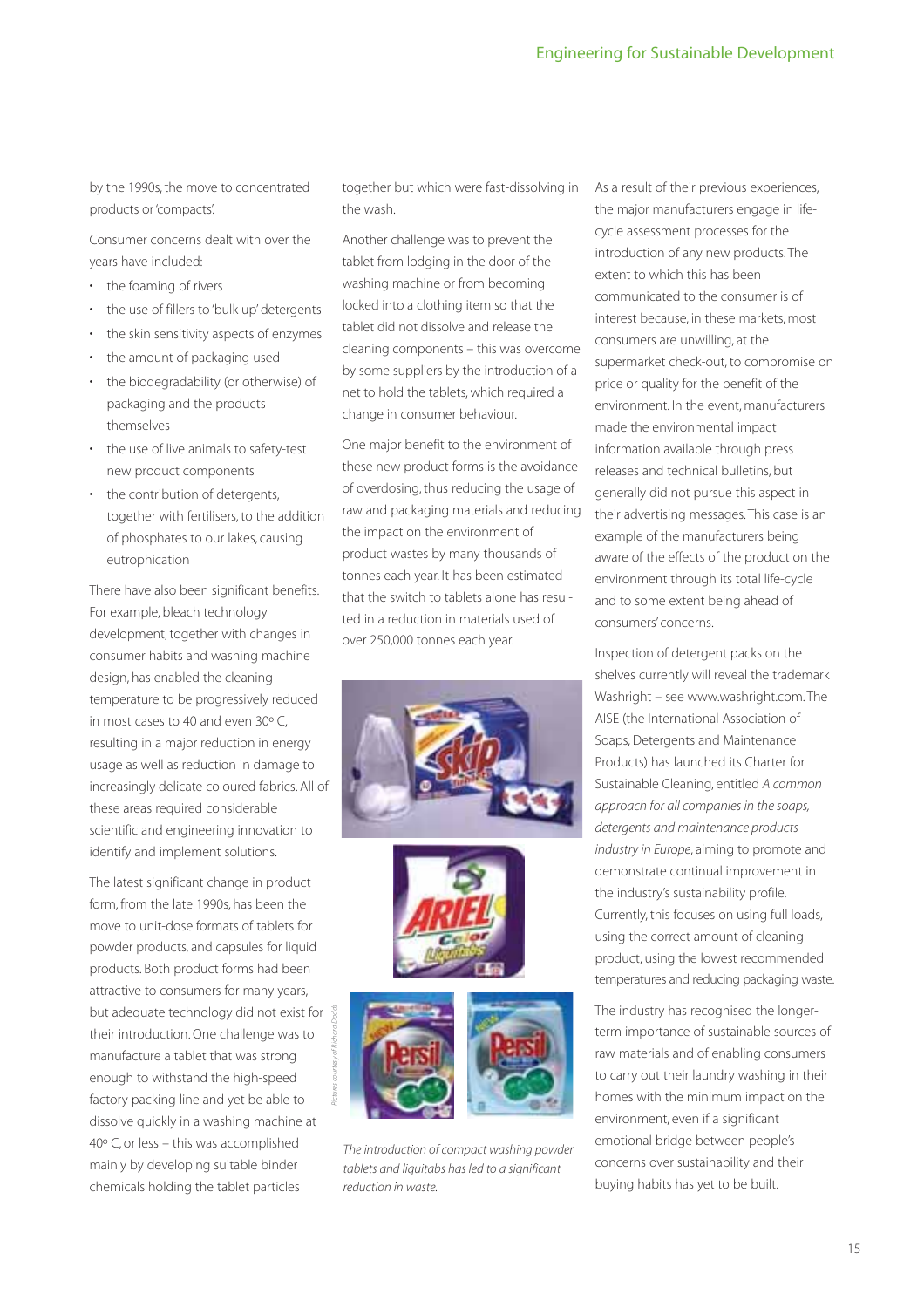### 2.3 Walking the talk: embedding sustainable development into an organisation – Glasgow University

#### Barbara Carroll, Visiting Professor in the Faculty of Engineering, University of Glasgow

The sphere of influence of engineering design for sustainable development extends into all sectors of society, the activities of communities and to personal lifestyles. It thus applies to the running of all types of organisation, including universities. This section reviews work at Glasgow University, where the The Royal Academy of Engineering Visiting Professor and her colleagues have included in the scope of their activity the embedding of the concept of sustainable development in the running of the University and in the curriculum.

The work at Glasgow is one example of increasing attention within universities to the subject of sustainable development, and on how it affects the way they are run, what they teach and how. Another is the Talloires Declaration (see www.ulsf.org/programs\_talloires.html). This is a ten-point action plan for incorporating sustainability and environmental literacy in teaching, research, operations and outreach at colleges and universities, to which Glasgow University is already a signatory, and to which the Board of Governors at Manchester University has very recently agreed to sign up.

The Glasgow team have set out the following aims for their work:

- development of a University-wide Sustainable Development Policy and Strategy
- embedding sustainable development into the curriculum through parallel top-down and bottom-up approaches
- development of cross-sector case studies for teaching students to encourage inter-departmental working
- raising awareness and capacity with



All activities at Glasgow University are being addressed.

academic staff

- raising awareness and capacity with senior management
- exploring the interconnectedness of engineering education and sustainable development with all stakeholders, including the city and its inhabitants
- exploring interactions with global issues through wider collaboration

A small group of staff at Glasgow, including two engineers (civil and electrical), has lobbied senior management and prepared a Sustainable Development Strategy that demonstrates links with the Business Plan for the University. This has influenced policy for the University, but more work is needed to encourage implementation through this historic body that is the second largest employer in southwest Scotland.

A particular issue is that sustainable development tends to be equated with environmental matters such as waste minimisation.The Sustainable Development Strategy Group and the Sustainable Development Visiting Professor are continuing to promote sustainable development as an essential component of University management. Initiatives being used in this work include:

- targeted awareness-raising to university senior management to support the embedding of sustainable development into the curriculum
- identification and collaboration with sustainable development-aware staff in other departments, including the external business development group, to strengthen the sustainable development lobby and network
- initiatives to engage students in sustainable development in unusual ways, including:
	- carbon dioxide or transportequivalent tree-planting,
	- waste minimisation or recycling at Freshers' Week, and
	- a Fair Trade Fortnight to raise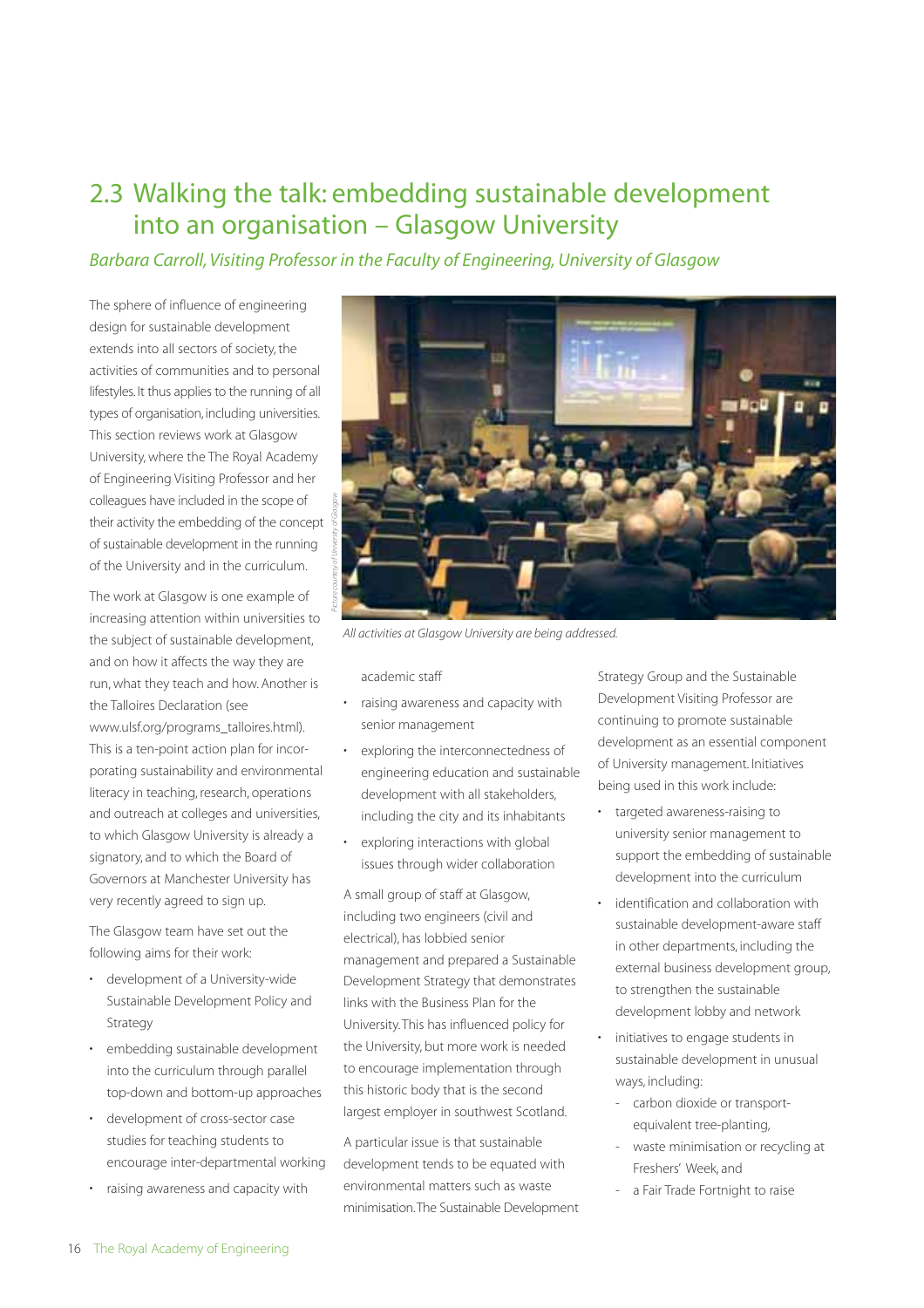awareness of global interactions and responsibilities from local to global.

The work of embedding sustainable development into the curriculum includes:

- workshops with academic staff to raise awareness
- analysis of civil engineering courses to identify those that already include, and/or could readily incorporate, sustainable development principles and teachings
- identifying needs of academic teaching staff for sustainable development material
- identification of synergies and collaboration for sustainable development with other engineering departments
- an introductory sustainable development lecture for all first year civil engineering students

Development of cross-sector case studies has included the Clyde Waterfront Regeneration Case Study, which offers wider opportunities for engineering students to consider the interaction of their activities on communities and



Fair Trade Day at Glasgow University



Students and staff are actively involved.

development. In addition, it offers ongoing opportunities for the academic staff for teaching and research, including collaborative projects with and links to other departments, universities and organisations, such as urban studies, economics, and social sciences.

Engineering students are exploring the interactions of their design and decisionmaking within a Sustainability Assessment Framework, including flood risk management, transport, remediation of contaminated land, cultural heritage, biodiversity, planning, governance, and the integration of new development with existing communities.

A key issue for the team at Glasgow is integration of the various strands into the day-to-day operation of the University. The role and value of a University-wide approach to promoting sustainable development and engineering education was explored during the Academy's Summer School in 2004. The experience from Glasgow was explored by participants (teaching staff at a range of universities) in role-play groups representing the key stakeholders for universities: students, senior management, academic

staff and non-academic staff. The value of such an approach was endorsed and summarised as follows:

- Universities must lead by example and demonstrate relevance of sustainable development to everyday life
- Sustainable development is essential to keep universities relevant to business (employers), communities and the students
- Sustainable development must be embedded in the curriculum and the university management and operations
- Opportunities need to be optimised to build upon existing practice and links.
- All stakeholders need to be included, combining both bottom-up and topdown approaches
- Universities must develop and promote Strategy and Policy as a supportive Sustainable Development Framework, with appropriate monitoring and feedback mechanisms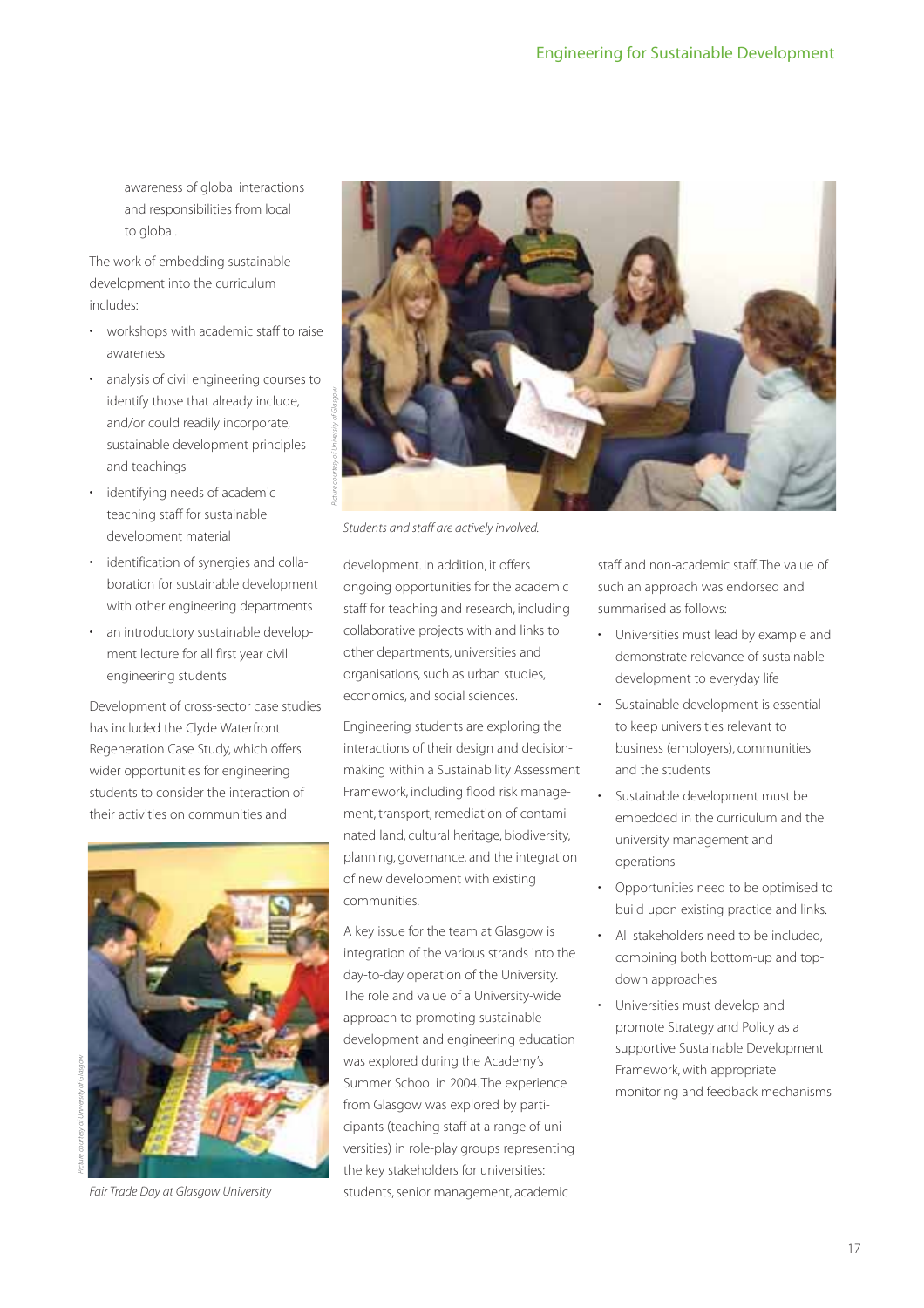## 2.4 Product design in Electronic & Electrical Engineering – mobile phones

#### Ken Snowden, Visiting Professor in the Wolfson School of Manufacturing & Mechanical Engineering, Loughborough University

Love them or hate them, you can't ignore them – mobile phones that is. The mobile phone – the iconic, electronic symbol of the 21st century – is the result of sophisticated engineering of electronic hardware and software. The number of global phone subscriptions is still growing fast and is expected to reach 2 billion in 2006 (see Figure 3). Over 470 million mobile phones were sold globally in 2003 and estimates for 2004 showed this figure rising to about 630 million.

However, as mass-produced electronic consumer items, mobile phones have recently come under scrutiny regarding their sustainability and their potential effects on the environment. Originally, potential human health risks took centre stage, and leading companies were investigating their life-cycle impacts. With the arrival of two European Directives – on Waste Electrical and Electronic Equipment (WEEE) and on the Restriction of the Use of Certain Hazardous Substances in Electrical and Electronic



Figure 3: Global market growth of mobile phones

Equipment (RoHS) – the whole life-cycle of mobile phones is under more scrutiny. This is an example of an EU intervention that is pushing the responsibility for improvement in practice back onto manufacturers and retailers.

Nokia, a leading mobile phone producer, has been evaluating the life-cycle impacts of its products since the mid-nineties. It

has recently completed an in-depth study looking at this topic (Singhal Pranshu, 2005a) initiated as part of the European Commission's Integrated Product Policy (IPP). The IPP approach is to 'reduce the environmental impacts from products throughout their life cycle, harnessing, where possible, a market-driven approach, within which competitiveness concerns are integrated'. The work has been carried out in co-operation with a range of stakeholders, to assess the life-cycle impacts of mobile phones.

It is easy to forget that a mobile phone is a small, personal two-way radio, which sends and receives radio signals carrying voice and data in personal communications with other mobile phones and telephones. The great strides that electronic engineering has made in reducing the demands on the Earth's resources in mobile phone manufacture can be seen in Figure 4. Early models weighed as much as 10 kg; by 2005,



Figure 4: Development of mobile phones and their substantial reduction in weight within 20 years technological advances in electronic

Graphic courtesy of Nokia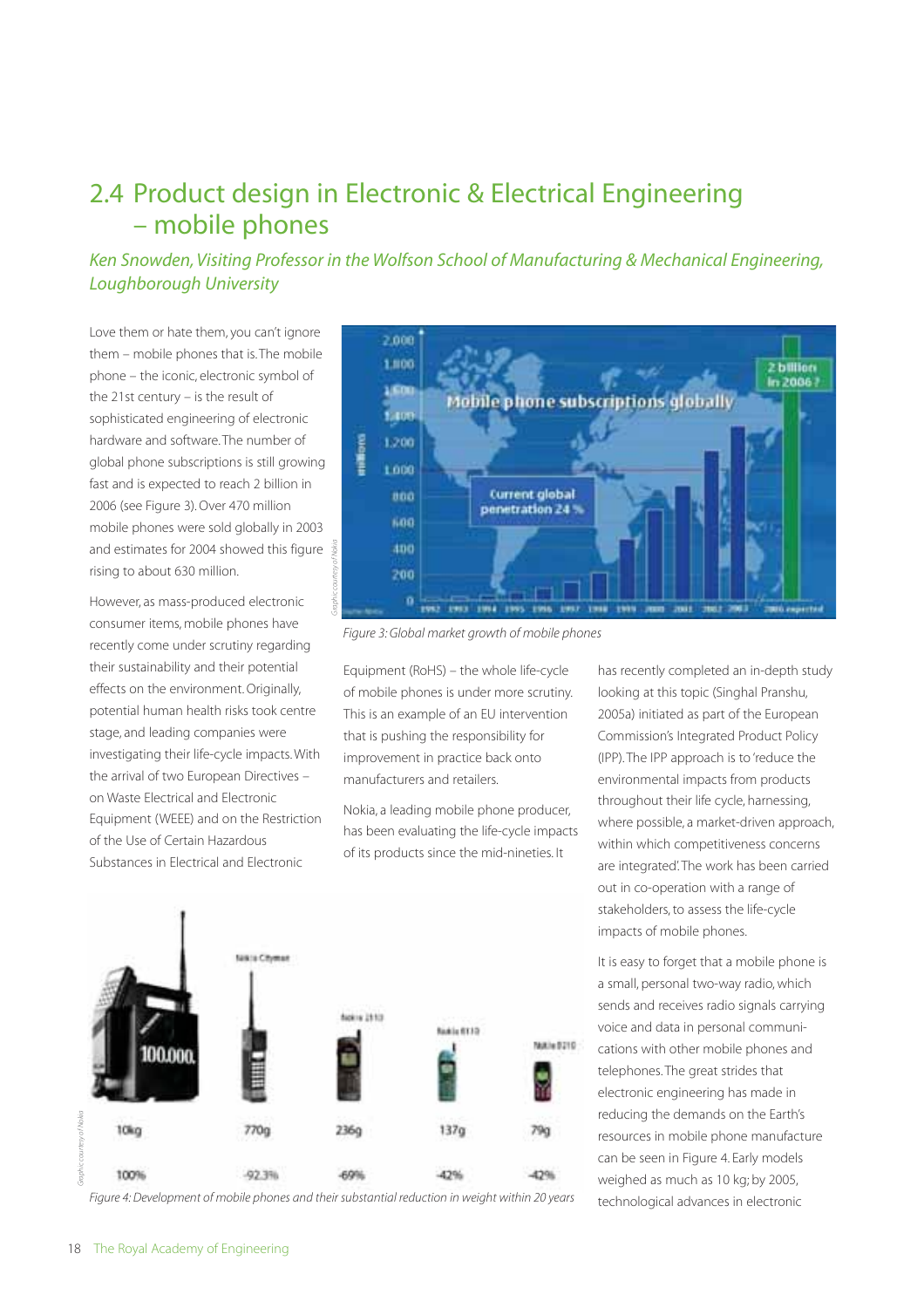component integration and battery production have reduced this to around 80 g, a reduction of over 99%.

Mobile phones have a very complicated structure and material composition. A typical mobile phone, like many electronic products, consists of 500–1000 components. Most of these components are made up of a large variety of materials and substances. The commercial sources of these components could be situated anywhere in the world, making supply management a key issue in attempting to control environmental impacts.

The examination in the study of the different phases of the life cycle of a mobile phone showed the complexity of its components and the large number of stakeholders involved in its life. The main phases are extraction and processing of raw materials, components manufacture, transport of components to the phone assembly plant, phone assembly, transport of the phones to the distribution network, use and, finally, end-of-life.

The following eight points were the main findings of the Nokia study.

- The use phase and component manufacture phase are the biggest contributors to life-cycle environmental impacts (see Figure 5)
- In the use phase, the stand-by power of the charger – assuming it is left plugged in and not switched off – accounts for the majority of the environmental impacts. Recent advances in reducing the stand-by consumption of the charger have greatly reduced the impacts
- In the component manufacturing phase, the energy consumption of the manufacturing processes account for the major portion of environmental impacts
- The most important environmental

issue for a mobile phone, in all the life cycle phases, is energy consumption

- The Printed Circuit Board, Integrated Circuits and Liquid Crystal Display are the components with the highest environmental impacts
- In the transportation phase, air freight accounts for almost all of the environmental impacts
- The collection and proper management of the mobile phones (and accessories) at the end of their life is critical to prevent any material and substance dispersions to the environment. Positive environmental

impacts are achieved by the recovery of metals, especially precious ones such as gold and platinum

• From the perspective of a mobile system (which consists of mobile phones, a radio network with radio base stations and radio network control equipment, and a core network with switches, routers, servers and workstations), the energy consumption of radio base stations during the use phase is the most significant contributor to environmental impacts

The total  $CO<sub>2</sub>$  emissions, which are closely linked to total energy consumption, from



Figure 5: Primary Engergy Consumption in the life-cycle of mobile phones



The mobile phone has now evolved and can send e-mail, take photographs, play music...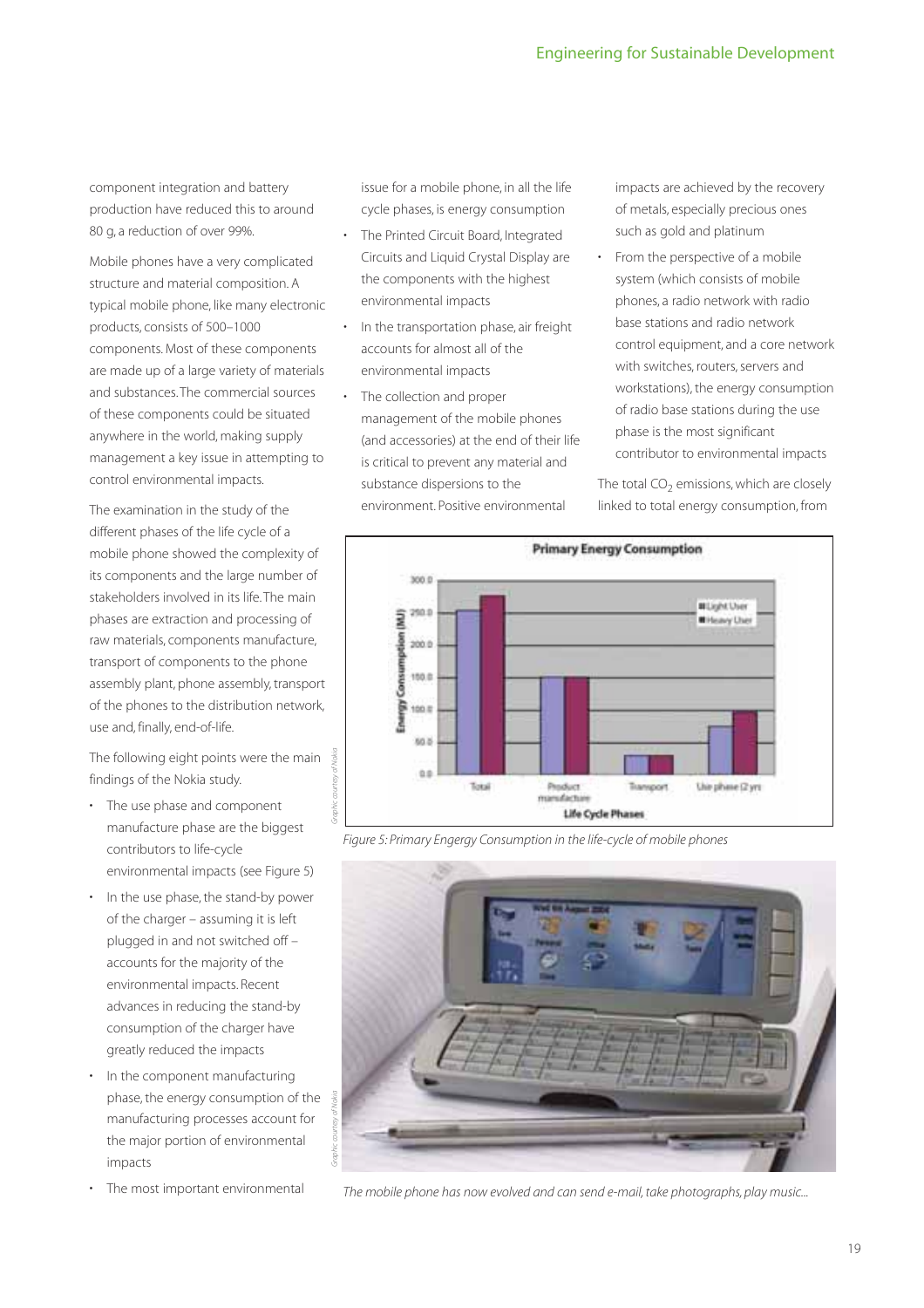the life cycle of a 3G mobile phone (including the use of the mobile phone but excluding the system and infrastructure emissions) are equivalent to the emissions from driving a car for only 65 to 95 km or to using 4–6 litres of petrol. Even the  $CO<sub>2</sub>$  emissions per subscriber for one year's usage of a 3G system (all the infrastructure but not the phone itself) are equivalent to driving a car for only 250 to 380 km, or using 19–21 litres of petrol.

A mobile phone contains small amounts of some materials that could be considered hazardous.These substances do not present any environmental or human health hazard when the phone is in ordinary use. However, they might be released into the environment from landfills, incinerators and recycling facilities if the end-of-life processes are not properly managed.

To reduce adverse environmental impacts throughout the mobile phone's life, Nokia's environmental activities are focused on sound management of its own operations, systematic supplier network management, integration of the concept of 'Design for the Environment' into product and technology development, and sound endof-life practices.

The second stage of the Integrated Product Policy project then sought to identify and document the improvement options that Nokia and the participating stakeholders could take to enhance the environmental performance of the phones. In the IPP Stage II draft report (Singhal, Pranshu, 2005b), the

improvements options were identified under eight themes: improvements in mobile phones; optimisation of life-span; reduction in energy consumption and environmentally relevant chemicals used during component manufacture; influencing the buying, usage and disposal patterns of consumers; end-of-life management of disposed mobile phones; reduction of energy consumption of network infrastructure; development of suitable environmental assessment methods; and development of a conducive policy environment.

## 2.5 Civil Engineering & Building – Mossley Mill regeneration in Northern Ireland

#### W Alan Strong, Senior Lecturer, and Jim McQuaid, Visiting Professor, School of the Built Environment, University of Ulster

The use and re-use of buildings and their grounds is central to sustainable development and is important to several professions associated with the built environment. The case study, Mossley Mill -Regenerated to last?, was developed at the University of Ulster, and addresses the concept of sustainable development through a detailed appraisal of the context, redevelopment and operation of the new Civic Headquarters of Newtownabbey Borough Council in Northern Ireland.

The Council's need for a centralised headquarters led to a review of several potential new-build locations and, following a comprehensive decisionmaking process, a disused mill building was selected as the preferred site option. The processes of designing, (re)constructing and facilitating the mill regeneration were carried out by a team of consultants, experts and contractor, who embraced sustainable development (SD) principles.

The case study team fully evaluated the elements of the Mossley Mill building and grounds against indicators and benchmarks, to develop a picture of its overall SD performance. Reference to a range of protocols, directives, strategies and standards from International, European, UK and Northern Ireland sources set the detailed evaluation within a legislative framework, while links to the Council's strategic documents set its local context.



Mossley Mill before refurbishment

Local communities retain an idealistic view of their old buildings, in contrast to the planners, local administrators, financiers and politicians who may see the benefit in meeting local needs in an efficient yet high profile manner. Against this backdrop, this study involved several investigations across a range of disciplines in order to build up a full picture of the decisions and outputs. Investigations, outputs and key issues included: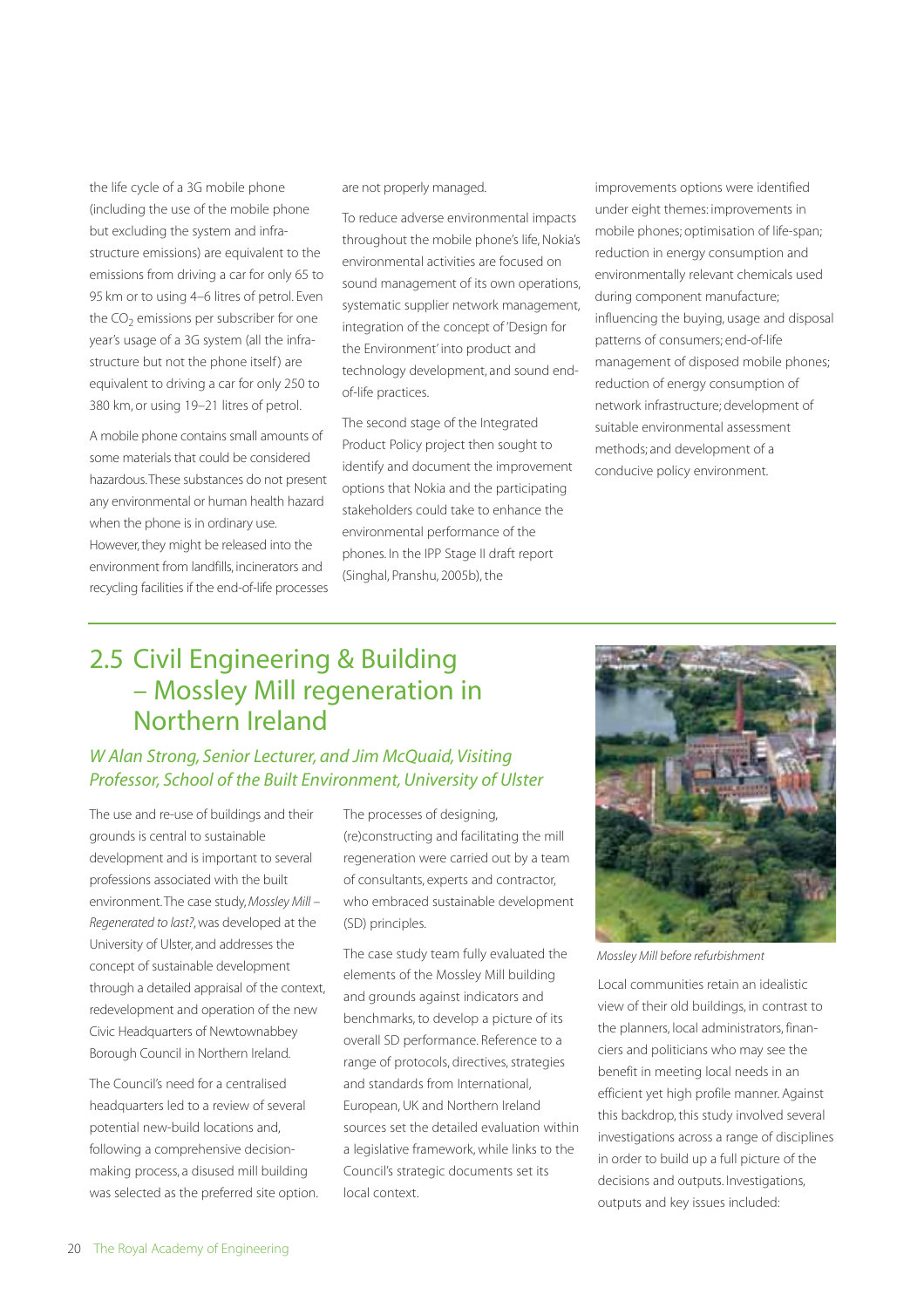- Mossley Mill historical timeline to set the cultural and business context of the original building and its extended community, covering 1750–2000
- Planning and development process timeline – to track the determination of the Council to relocate its staff and functions from five dispersed offices into a central location, leading to the selection of the disused mill building, having investigated 38 potential site options between 1982 and 1990
- the resourcing of several expert reports in areas such as biodiversity, transport, energy, procurement and water, as well as accessing internal Council documents such as the Council Mission Statement and Strategies
- Mossley Mill fact sheets describing 20 key sustainability aspects of the functions and physical attributes of the Mill
- Sustainability auditing evaluation leading to the selection of the Forum of the Future 'Five Capitals' and '12 Features' as the preferred auditing mechanisms

A sustainability case study addresses issues and drivers in order to secure a balance that both informs the readers about the constituent parts of the project and points towards improvements that will guide future developments. This study moved the analysis further forward, towards a comprehensive appraisal of several inherent sustainability features. While the 'triple bottom line' SD approach was helpful, the Five Capitals' audit approach facilitated assessment of both the actual and potential performance, the latter being referred to as ASARP: As Sustainable As Reasonably Practicable. Key findings were also assessed against the triple bottom line of economic, environmental and social issues for the Mill



The new Civic Headquarters of Newtownabbey Borough Council

redevelopment, highlighting recommendations for further action and concluding with a general SD statement on the project.

Those key findings were categorised into three main areas:

- *Environmental matters* included protected species preservation, natural habitat disruption, biodiversity levels, pond water quality, contaminated land removal, employee journeys linked to gas emissions, demolition waste salvage, green space usage and energy consumption
- **Social matters** included public transport access, centralised services access, disabled persons accessibility, Council performance, and community ownership of and participation in the redevelopment process
- *Economic matters* included catering facilities, revenue return from sale or disposal of the Council's former facilities, use of local and/or durable building materials, operational savings from energy-efficient devices, redevelopment and greenfield costs, and open plan office issues

The specific findings were developed into a set of 'deferred outcomes' or recommendations, by identifying highlevel areas for possible integration and for further attention.These covered matters such as water usage, energy reduction and management, environmental awareness and education, biodiversity planning, transport integration, community facilities and liaison, procurement policies, and future building developments.

Evaluation of this study involved both product and process. The product output concerns the Mill redevelopment and is encapsulated by the statement "The regeneration of Mossley Mill has proved to be a valuable and illuminating example of how the principles of sustainable development can be delivered, with even further room for progress". This should be seen in light of the desire for the deferred outcomes to be further addressed by the Council.

The process of delivering the case study into academia is a much longer but equally demanding task. Involvement of subject staff in using the case study is vital, but requires commitment and a desire to encourage students to embrace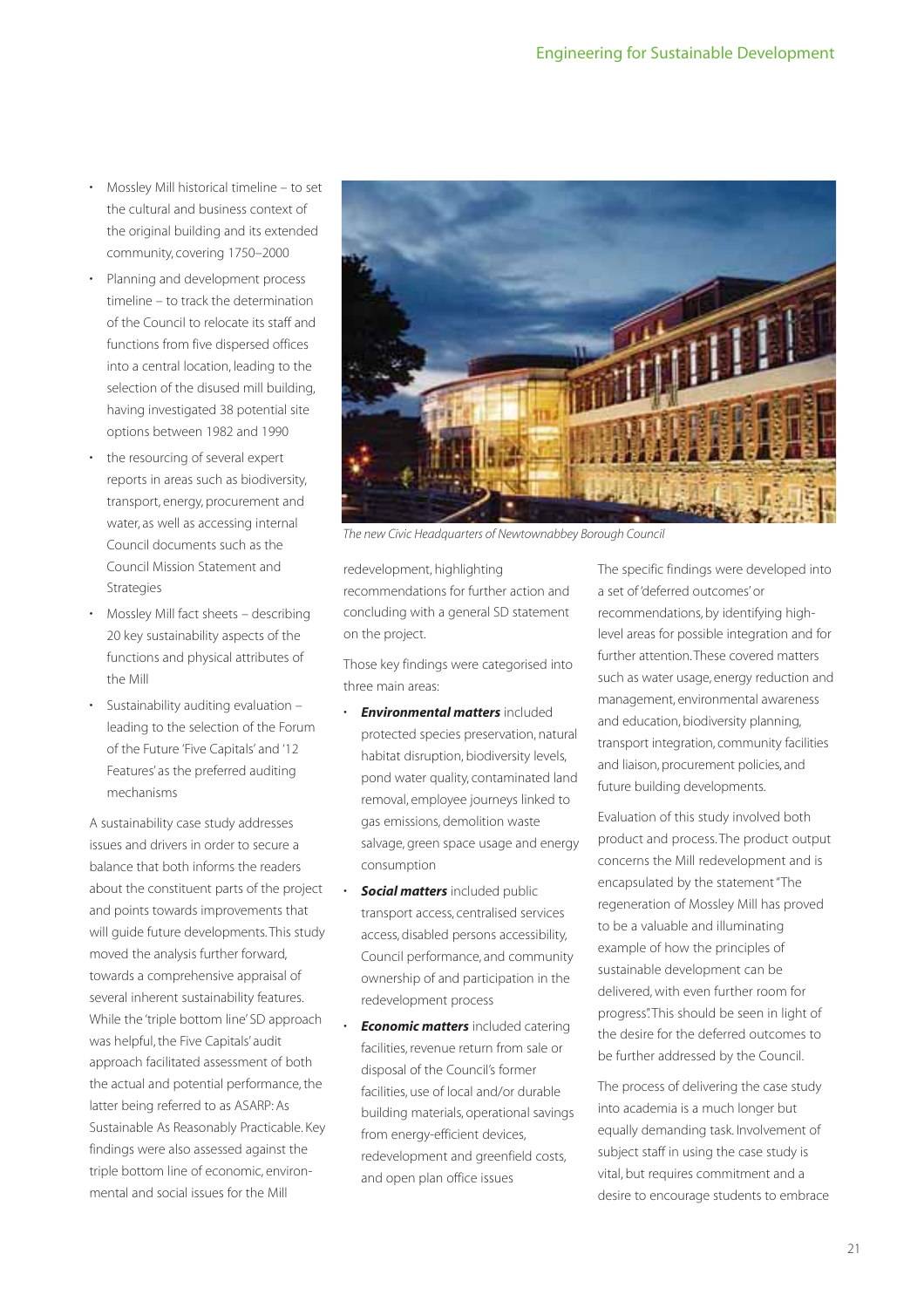the principles of sustainable development. This study has provided material for students taking modules in construction, building surveying, planning and civil & environmental engineering courses. It has also provided a valuable statement and exemplar of how sustainable development can be addressed and delivered at a project level that has strong links to society, this latter area frequently being seen as foreign to the built environment professions. The

study has also provided a basis for mini case studies to evolve in which students consider an aspect of the Mill Redevelopment and derive SD solutions, within a seminar environment.

Finally, it became clear that the learning and teaching of sustainable development is more complex, but less complicated, than the delivery of traditional engineering material. Hence this study has been set within a continuum of earlier sustainable development awareness

teaching and later design studies. Creation and testing of relevant pedagogical material, such as presentations, reading lists, assignment briefs and feedback mechanisms have been essential to ensure that the study has contributed to knowledge of the wider sustainability issues and to appropriate learning in specific subject modules.

Photographs have been provided courtesy of W Alan Strong (Sustainable Development Group, University of Ulster), along with Newtownabbey Borough Council and Ostick & Williams (Architects).

## 2.6 Balancing positive and negative impacts – the case of catalytic converters

Charles Duff, Visiting Professor in the School of Chemical Engineering and Advanced Materials, University of Newcastle upon Tyne

Policies and practice designed to deliver sustainability need to take account of all the elements of sustainable development: environmental, economic and social factors.This example illustrates the interaction between these elements in the case of one well-identified and pervasive problem: energy usage and local air quality.

The effect on local air quality of the emissions from burning fossil fuels, and in turn the impact of poor air quality on human health, has been recognised since medieval times. Increasing urbanisation and industrialisation made progressively greater impacts, until the climactic Great London Smog of December 1952, a prolonged smog that was estimated by the Ministry of Health to have led directly to over 4,500 premature deaths in the Greater London area.

The Government accepted a responsibility to deal with the situation through the introduction of the Clean Air Act of 1956, which forbade (with exceptions) the burning of coal in open fires. This legislation won general public

acceptance. It was rapidly followed by a number of market-driven technological developments, such as the introduction of improved varieties of smokeless fuels, more-efficient fuel-using devices for heating water, and more-effective approaches to home insulation. However, while smokeless fuels improved matters at their point of use, the plants where they were produced were sources of extreme pollution – an example where solving one problem gave rise to another.

In the 1960s, a combination of economic instruments (for example tax differentials on different fuels), technical developments and market mechanisms had led to the near-universal adoption of gas-fired central heating systems. The average sulphur dioxide concentration in London in 2000 was less than 50 mg/cc compared with 400 mg/cc in 1950, while the total amount of energy supplied annually in London rose by 50% in the same 50 years.

Nonetheless, there is still a formidable cost to the National Health Service (and



to people's quality of life) arising from admissions to hospital due to cardiac and respiratory conditions associated with poor air quality (as analysed by the Committee on the Medical Effects of Air Pollution – Department of Health, 2002). The source of the problem in recent decades has clearly been road traffic. The number of vehicle miles travelled in the UK has risen 15-fold since 1950, and much of this is attributable to short-distance trips in urban areas.

The environmental effects of a rapidly increasing car population were first identified in the Los Angeles Bay area of California, where a combination of the local geography and climatic conditions was leading to the production of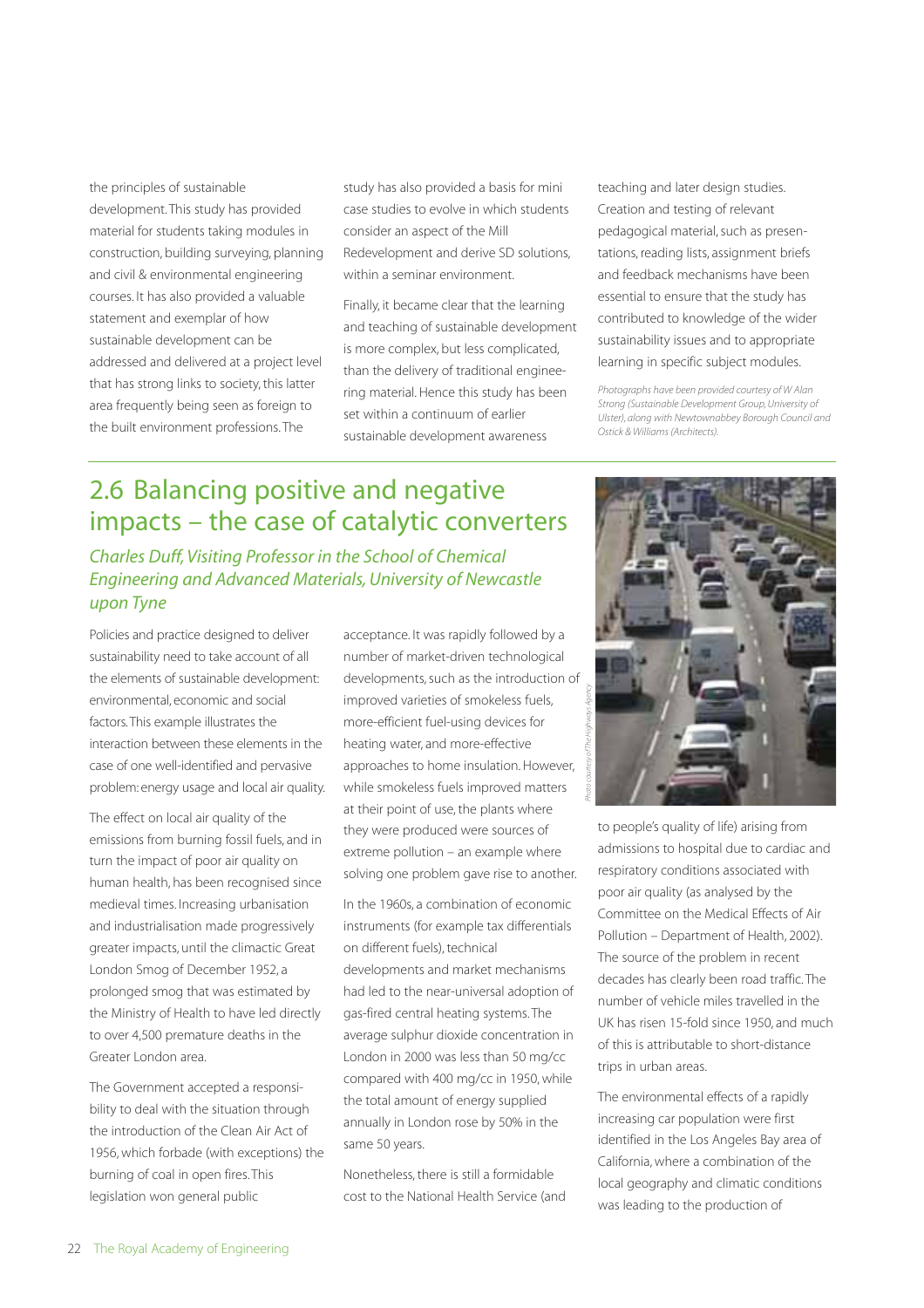'photochemical smogs', of which eye- and lung-irritant ozone was an important component. The Californian authorities developed close technical communications with the auto and chemical engineering industries. As the dialogue proceeded, an end-of-pipe solution emerged: the catalytic converter. These then became mandatory, initially, in the 1970s, for all cars sold in California. Since then, there has been a progressive ratcheting-up of the regulations, to match the industry's confidence that its technical improvements can deliver improved performance. The present position is that, in spite of the 15 fold increase in traffic in the UK since 1950, emissions of the harmful exhaust gases (CO, hydrocarbons and NO<sub>v</sub>) have actually fallen.

But, are catalytic converters, for all their effectiveness at their point of use, a sustainable solution? The catalysts concerned (and specified by authorities regulating some 80% of the world's new cars) are Platinum Group Metals (platinum, palladium and rhodium). About 3 grams of a mixture of these have to be applied to each converter. However, these precious metals are extremely sparsely distributed around the world, and are predominantly found in Siberia and South Africa (with smaller deposits in Zimbabwe and North America). Further concentration in ore bodies is measured in a few parts per million (a few grams per tonne).The environmental impact of extracting the ores, and the energy required for their electrochemical refining, are formidable.

As a result of the above issues and factors, crucial questions are faced by policy makers and engineers of all disciplines, and need to be actively addressed if the adverse impact of energy consumption on air quality is to be further reduced. Here are some of those questions.

• Can public awareness be raised such that there will be a voluntary restriction in road traffic? The benefits would be improved public health and reduced congestion

- Should policy makers factor in the savings to the National Health Service in planning new public transport systems and road networks?
- Should more funding be allocated to the further development of alternatives to fossil-fuel-based motive systems, such as fuel cells?
- As with any industry dependent on the extraction of scarce and finite resources, in the long term the mining of Platinum Group Metals cannot be sustainable. Can systems and technologies be developed for an efficient system for the collection and recycling of used converters?
- What provision can be made for any damage to the economic and social welfare of those involved in the mining industries of the less developed countries in which the catalytic materials are extracted?
- Can systems and technologies be developed to do the work of catalytic converters in a sustainable manner?

## 2.7 The energy challenge

#### Roger Booth, Visiting Professor in the Department of Engineering Science, University of Oxford

Meeting the increasing global demand for energy is one of the key challenges for sustainable development.

Teaching materials on this subject introduced at the University of Oxford have provided a rich means of interaction with students. The subject is topical and the material used confirms that the current global supply and use of energy fails to meet the criteria for sustainable development on the grounds of social equity, use of non-renewable resources and environmental impact, and particularly its contribution to climate change. Here are five of the main points in the argument.

- Current global commercial energy use – about 9,700 million tonnes of oil equivalent per year – is dominated by fossil fuels (see Figure 6)
- Demand, particularly in China and India, is increasing
- The pattern of use is far from equitable, with per capita consumption in the developed nations being many times higher than in the developing world
- The Intergovernmental Panel on Climate Change has concluded that mankind is having a discernable impact on global climate. The UK Royal Commission on Environmental

Pollution recommended that emissions of carbon dioxide need to be cut by 60% by 2050 if the atmospheric concentration is to be stabilised in this century at what they deemed to be an acceptable level, that is double the pre-industrial level.

• There is increasing evidence that both oil and gas global extraction rates could peak in the near future. Although there are very large resources of other fossil fuels, notably coal, they all emit more carbon dioxide per unit of delivered energy service • Although nuclear power generation is low-carbon, the social, political and technical issues of how to dispose effectively of high-level waste have not yet been resolved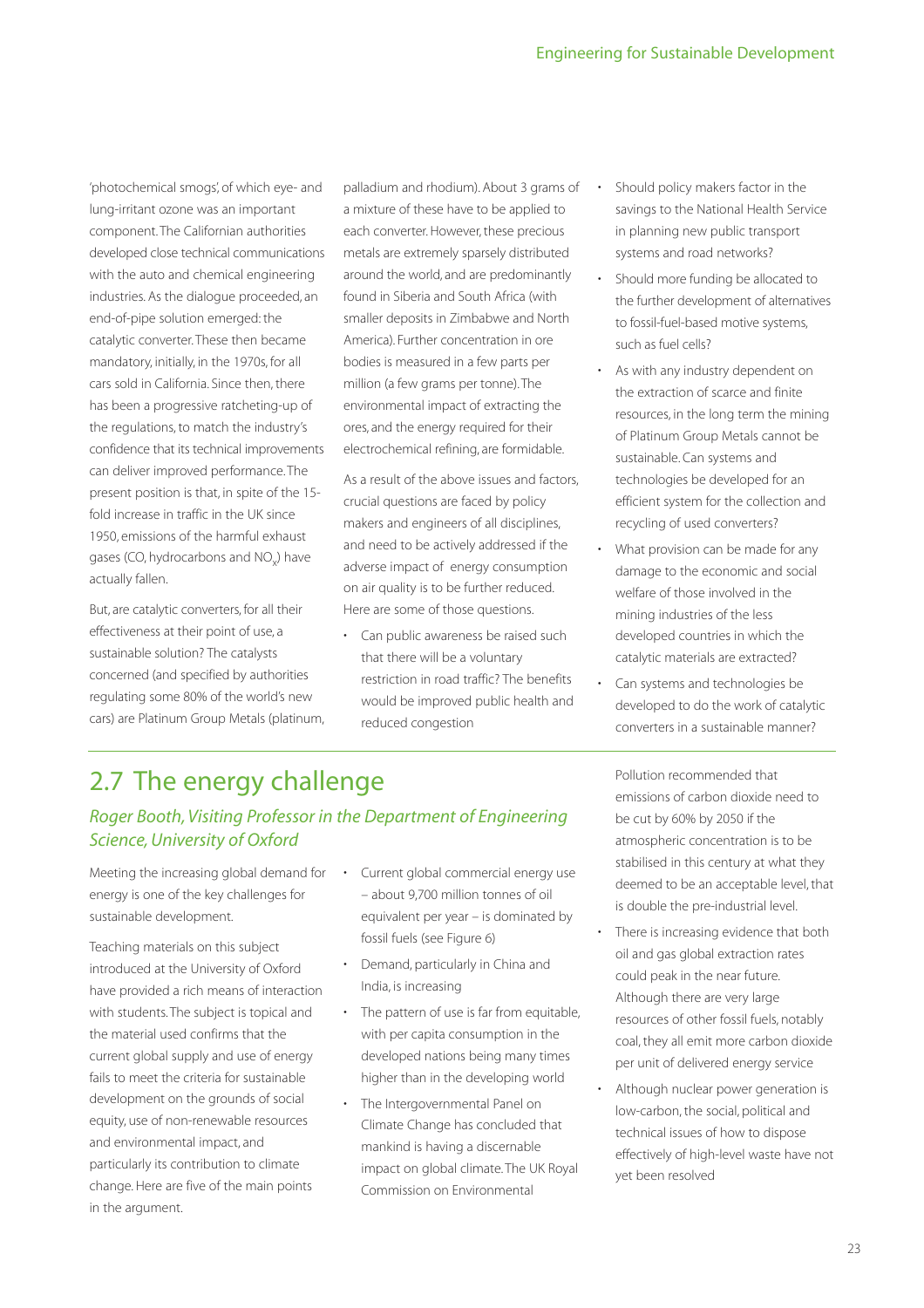Fossil fuels are part of the natural capital of the planet and we need to assess whether we could live off the interest, the renewable sources of energy. The largest renewable energy source is direct from the sun, with the total energy reaching the surface of the Earth in a day being equivalent to about 30 years of current global commercial energy use. Many technologies to convert the diffuse solar energy are technically proven, including hydro (both large and small-scale), wind, solar thermal, photovoltaics and biomass (either wastes from forestry and agriculture or from sustainably grown crops). Smaller amounts of renewable energy are available from geothermal and tidal sources. All sources can be used for power generation; however, biomass is also a potential source of renewable transport fuels and fuels for heat.

In total, the renewable sources of energy have the technical potential to meet a greatly increased global demand for energy with significantly reduced environmental impact, particularly atmospheric pollution. No single conversion technology will be sufficient to meet demand and all the technologies would have to make a contribution. With the exception of large-scale hydro, the renewable technologies currently meet only about 2% of global commercial energy supply and their direct costs are higher than the established fossil alternatives. The costs of all the conversion technologies are falling, but a number of problems, such as integration and intermittency, need to be overcome.

The evolution from a primarily fossilbased global energy system to a primarily renewable system will take many decades and a wide range of other technical innovations will be required in the interim. Energy is used to meet human needs for heating, lighting, cooking, transportation and communication.



Figure 6: Generation mix projection

Energy efficiency measures in, for example, buildings, domestic appliances and cars, offer the scope to reduce energy use, possibly by as much as half, without any adverse impact on quality of life or standard of living.

A good example is in the design and performance of cars. The current design concept has basically not changed since the late 19th century and results in only about 10% of the potential energy of the fuel being delivered at the wheels in urban driving conditions. The series hybrid concept, whether fuel cell or combustion engine powered, coupled with improved vehicle design for, amongst other things,



reduced mass, offers the potential to improve efficiency at least fourfold.

Other engineering solutions being developed include carbon capture and storage techniques to enable fossil resources to be used in the transformation stage but with reduced carbon emissions. Hydrogen is a possible future energy vector for heat, power and transport applications. If produced from renewable energy sources or fossil resources with carbon capture and storage it could be near to a 'zero carbon' fuel, but the laws of thermodynamics need to be taken into account over the full energy cycle.

Life Cycle Assessment and Scenario Analysis are powerful tools to compare alternative energy strategies and futures. Many published scenarios confirm that there are a number of paths to stabilising global carbon dioxide emissions by 2050, without creating an unacceptable burden on national economies. All stakeholders – including governments, multi-national energy companies, NGOs and individual consumers – will only achieve this goal with appropriate co-ordinated actions and policies. The key question is whether the political will can be found to take the necessary action.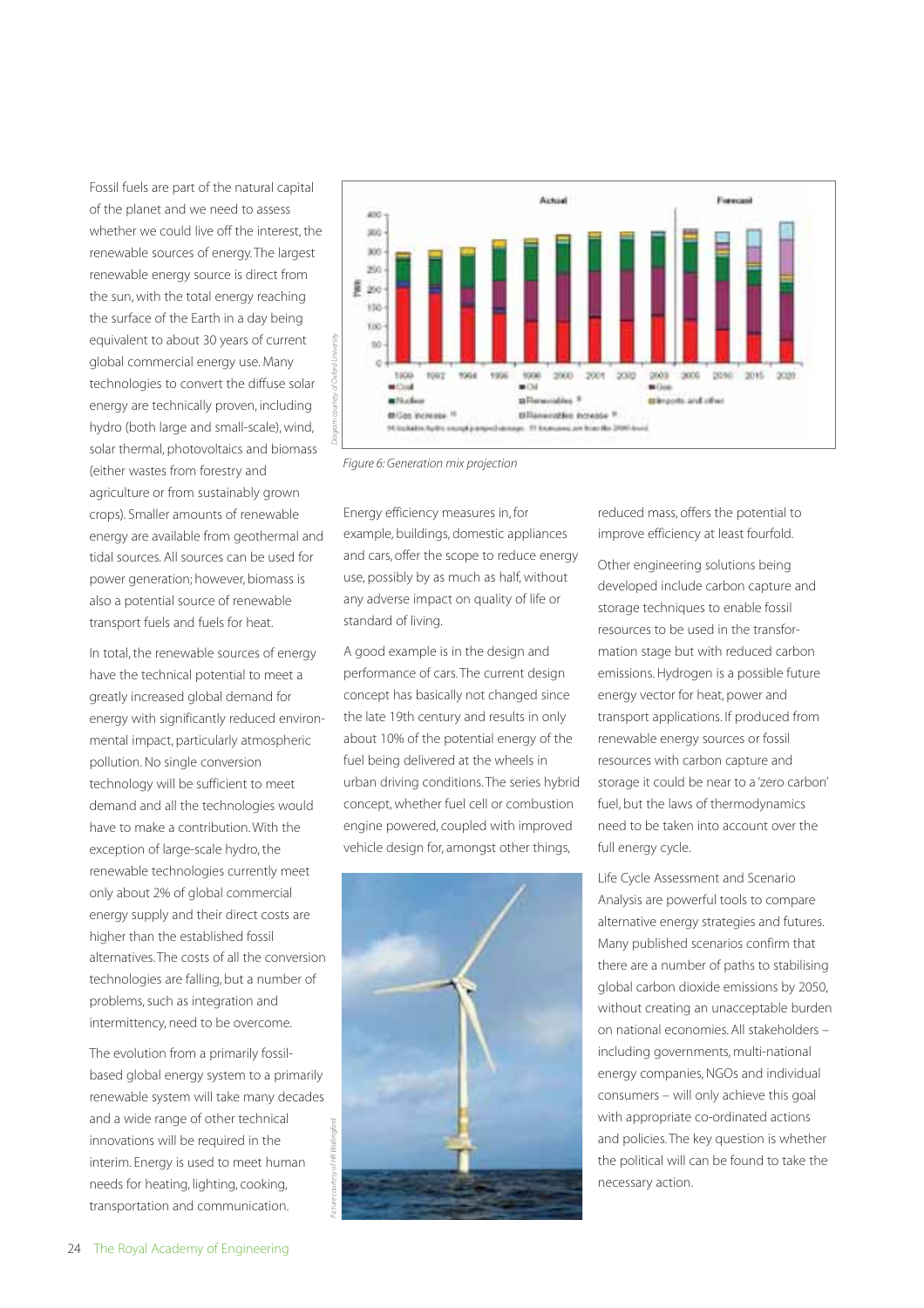# 3 Guiding Principles of Engineering for Sustainable Development

# 3.1 The Principles

Involvement in the seven examples reviewed in Section 2, together with other case studies, has enabled the Visiting Professors to consider the engineering aspects of sustainable development in the context of the many principles of sustainability and sustainable development appearing in the literature. This has led to the identification of a set of 12 Guiding Principles of Engineering for Sustainable Development. The 12 Principles are listed below without embellishment. In Section 3.2, each is explained in turn, and all are related back to the examples as appropriate in Section 3.3.

The 12 Principles of Engineering for Sustainable Development are:

- 1. Look beyond your own locality and the immediate future
- 2. Innovate and be creative
- 3. Seek a balanced solution
- 4. Seek engagement from all stakeholders
- 5. Make sure you know the needs and wants
- 6. Plan and manage effectively
- 7. Give sustainability the benefit of any doubt
- 8. If polluters must pollute… then they must pay as well
- 9. Adopt a holistic,'cradle-to-grave' approach
- 10. Do things right, having decided on the right thing to do
- 11. Beware cost reductions that masquerade as value engineering
- 12. Practice what you preach.

## 3.2 The Principles explained

#### **Principle 1 – Look beyond your own locality and the immediate future**

In considering the effects of our decisions on the wider world, we need to:

- identify the potential positive and negative impacts of our proposed actions, not only locally and soon but also outside our immediate local environment, organisation and context, and into the future
- seek to minimise the negative, while maximising the positive, both locally and more widely, and into the future

Examples where these considerations may apply include the environmental and social effects of raw material extraction, which may arise a very long way from a product manufacturing plant or other point of use such as construction, and in the environmental effects of operating a product, which may also arise far from its point of manufacture.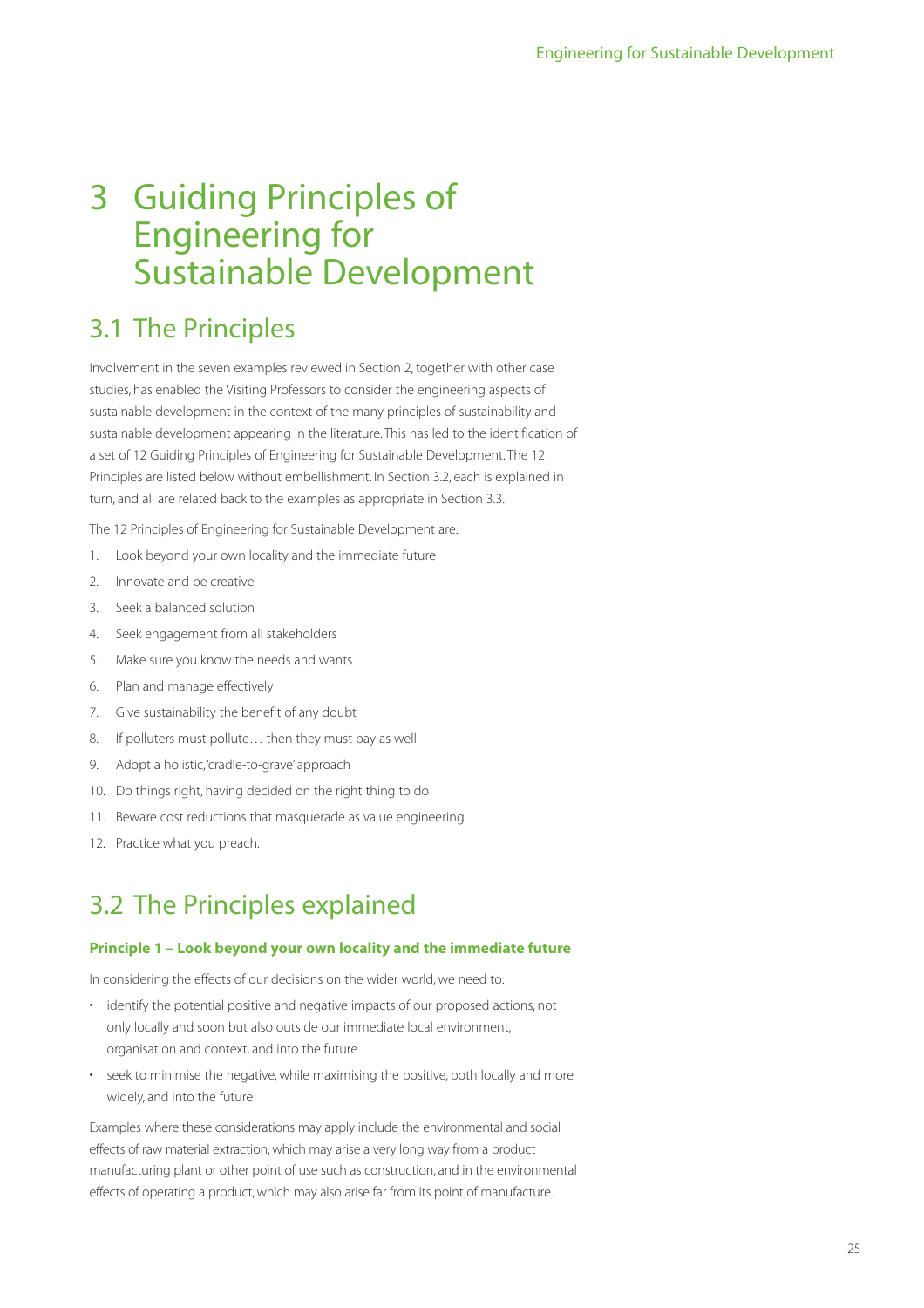Un-sustainable development or product manufacture can result from an action that, while based on trying to act sustainably in a local context, creates more severe development problems or social and environmental effects in a broader context, either immediately or in the future.

#### **Principle 2 – Innovate and be creative**

A sustainable development approach is creative, innovative and broad, and thus does not mean following a specific set of rules. It requires an approach to decision-making that strikes a balance between environmental, social and economic factors. This means that:

- we are not seeking a 'holy grail' of a single 'correct' solution
- alternative solutions can be identified that fit with the sustainable development approach
- it is very difficult to predict with certainty how these alternatives will work into the future, so we need to provide options and flexibility for change and other action in the future
- there are no guarantees that our solutions will be truly sustainable we therefore must do our best with the skills, knowledge and resources we have at our disposal now



It is now scientifically acknowledged that atmospheric carbon dioxide concentration is having an effect on global climate, including the frequency of extreme weather.

#### **Principle 3 – Seek a balanced solution**

Approaches like the 'three pillars' and the 'five capitals' explained in Section 1 seek to deliver economic, social and environmental success all at the same time, and so seek to avoid any product, process or project that yields an unbalanced solution. This could be one that generates significant environmental harm, that generates social disquiet or that generates economic loss or spends public funds inefficiently, because each of these should be characterised as un-sustainable.

Thus, in considering options and in our decision-making, we need to:

• not just seek to balance the adverse and positive impacts on economic, social and environmental factors in the challenge we are addressing but seek gains in all three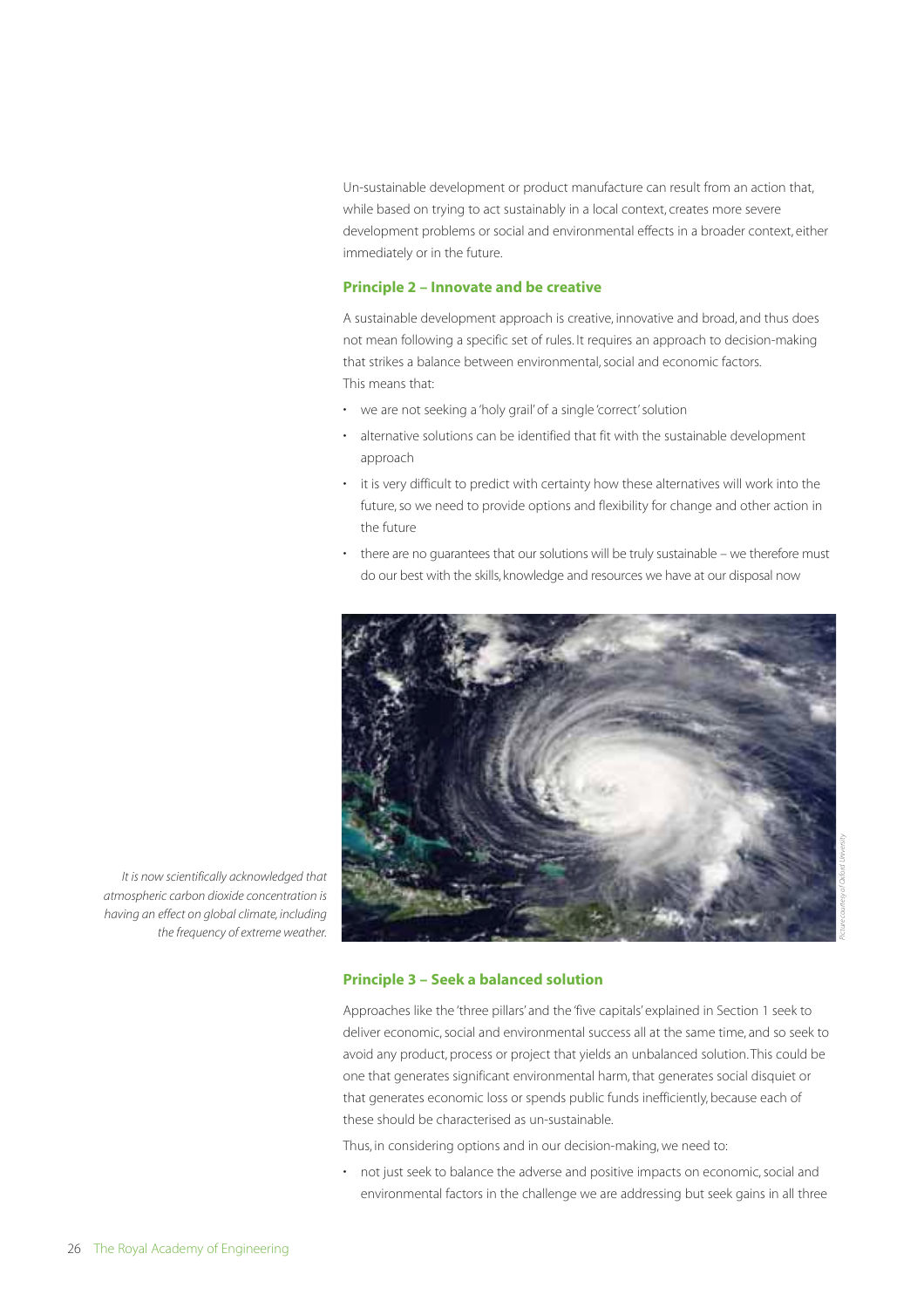- ensure, as far as practicable, that renewable or recyclable resources are used preferentially before non-renewable, non-recyclable ones
- ensure non-renewable resources are used, wherever possible, only for the creation of permanent new assets
- focus on the future at least as much as the present
- aim for durability, flexibility and low impact products and infrastructure
- live off the 'interest' rather than depleting nature's capital assets recognise that the environment is an ecological system, and assess the carrying capacity of the environment and nature's capacity for regeneration
- avoid irrecoverable changes to already-refined materials
- recognise that, even though enhancement of social capital may be difficult to quantify, it is a very important aspect of sustainable development
- recognise that sustainable solutions that are competitive will be promoted and propagated by the market

#### **Principle 4 – Seek engagement from all stakeholders**

Society will ultimately say what is needed or wanted for any development, sustainable or otherwise. So reaching decisions in this area requires:

- engagement of stakeholders to bring their different views, perceptions, knowledge and skills to bear on the challenge being addressed
- professional engineers to participate actively in the decision-making as citizens as well as in their professional roles

#### **Principle 5 – Make sure you know the needs and wants**

Effective decision-making in engineering for sustainable development is only possible when we know what is needed or wanted – the framework of the problem, issue or challenge to be tackled. This should be identified as clearly as possible, including identifying any legal requirements and constraints. We should use teamwork and assistance of immediate colleagues to improve problem definition.

It is important to recognise that many engineering challenges are driven by what people want to have – such as even better motor cars – rather than just what they need – a means of transport. In addition,'wants' are often characterised as 'needs' when they are in fact just perceived needs, and a more modest solution may ultimately be acceptable. As a result, we need to:

- engage with stakeholders in identifying the problem, issue or challenge to be tackled ahead of the engineering problems to be solved
- ensure clarity of the considerations, criteria and values that different stakeholders wish to have reflected in the framing of whatever is being tackled
- identify the legal requirements and constraints upon the problem, issue or challenge to be tackled and ensure they are reflected in the framing
- recognise the distinctions between a need and a want, and between an actual and a perceived need
- then identify the 'wants' as well as the 'needs', so that the full spectrum of problems, issues and challenges is known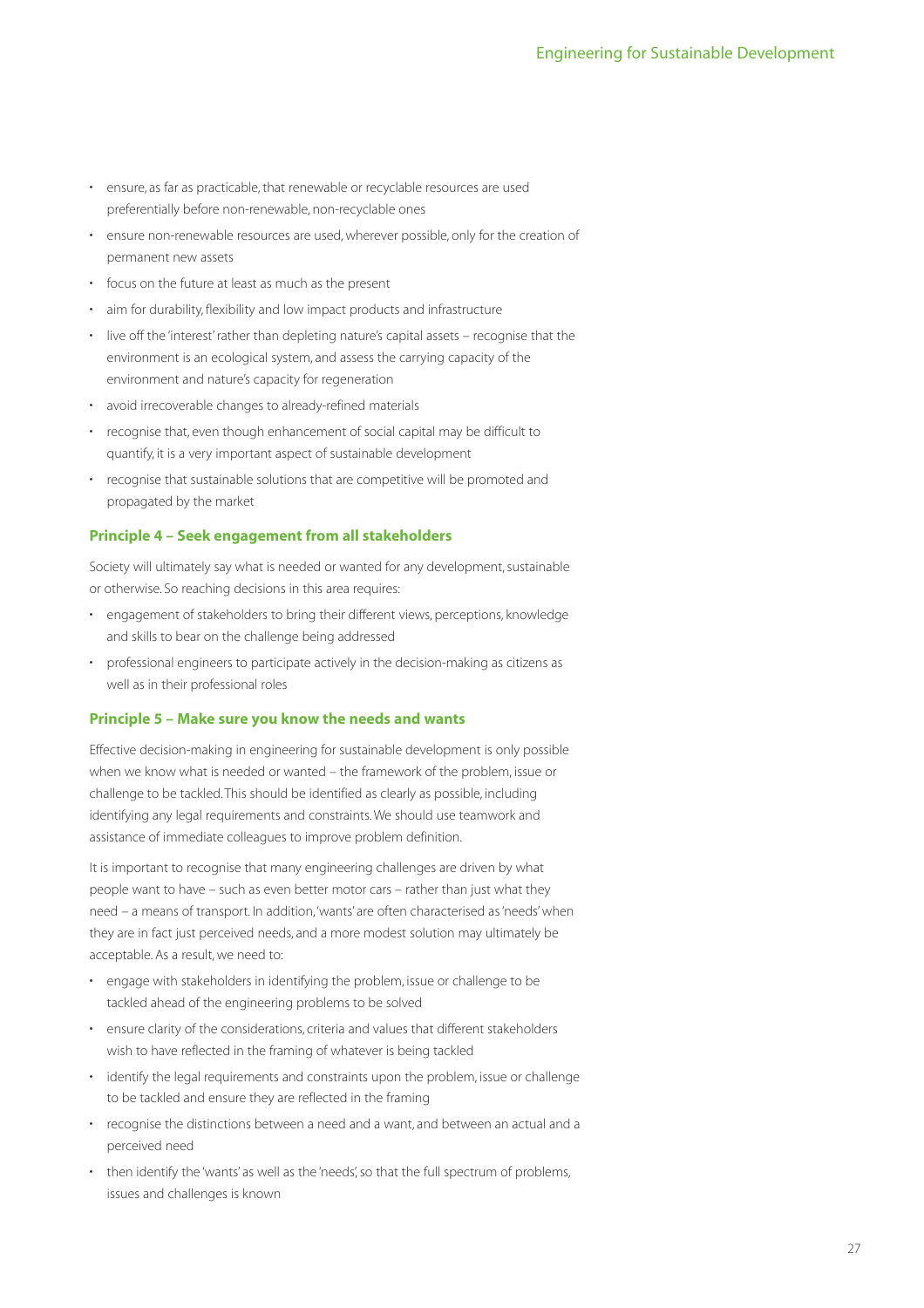- identify interdependences between economic, social and environmental factors in these needs and wants
- decide on the system boundary, which should be sufficiently large to comfortably encompass the foreseeable influences on sustainability, but not so large that the detail of the current challenge is lost
- communicate the engineering opportunities and constraints to the team and stakeholders, and explain any value judgements about engineering aspects that are included in the framing
- use an appropriate template for your approach from those available such as the three pillars or five capitals, and consider time as well as space – to ensure that a broad scope and range of options is considered initially, avoiding the trap of narrowing down to one technological solution too quickly
- recognise the legacy issues of the project to future users and future generations;
- however regrettable it may be, accept that an even better solution may have to await the creation of the next plant or piece of infrastructure

#### **Principle 6 – Plan and manage effectively**

In planning our engineering projects, we need to:

- express our aims in sufficiently open-ended terms so as not to preclude the potential for innovative solutions as the project develops
- assemble and critically review historical evidence and forward projections, and weigh the evidence for relevance and importance to the plan
- encourage creative 'out-of-the-box' thinking
- define the desired outcome in terms of an appropriate balance between the economic, environmental and social factors identified earlier
- recognise that ideas that may not be immediately practicable can stimulate research for the next project, but also that they need to be properly recorded if they are to be acted upon
- seek to improve on, or at least maintain, the sustainability of existing practices;
- ensure that the effort and resources devoted to avoiding un-sustainable development remains in proportion to the anticipated effect – don't use a sledgehammer to crack a nut
- keep the plan straightforward, so others can understand it
- pick the 'low-hanging fruit' (the easiest, readily-available gains), but not in a way that constrains further improvements and/or hinders the next generation in meeting their needs.

#### **Principle 7 – Give sustainability the benefit of any doubt**

This encapsulates the 'precautionary principle' and, to be implemented, forces us to address the future impacts of today's decisions. So we need to:

- demonstrate that improved sustainability will result from the actions proposed
- act with caution where we consider that the effects of our decisions may be permanent and/or if we do not have a full scientific understanding of the issue or challenge being considered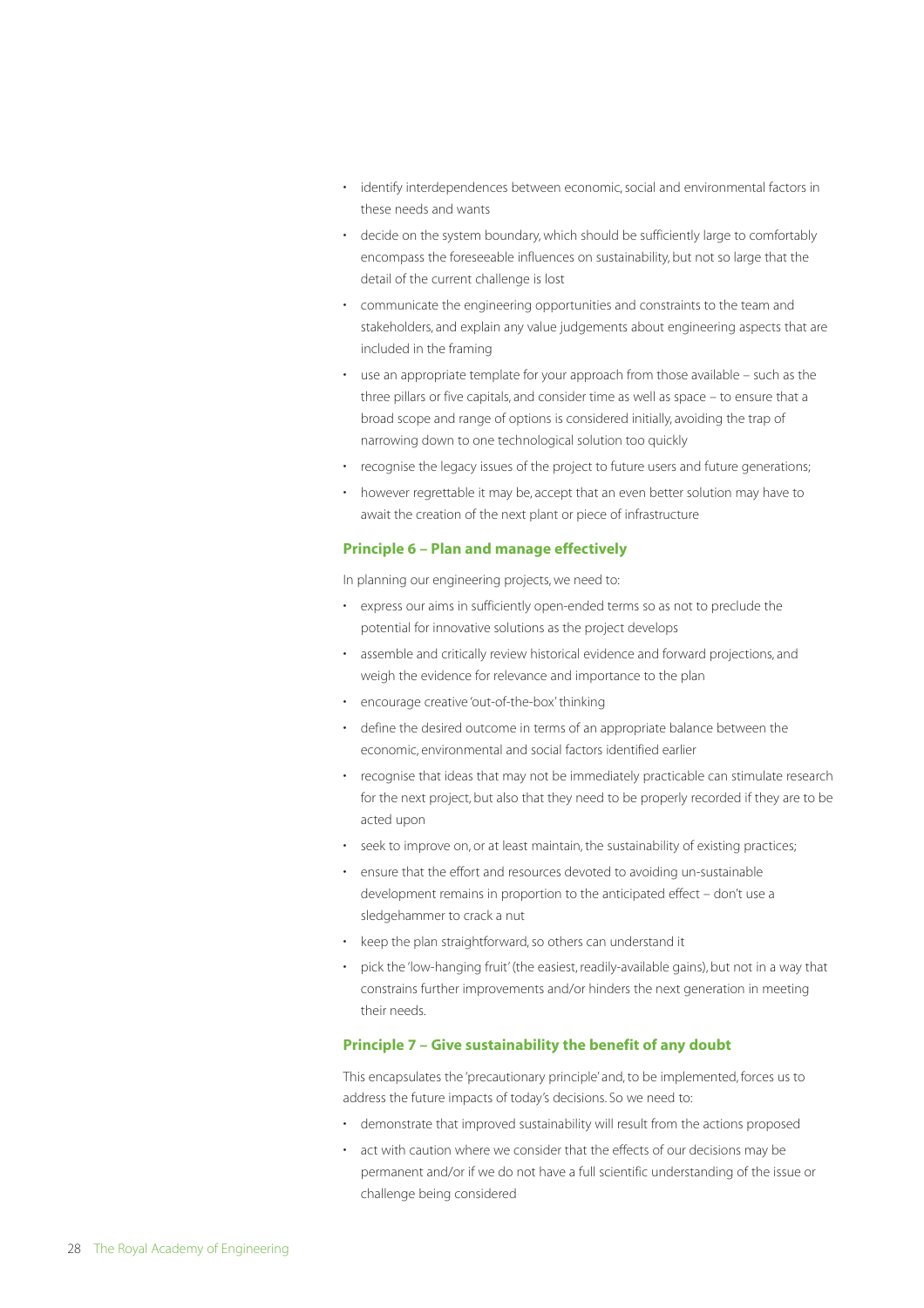- only discount the disadvantages and benefits of future events or impacts when they are very uncertain
- recognise that sustainable development depends on investing for jam tomorrow and for bread and butter today.

#### **Principle 8 – If polluters must pollute… then they must pay as well**

The environment belongs to us all and its free use for absorption of our wastes or its unfettered exploitation are not sustainable. The adverse, polluting effects of any decision should, in some way, be paid for or compensated for by the proponent of an engineering project, scheme or development; they should not be transferred to others without fair compensation. In addition, it may be necessary to anticipate future pollution prevention legislation if a long-term project is to be sustainable.

The challenge that this Principle thus presents is how to define the 'cost' or compensation that is appropriate. To determine how much should be paid, or how much compensatory work should be done, we need to work with costs that fully reflect the social and environmental implications of a decision, and tools to undertake such calculations are now available and being developed. Current legislation partially achieves this by taxation (such as the landfill tax) or by imposing direct costs of prevention (for example on prevention of groundwater contamination).

However, no pollution that is not allowed for by law should be considered for inclusion in the problem, issue or challenge to be tackled. For example, the controlled gaseous and solid-waste emissions from fuel-burning power generation is controlled yet allowed in many environmental legal regimes, but discharges of significant quantities of oils and chemicals into water courses are not. The WEEE and RoHS Directives (see section 2.4 above) will also control disposal of many industrial products at the end of their useful life. We thus need to:

- avoid incurring the costs in the first place by eliminating or minimising adverse environmental effects
- practice a responsible attitude to the environment
- broaden our perspective beyond current legislative requirements
- scan the horizon for emerging measures and plan accordingly
- fulfil any Corporate Social Responsibility Policies that apply, and promote their development if they do not exist
- bring social and environmental implications into options appraisal so that a balanced decision can be made
- remember the potential indirect costs of lax environmental stewardship on, for example, reputation and market share

#### **Principle 9 – Adopt a holistic,'cradle-to-grave' approach**

To deliver this approach, the effects on sustainability throughout the whole life-cycle of a product or infrastructure scheme should be systematically evaluated. We need to:

• use whole-life-cycle tools to improve our decision-making: whole-life-cycle environmental assessment, whole-life-cycle costing, and assessment of the social impacts over the whole life time of the engineering challenge we are addressing –



The fitting of catalytic converters to passenger cars is a way of polluters paying to reduce the pollution level, but the example in section 2.6 illustrates the challenge of striking the right balance between reduced environmental effects at point of use and the environmental impacts of extraction and refining of the catalytic materials.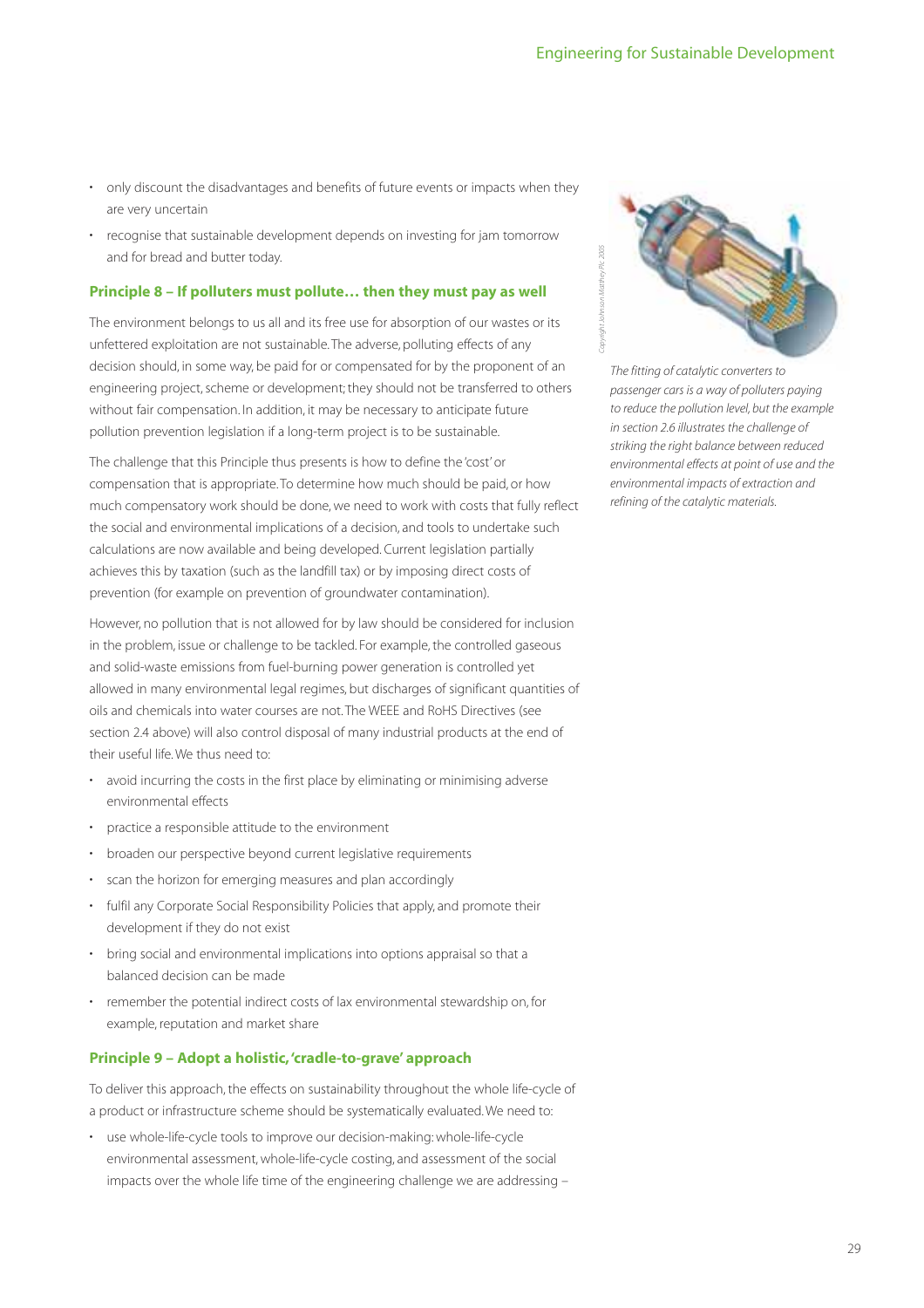sometimes called assessment of inter-generational equity – where the impacts of our decisions on future generations are considered alongside the present

- handle uncertainty by keeping open as many future options as practicable
- ensure that the design is maintainable and that the materials are adaptable for re-use or recycling
- think in the fourth dimension and ensure that the design life is appropriate to the product or project and its context
- use high embodied energy only when it is justified by a long design life
- explicitly address the end-of-life options, and avoid wherever possible leaving to our successors any problems of disposal
- ensure non-renewable resources are used, wherever possible, only for the creation of permanent new assets

#### **Principle 10 – Do things right, having decided on the right thing to do**

Adhering to the Principles explained so far should ensure that right decisions from a sustainability point of view have been made in relation to the circumstances that apply. The implementation of these right decisions must then pay full regard to doing things right, again from a sustainability point of view. To deliver this Principle, we need to:

- retain the sustainability focus on the intended outcome right through the implementation of the solution
- recognise that the intermediate processes of construction, manufacture, production and transport can be resource-intensive and need to be managed with an active sustainability orientation
- ensure (as far as practicable) that the legal requirements and constraints on the problem, issue or challenge to be tackled are complied with
- aim to critically appraise current 'good practice' and be inherently sceptical of unsupported judgements, in order to decide on appropriate actions to be taken
- keep abreast of technical and market developments, to check the assumptions and predictions embedded in the design.

#### **Principle 11 – Beware cost cutting that masquerades as value engineering**

We are unlikely to arrive at our best decisions first time every time. So we need to challenge ourselves and refine those decisions, whilst remaining focused on the intended outcome. We therefore need to:

- avoid sacrificing the sustainability desires incorporated in a design when seeking cost reductions
- include any adverse effects on sustainability in the 'value equation' and value engineering
- be self-critical of our own fundamental assumptions and values
- be prepared to challenge our and others' existing assumptions
- re-examine first preferences and submit them to re-appraisal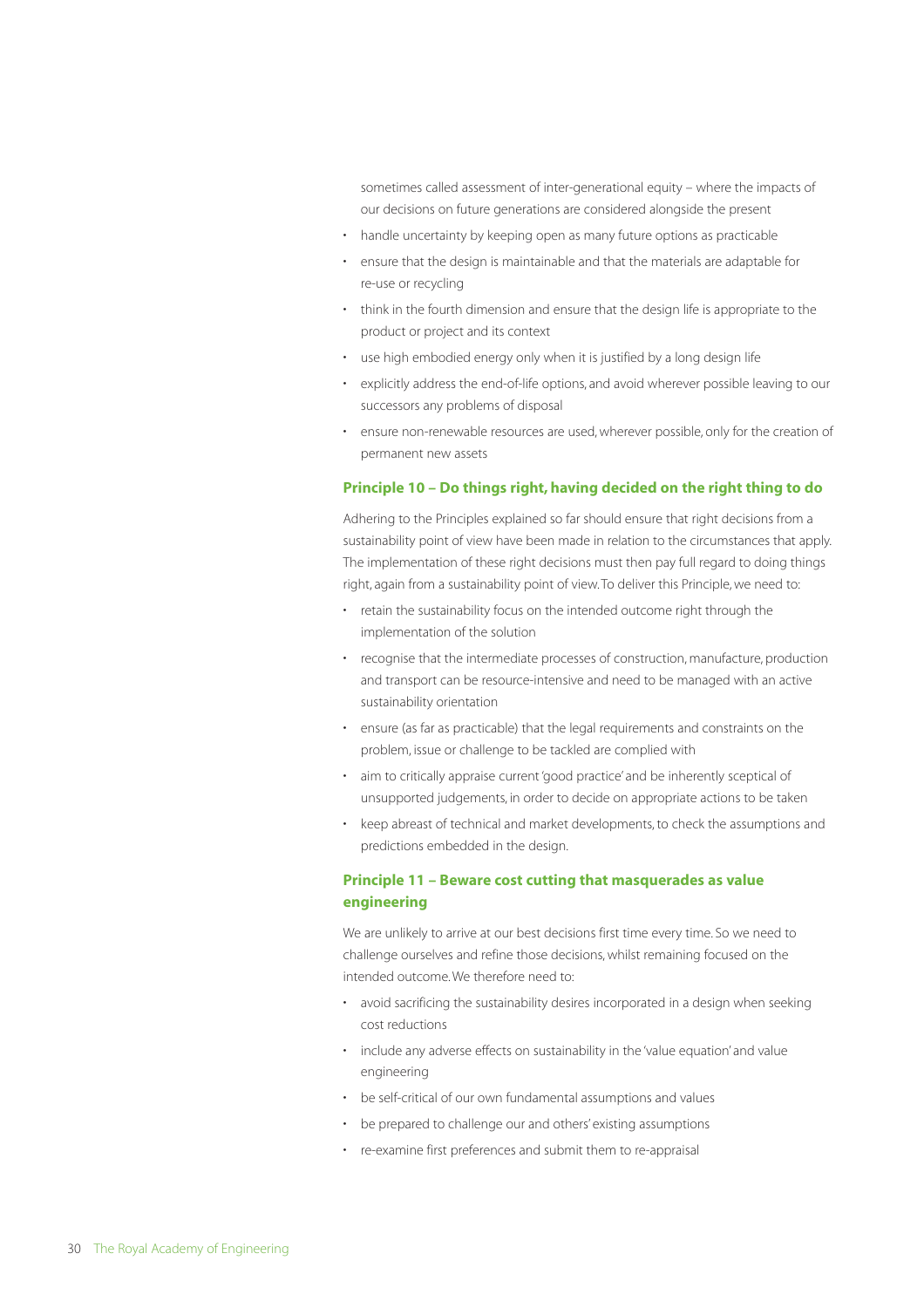- use intelligence from the marketplace to monitor assumptions on user behaviour included in the design
- check that the achievement of sustainable development objectives is not being subverted by unintended consequences of design changes and/or user behaviour
- however regrettable it may be, accept that an even better solution may have to await the creation of the next plant or piece of infrastructure

Finally, if satisfied with the balance struck between the economic, environmental and social impacts of the proposed solution, congratulate yourself. If not… change it.

#### **Principle 12 – Practice what you preach**

One's own everyday practices should not be at variance with what is being asked of others – you must not expect more of others than you do of yourself. Be prepared to be accountable for your design and engineering, and uphold by example the beliefs it reflects. Change yourself before you seek to change others.



A university-wide sustainable development policy has been agreed at Glasgow University, influencing not only the engineering courses but all activities at and management of the University.

## 3.3 The Principles related to the examples summarised in Section 2

In order to demonstrate the relevance of these Principles to the engineering profession, the following Table shows the Principles related to the seven examples of sustainability issues in engineering covered in Section 2 of this Guide.

Section 4, after the table, provides guidance on how the Principles can be applied to engineering projects and operations, through the main stages through which engineering projects pass.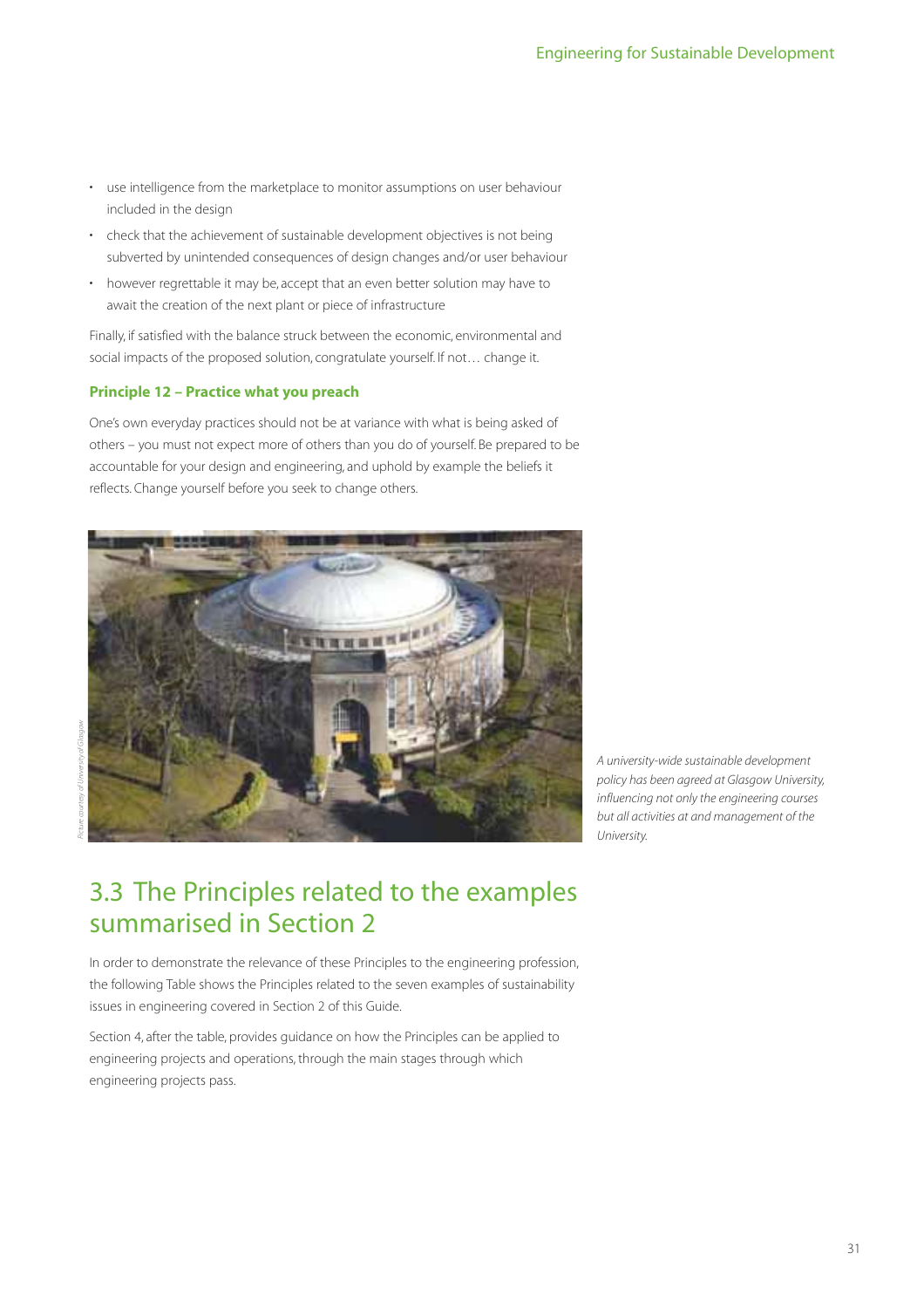| <b>Case Study:</b><br><b>Principle:</b>                                     | <b>Jubilee River (Maidenhead,</b><br><b>Windsor &amp; Eton Flood</b><br><b>Alleviation Scheme)</b>                                                                                                                                                                                                                                                                                                                                                                                                                 | Introduction of unit-dosed<br>laundry cleaning products                                                                                                                                                                                                                                                                                                                                                                                                                                                                    | <b>Glasgow University</b><br><b>Sustainable Development</b><br><b>Policy and Practice</b>                                                                                                                                                                                                                                                                                                                                                                                                                                                                                                                                |
|-----------------------------------------------------------------------------|--------------------------------------------------------------------------------------------------------------------------------------------------------------------------------------------------------------------------------------------------------------------------------------------------------------------------------------------------------------------------------------------------------------------------------------------------------------------------------------------------------------------|----------------------------------------------------------------------------------------------------------------------------------------------------------------------------------------------------------------------------------------------------------------------------------------------------------------------------------------------------------------------------------------------------------------------------------------------------------------------------------------------------------------------------|--------------------------------------------------------------------------------------------------------------------------------------------------------------------------------------------------------------------------------------------------------------------------------------------------------------------------------------------------------------------------------------------------------------------------------------------------------------------------------------------------------------------------------------------------------------------------------------------------------------------------|
| <b>1 Look beyond</b><br>your own<br>locality and<br>the immediate<br>future | The potential effects of the<br>scheme on upstream and<br>downstream communities and<br>habitats were studied<br>alongside those in the areas to<br>be protected from flooding<br>and along the route of the<br>scheme.                                                                                                                                                                                                                                                                                            | Consumers and consumer<br>groups are concerned about<br>the long-term supply of raw<br>materials and the final<br>destination of product<br>chemicals and packaging.<br>The industry takes these and<br>other factors into account for<br>any new product, generally<br>through published life-cycle<br>assessments.                                                                                                                                                                                                       | Initiatives at Glasgow University<br>to engage students and staff in<br>SD from local to global include:<br>ecological footprinting, waste<br>minimisation & recycling at<br>Freshers' Week, and Fair Trade<br>Fortnight.                                                                                                                                                                                                                                                                                                                                                                                                |
| 2 Innovate and<br>be creative                                               | Many alternatives were<br>considered. It is clear that it is<br>much less-un-sustainable than<br>an inaccessible, concrete<br>trapezoidal channel would<br>have been. The wetland area<br>includes an area specifically<br>designed for use in teaching<br>ecology and nature<br>conservation                                                                                                                                                                                                                      | The range of products available<br>means that there are always<br>significant design choices:<br>powder vs liquid vs tablet vs<br>capsule, plus choice and<br>functionality of formulation<br>and packaging. Long-term<br>effects of design choices (such<br>as phosphate vs zeolite) can<br>never be predicted with<br>certainty, being dependent<br>on developing scientific<br>assessments as we learn<br>about ecosystems, and also on<br>availability of infrastructures<br>to enable recycling to be<br>carried out. | Embedding SD into a<br>university and its curricula<br>requires integration of a range<br>of approaches, including top-<br>down policy and strategy, and<br>bottom-up awareness-raising<br>and implementation. A<br>University-wide SD Policy and<br>Strategy has been agreed at<br>Glasgow, but it is difficult to<br>promote implementation with<br>so many demands on the<br>teaching staff for research and<br>the general assumption<br>amongst many staff that SD<br>equates to environmental<br>sustainability.                                                                                                   |
| 3 Seek a<br>balanced<br>solution                                            | Significant environmental and<br>financial capital was used, but<br>significant environmental<br>capital was also created, as well<br>as enhanced human well-<br>being and a significant<br>reduction in risks of financial<br>loss achieved. However, the<br>new channel was not made<br>navigable by powered craft<br>because of the adverse effect<br>on the environment and the<br>ecological features in the<br>project, and because of the<br>desire to create a haven for<br>wildlife and quiet recreation. | The balance in this industry is<br>supplying an environmentally-<br>responsible product that<br>consumers are willing to pay<br>for. Consumers are becoming<br>more environmentally aware<br>but rarely is this used as an<br>advertising platform. In this<br>case, the main environmental<br>benefit is lower material use.                                                                                                                                                                                              | Environmental Sustainability is<br>generally well-understood and,<br>for example, Glasgow has won<br>awards for its energy savings.<br>Economic development remains<br>the main driver, and focuses the<br>staff on seeking major research<br>funding rather than teaching.<br>Social Sustainability is more<br>difficult to engage, especially<br>with technical subjects. The<br>University's role in Sustainable<br>Communities needs to be better<br>understood and encouraged.<br>Glasgow has sought SD links<br>with different departments and<br>the wider community to try to<br>engage the social agenda of SD. |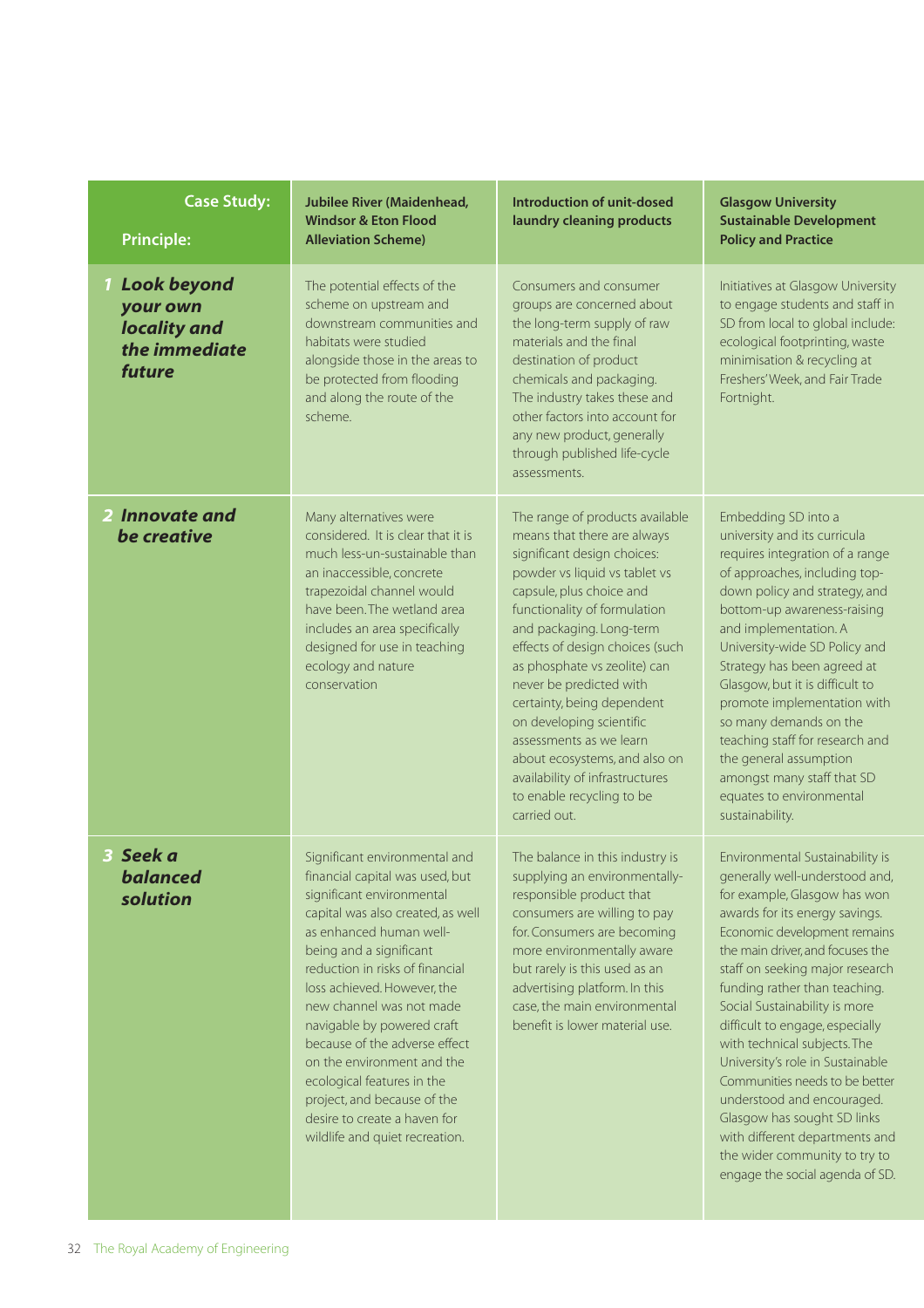| <b>Sustainable Product Design</b><br>- Mobile Phones                                                                                                                                                                                                                                                                                                                     | <b>Regeneration of Mossley</b><br>Mill, Newtownabbey,<br><b>Co. Antrim</b>                                                                                                                                                                                                                                                                                                                                                                                                                                                 | <b>Catalytic Converters</b>                                                                                                                                                                                                                                                                                                                                                                    | <b>The Energy Challenge</b>                                                                                                                                                                                                |
|--------------------------------------------------------------------------------------------------------------------------------------------------------------------------------------------------------------------------------------------------------------------------------------------------------------------------------------------------------------------------|----------------------------------------------------------------------------------------------------------------------------------------------------------------------------------------------------------------------------------------------------------------------------------------------------------------------------------------------------------------------------------------------------------------------------------------------------------------------------------------------------------------------------|------------------------------------------------------------------------------------------------------------------------------------------------------------------------------------------------------------------------------------------------------------------------------------------------------------------------------------------------------------------------------------------------|----------------------------------------------------------------------------------------------------------------------------------------------------------------------------------------------------------------------------|
| The electronics business is a<br>global industry. The numerous<br>components are sourced from<br>around the world. Looking only<br>locally at SD issues is not an<br>option in mobile phone<br>design, production, use and<br>disposal.                                                                                                                                  |                                                                                                                                                                                                                                                                                                                                                                                                                                                                                                                            | Autocats (automobile catalytic<br>converters) improve local air<br>quality, but the impacts of<br>mining, refining and<br>transporting catalytic<br>materials from source to the<br>autocat manufacturer need<br>to be considered against<br>these benefits.                                                                                                                                   | Current global energy supply<br>involves the extraction of raw<br>materials in areas remote from<br>final consumption and has an<br>adverse impact on the global<br>environment.                                           |
| Mobile phones are only one<br>means of mass<br>communications. New<br>electronic devices appear<br>regularly in different hardware<br>and software formats.<br>Technology will invariably drive<br>increased functionality,<br>miniaturisation etc. New<br>recycling schemes will<br>become more viable as eco-<br>legislation bites, especially in<br>Europe and Japan. | A comprehensive site selection<br>process ensured the most<br>appropriate site was chosen in<br>accordance with HM Treasury<br>guidelines. As sustainability<br>was not the overall goal, this<br>process returned a greenfield<br>site as the preferred option,<br>overturned only when the<br>present site came onto the<br>market. The Mill out-scored the<br>alternative option but, if it had<br>not, the less-sustainable option<br>would have been selected due<br>to bureaucratic local<br>government regulations. | Autocat manufacture depletes<br>scarce and finite natural<br>resources and consumes<br>energy. But the processes<br>create and preserve jobs in<br>producer countries and<br>protect human health in<br>traffic-congested areas. This<br>prompts consideration of<br>alternative technologies or<br>policy approaches to<br>unconstrained personal<br>mobility.                                | The evolution to the<br>sustainable supply and use of<br>energy will require the<br>development and deployment<br>of many different technologies<br>- future supply of energy will<br>be even more technically<br>diverse. |
| Equipment manufacturers are<br>increasingly being made aware<br>of their SD and eco-<br>responsibilities through<br>legislation, action by<br>competitors and supply chain<br>pressures. Increasingly<br>electronic and electrical<br>equipment is scrutinised for its<br>SD potential.                                                                                  | Newtownabbey Borough<br>Council had to balance the<br>Mossley Mill site in terms of<br>the biodiversity value of the<br>pond and established habitats<br>with the need to redevelop a<br>decaying structure into a cost-<br>effective civic building. This<br>required careful consideration<br>of the financial implications of<br>preservation and conservation,<br>as well as regard for the<br>environmental and social<br>consequences of demolishing<br>a significant example of local<br>heritage.                  | We cannot ban all urban traffic<br>without balancing that<br>decision with acceptable<br>alternative methods of mass<br>transport. We should prioritise<br>the needs, and direct technical<br>development to these, e.g.<br>non-fossil-fuelled power for<br>taxis and urban delivery<br>vehicles. Tax measures can<br>then be adjusted to promote<br>market mechanisms and<br>consumer buy-in. | A sustainable energy future<br>based largely on renewable<br>sources of energy is a prime<br>example of 'living off the<br>interest' rather than capital.                                                                  |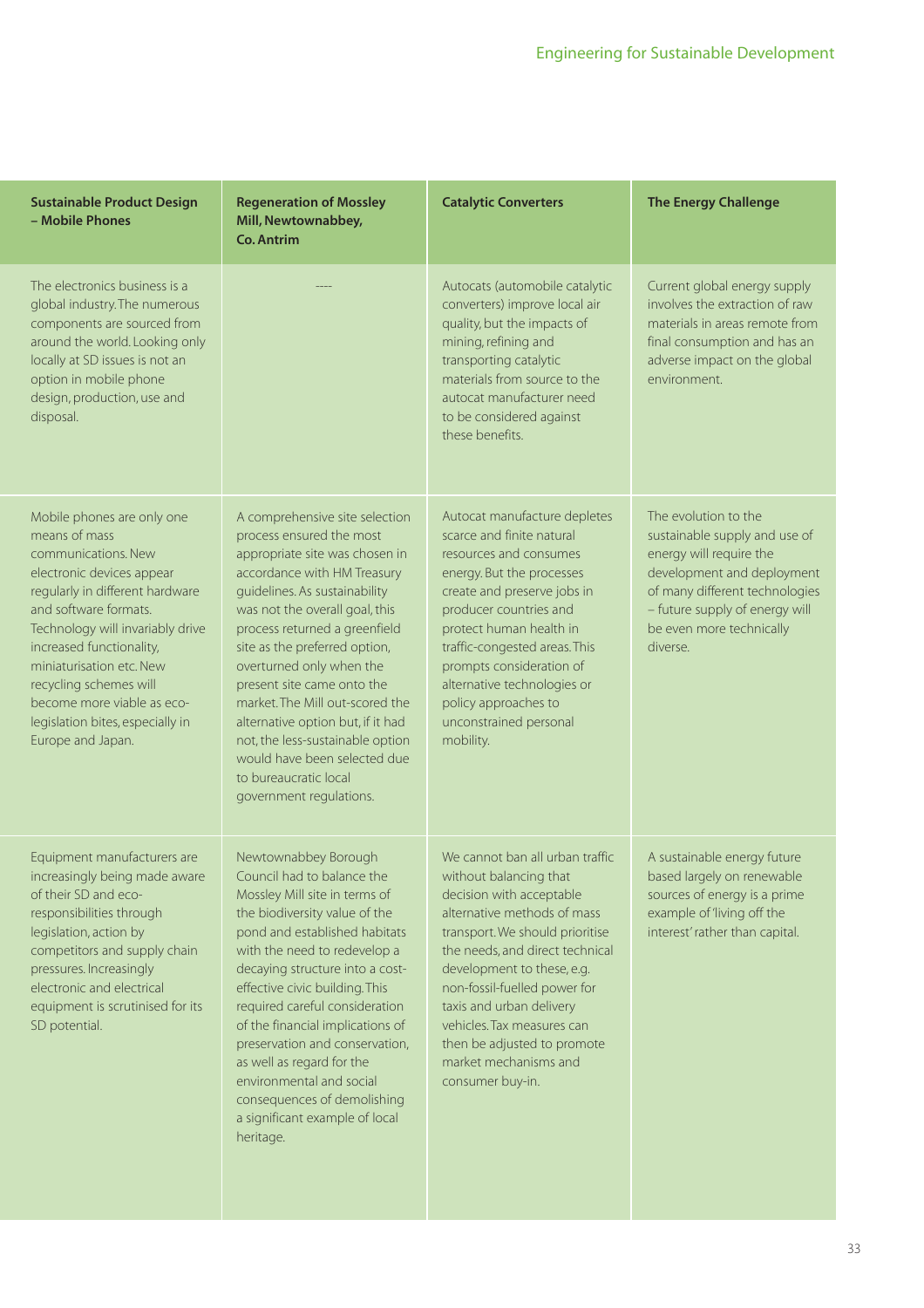| <b>Case Study:</b><br><b>Principle:</b>                 | <b>Jubilee River (Maidenhead,</b><br><b>Windsor &amp; Eton Flood</b><br><b>Alleviation Scheme)</b>                                                                                                                                                                                      | Introduction of unit-dosed<br>laundry cleaning products                                                                                                                                                                                                                                                        | <b>Glasgow University</b><br><b>Sustainable Development</b><br><b>Policy and Practice</b>                                                                                                                                                                                                                                |  |
|---------------------------------------------------------|-----------------------------------------------------------------------------------------------------------------------------------------------------------------------------------------------------------------------------------------------------------------------------------------|----------------------------------------------------------------------------------------------------------------------------------------------------------------------------------------------------------------------------------------------------------------------------------------------------------------|--------------------------------------------------------------------------------------------------------------------------------------------------------------------------------------------------------------------------------------------------------------------------------------------------------------------------|--|
| 4 Seek<br>engagement<br>from all<br><b>stakeholders</b> | Extensive consultation took<br>place to arrive at the solution<br>and during construction, when<br>the local community was fully<br>engaged and the contractors<br>offered visits to the site to local<br>residents and the general<br>public.                                          | In the 1950s, the retail mantra<br>was "pile 'em high, sell 'em<br>cheap". Now, manufacturers,<br>retailers and advertisers all<br>need to be comfortable that<br>regulations are met and high<br>standards set. Adverse<br>consumer or consumer-group<br>reaction can damage a brand<br>severely and quickly. | SD is essential to keep<br>universities relevant to all<br>stakeholders: staff, senior<br>management, students, local<br>communities and employers. It<br>is important to engage the<br>local community and the non-<br>teaching staff who all have an<br>interest in a university that has<br>vitality and promotes SD. |  |
| 5 Make sure you<br>know the needs<br>and wants          | Much effort was expended on<br>this issue, although not all<br>'wants' could be provided for.<br>Navigation of the channel was<br>a want, not a need, and was<br>available close by in the main<br>River Thames channel. See also<br>comment against Principle 3.                       | Considerable effort expended<br>here in developing the market<br>position of a new product was<br>constrained by financial,<br>economic, regulatory and<br>environmental issues, with<br>particular emphasis on<br>consumer attitudes to the<br>product and its effects.                                       | The needs of the students and<br>staff have taken priority so far<br>but within the context of an<br>understanding of the needs of<br>senior management. A strategy<br>for meeting teaching staff's<br>and students' needs is being<br>developed in a phased<br>approach.                                                |  |
| <b>6 Plan and</b><br>manage<br>effectively              | Detailed planning was<br>undertaken, including to<br>minimise disruption to<br>neighbours and local traffic by<br>adopting a construction<br>sequence that built the bridges<br>first so as to enable the<br>muckshift to take place along<br>the channel route, not on local<br>roads. | Sustainability concerns are not<br>driving the introduction of<br>laundry tablets and capsules,<br>but significant improvements<br>have been made by their<br>introduction, even if this is not<br>made explicit to the consumer<br>in advertisements.                                                         | SD is being woven into the<br>curriculum for those courses<br>and lectures that already lend<br>themselves to demonstrating<br>SD guidelines.                                                                                                                                                                            |  |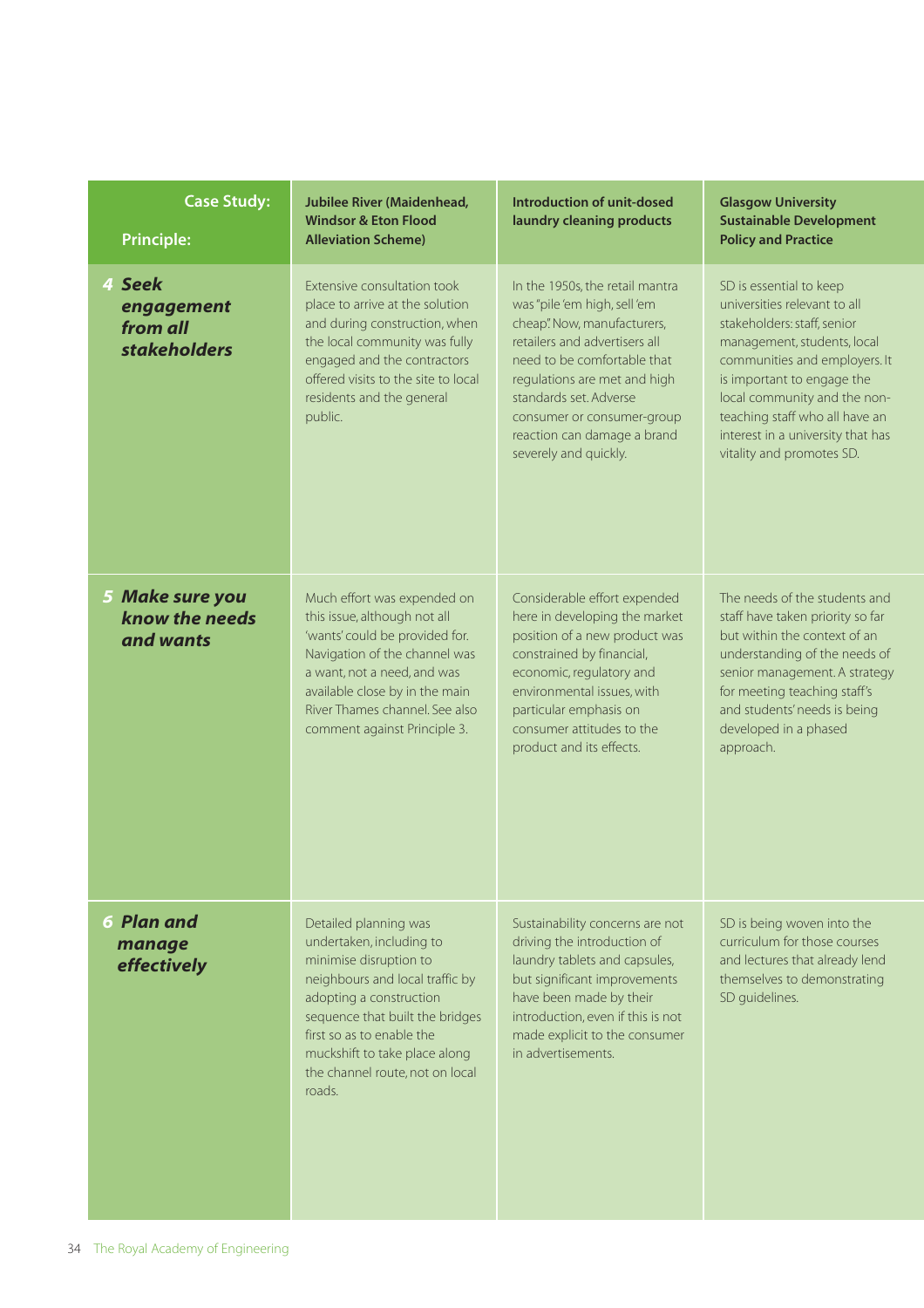| <b>Sustainable Product Design</b><br>- Mobile Phones                                                                                                                                                                                                               | <b>Regeneration of Mossley</b><br>Mill, Newtownabbey,<br><b>Co. Antrim</b>                                                                                                                                                                                                                                                                                                                                                                                                              | <b>Catalytic Converters</b>                                                                                                                                                                                                                                                                                                                                                                                                                    | <b>The Energy Challenge</b>                                                                                                                                                                                         |
|--------------------------------------------------------------------------------------------------------------------------------------------------------------------------------------------------------------------------------------------------------------------|-----------------------------------------------------------------------------------------------------------------------------------------------------------------------------------------------------------------------------------------------------------------------------------------------------------------------------------------------------------------------------------------------------------------------------------------------------------------------------------------|------------------------------------------------------------------------------------------------------------------------------------------------------------------------------------------------------------------------------------------------------------------------------------------------------------------------------------------------------------------------------------------------------------------------------------------------|---------------------------------------------------------------------------------------------------------------------------------------------------------------------------------------------------------------------|
| Many and varied stakeholders<br>were incorporated into this<br>study. They ranged from<br>authorities at the European<br>level, telecommunications<br>service providers, manu-<br>facturers, users, component<br>suppliers, plus NGOs such as<br>the WWF.          | The design team appointed to<br>undertake the Mossley Mill<br>regeneration included exper-<br>tise from a wide range of pro-<br>fessions all of whom bought<br>into the need for a high quality<br>product. While the Council<br>obtained an efficient and<br>effective centre, the local<br>community has been<br>integrated into the final<br>product through the building<br>and its site being opened to<br>public use, creating a sense of<br>public ownership.                    | Most households have cars.<br>Collectively we can curb<br>emissions by sharing journeys,<br>e.g. for commuting and the<br>school run. Car makers and oil<br>firms can work together on<br>engine management systems<br>and fuel types and formu-<br>lations to reduce consumption<br>and emissions. Local<br>authorities and public trans-<br>port operators can combine to<br>offer more-attractive alter-<br>natives to use of private cars. | Multi-national corporations,<br>governments, NGOs and<br>individual consumers, plus<br>future generations, are all<br>stakeholders in energy supply<br>and use.                                                     |
| Extensive efforts were made to<br>strike a balance between user<br>needs and wants, marketability<br>and the SD and eco-aspects of<br>the mobile phone and its<br>supporting infrastructure.                                                                       | The delicate nature of the on-<br>site biodiversity in terms of its<br>value as a habitat for protected<br>bat species necessitated<br>specialist management. As bat<br>roosts cannot be disturbed,<br>consultants drew up a Habitat<br>Management Plan, including<br>legislative compliance as well<br>as clauses on safeguards<br>during construction. This provi-<br>ded clarity to the situation and<br>ensured that the correct<br>solutions were incorporated<br>into the design. | National policy aims to<br>improve public health, to<br>improve quality of life and<br>curb NHS healthcare costs<br>while minimising any<br>infringement on personal<br>mobility. The national needs<br>are thus to improve energy<br>efficiency to counter<br>increasing reliance on<br>imported fossil fuels and to<br>increase public awareness of<br>the issues and develop and<br>promote appropriate products<br>and services.           | Energy is essential for<br>economic and social<br>development. The challenge is<br>to achieve these goals using<br>renewable resources and<br>without risking irreversible<br>damage to the environment.            |
| Sustainability issues are<br>increasingly being felt by the<br>whole electrical & electronics<br>industry worldwide. Initially,<br>legislation was the main driver<br>but latterly 'green' products are<br>seen to give a commercial<br>advantage in some sectors. | Recommendations were drawn<br>up to identify the issues that<br>the client could address to help<br>increase their sustainability<br>profile. Considered to be 'As<br>Sustainable As Reasonably<br>Practicable', these were<br>therefore presented as issues<br>that could be addressed<br>without significant financial or<br>operational hardship.                                                                                                                                    | Applying more catalytic<br>coating material may improve<br>converter performance, but at<br>increased cost. We should<br>make sure other emissions-<br>reducing processes and<br>procedures play their part.                                                                                                                                                                                                                                   | An example of 'out-of-the-box<br>thinking' is shown by the need<br>to change both the design of<br>vehicles, and the source of fuel<br>to sustainably-grown crops, in<br>order to achieve sustainable<br>transport. |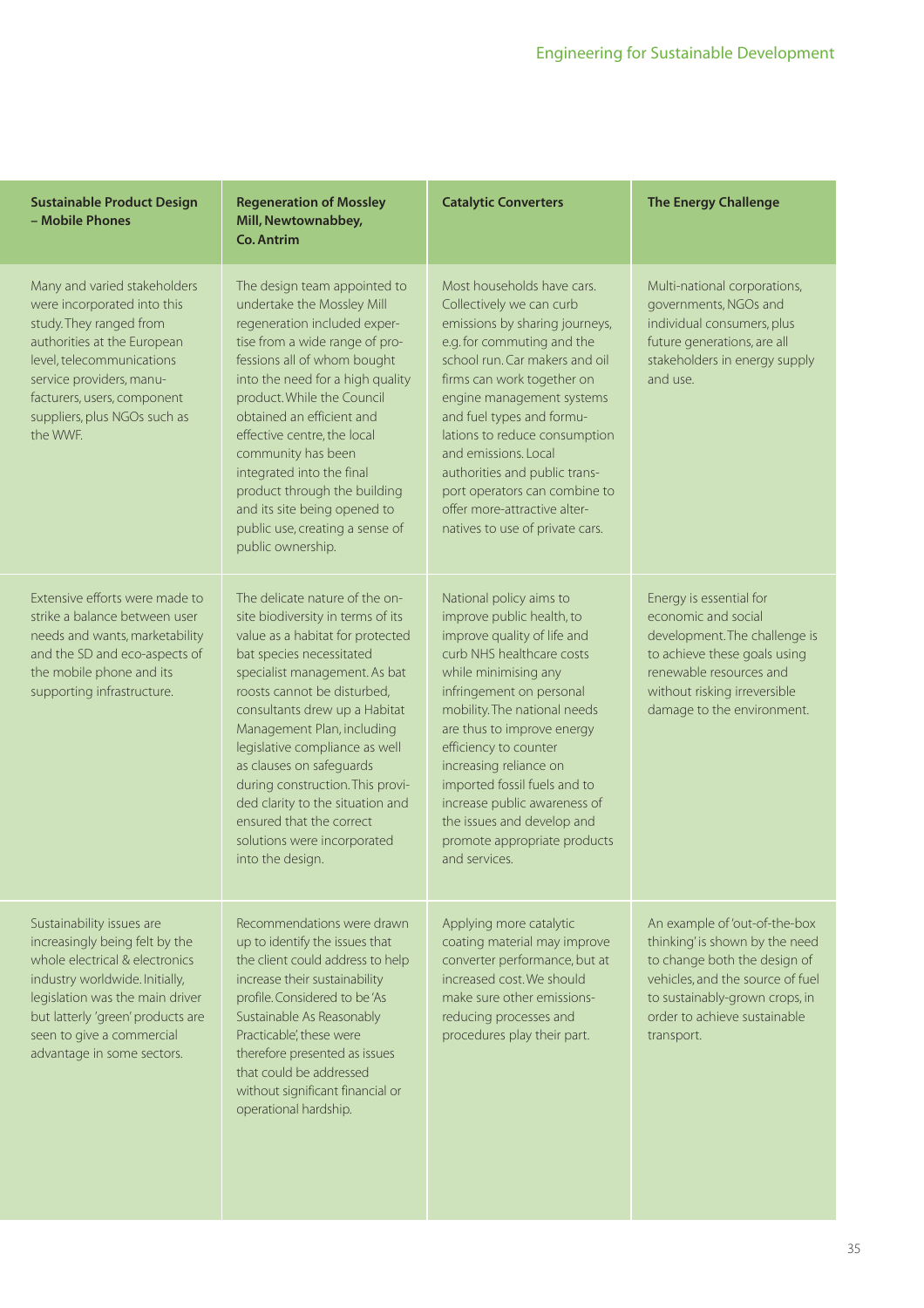| <b>Case Study:</b><br><b>Principle:</b>                                        | <b>Jubilee River (Maidenhead,</b><br><b>Windsor &amp; Eton Flood</b><br><b>Alleviation Scheme)</b>                                                                                                                                                                                                                                                                                             | Introduction of unit-dosed<br>laundry cleaning products                                                                                                                                                                                                    | <b>Glasgow University</b><br><b>Sustainable Development</b><br><b>Policy and Practice</b>                                                                                                                                                                      |  |
|--------------------------------------------------------------------------------|------------------------------------------------------------------------------------------------------------------------------------------------------------------------------------------------------------------------------------------------------------------------------------------------------------------------------------------------------------------------------------------------|------------------------------------------------------------------------------------------------------------------------------------------------------------------------------------------------------------------------------------------------------------|----------------------------------------------------------------------------------------------------------------------------------------------------------------------------------------------------------------------------------------------------------------|--|
| <b>7 Give</b><br>sustainability<br>the benefit of<br>any doubt                 | The sustainability approach led<br>to risks being taken whether<br>an unconventional, but more -<br>sustainable, solution would<br>work.                                                                                                                                                                                                                                                       | Cautious approaches must be<br>taken on the key issues, even if<br>the benefits cannot be<br>quantified exactly.<br>Manufacturers have bought<br>into the www.washright.com<br>campaign.                                                                   | Raising awareness of SD and<br>giving SD the benefit of the<br>doubt is difficult to present to<br>senior management, who tend<br>to respond mainly to economic<br>drivers.                                                                                    |  |
| 8 If polluters must<br>pollute  then<br>they must pay as<br>well               |                                                                                                                                                                                                                                                                                                                                                                                                | Consumer groups are aware of<br>the pressures they can put on<br>manufacturers to minimise<br>pollution through the design<br>of their products (e.g.<br>packaging). However,<br>consumers expect these<br>aspects to be handled within<br>current prices. |                                                                                                                                                                                                                                                                |  |
| 9 Adopt a holistic,<br>'cradle-to-grave'<br>approach                           | The approach was definitely to<br>create a permanent asset. No<br>'disposal' to hand on to future<br>generations, only an asset. In<br>addition, a substantial area of<br>contaminated land was<br>cleaned up, by creation of a<br>containment cell, and brought<br>back into beneficial use.                                                                                                  | Life-Cycle Assessments are an<br>essential component of this<br>industry now.                                                                                                                                                                              |                                                                                                                                                                                                                                                                |  |
| <b>10 Do things</b><br>right, having<br>decided on<br>the right thing<br>to do | Much was done well, but there<br>have been structural failures of<br>a weir and some banks. This<br>illustrates that it is very<br>important to get the<br>engineering right alongside<br>the environmental and<br>amenity enhancement. The<br>containment cell for material<br>from contaminated land was<br>created successfully and<br>incorporated into the<br>landscaping of the project. | The technical challenges of<br>launching tablets were<br>considerable and, unless the<br>quality was consistent and the<br>delivery mechanism in the<br>machine adequate, then the<br>product would have failed.                                           | It takes time to promote and<br>implement an SD Strategy<br>throughout a University, and<br>experience at Glasgow<br>indicates that to 'do things<br>right' needs persistent and<br>patient persuasion, with<br>demonstration of the necessity<br>to embed SD. |  |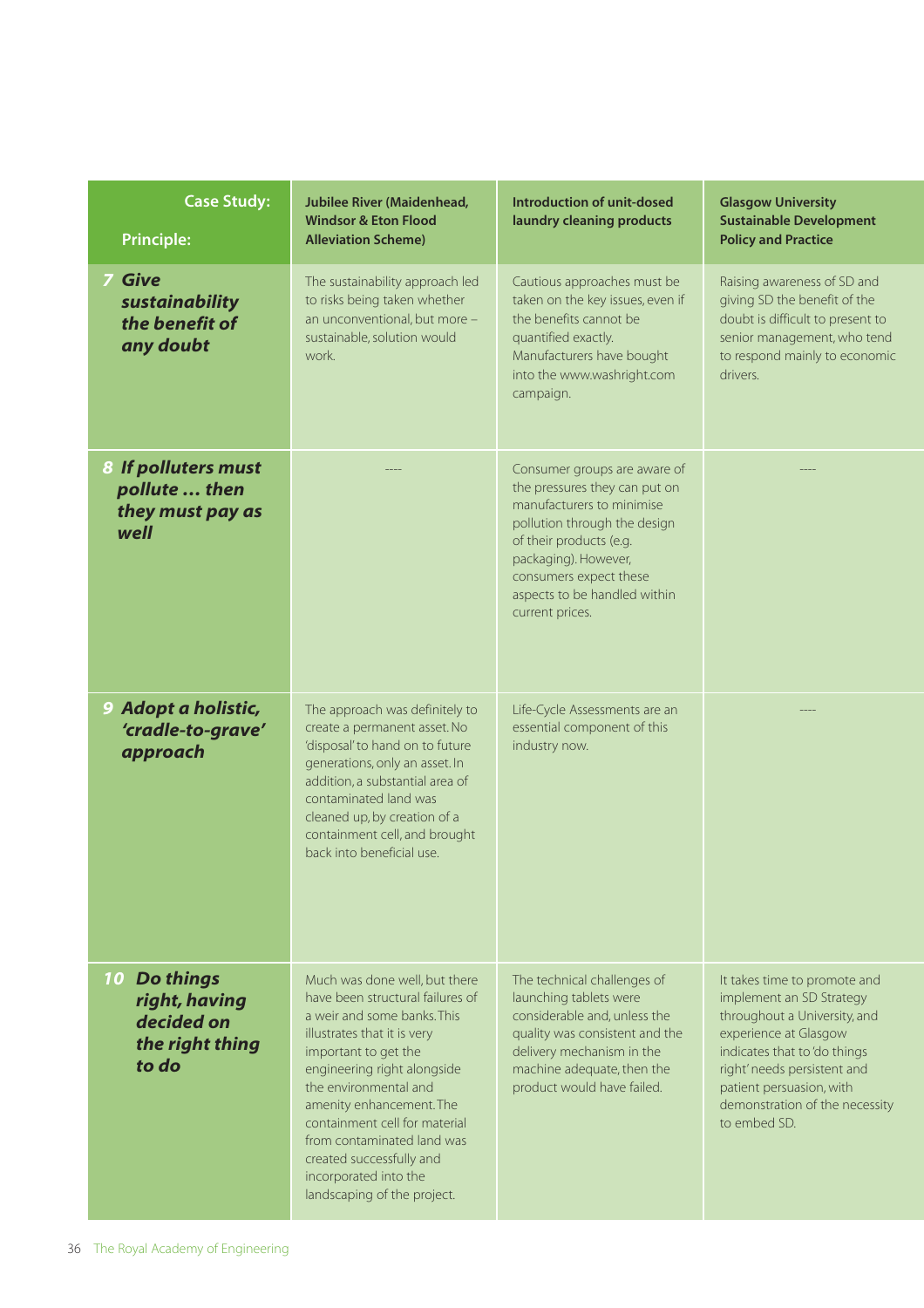| <b>Sustainable Product Design</b><br>- Mobile Phones                                                                                                                               | <b>Regeneration of Mossley</b><br>Mill, Newtownabbey,<br><b>Co. Antrim</b>                                                                                                                                                                                                                         | <b>Catalytic Converters</b>                                                                                                                                                                                                                                                                                                                                                                                                                        | <b>The Energy Challenge</b>                                                                                                                                                                                                                |
|------------------------------------------------------------------------------------------------------------------------------------------------------------------------------------|----------------------------------------------------------------------------------------------------------------------------------------------------------------------------------------------------------------------------------------------------------------------------------------------------|----------------------------------------------------------------------------------------------------------------------------------------------------------------------------------------------------------------------------------------------------------------------------------------------------------------------------------------------------------------------------------------------------------------------------------------------------|--------------------------------------------------------------------------------------------------------------------------------------------------------------------------------------------------------------------------------------------|
| SD issues should be assessed<br>in the design process<br>alongside price, performance,<br>appearance etc.                                                                          |                                                                                                                                                                                                                                                                                                    | We need to invest now in<br>technologies and systems to<br>recover and recycle scarce<br>autocat materials. We also<br>need to invest in alternatives<br>to this end-of-pipe solution to<br>exhaust emissions, giving<br>proper weight to social and<br>economic considerations.                                                                                                                                                                   | In the current absence of<br>absolute scientific certainty<br>regarding the contribution of<br>fossil fuel use to climate<br>change, the application of the<br>precautionary principle would<br>be a wise approach.                        |
| Users of mobile phones are<br>generally unaware of the wider<br>SD picture. Primary concerns<br>over human health and base<br>station radiation have taken<br>centre stage so far. |                                                                                                                                                                                                                                                                                                    | We need to prepare for future<br>regulations requiring fuller<br>internalisation of<br>environmental costs, e.g.<br>healthcare costs attributable to<br>harmful exhaust emissions.<br>Landfill tax and other levies<br>can be minimised through<br>investigating strategies for<br>waste minimisation and<br>disposal options, plus use of<br>the waste hierarchy approach.                                                                        | The external costs of the<br>environmental and health<br>impacts of fossil fuel use are<br>not currently internalised in<br>the end price to the consumer.<br>If they were, renewable energy<br>sources would have an<br>increased market. |
| Life-cycle thinking now per-<br>colates the whole design<br>process in the telecommuni-<br>cations business.                                                                       | Design decisions that reflect<br>longevity include<br>maintenance-free and long-life<br>materials; flexible open-plan<br>design; lightweight<br>partitioning; room for<br>expansion in a second Mill; and<br>possibility of re-using<br>hydroelectric and water<br>abstraction facilities on site. | We need, with customers and<br>suppliers, to develop strategies<br>for design for de-manufacture,<br>take-back schemes and<br>packaging options. Integrated<br>Pollution Prevention and Control<br>requirements (mandatory in<br>autocat manufacture) need to<br>be met, and the Environment<br>Agency's BPEO Reference Notes,<br>which provide a checklist of<br>aspects to consider in a cradle-<br>to-grave assessment, need to<br>be followed. | Life Cycle Assessment is shown<br>to be an essential tool for the<br>comparison of energy<br>technology options.                                                                                                                           |
| Customer requirements of<br>lightness, functionality etc<br>have produced coincidental<br>eco-benefits of less material<br>usage, more energy efficiency<br>and recyclability.     | From when the Mill was first<br>constructed c.1750, it has<br>always displayed a<br>sustainability profile.<br>Redevelopment of the Mill<br>thus offered the client an<br>opportunity to continue this<br>legacy, with the building<br>awards showing evidence that<br>this has been achieved.     | Design to go 'beyond<br>compliance' e.g. on product life<br>should be considered seriously.<br>Engaging supply chain partners<br>with the joint effort to seek<br>more-sustainable solutions<br>should pay off. The scope for<br>participating in land restitution<br>schemes in catalyst mining<br>areas, and participating in<br>'green driving' public awareness<br>schemes should be considered.                                               | The application of emerging<br>technologies for carbon<br>capture and storage show how<br>fossil fuels could be used with<br>a reduced impact on<br>atmospheric carbon dioxide<br>during the short to medium<br>term.                      |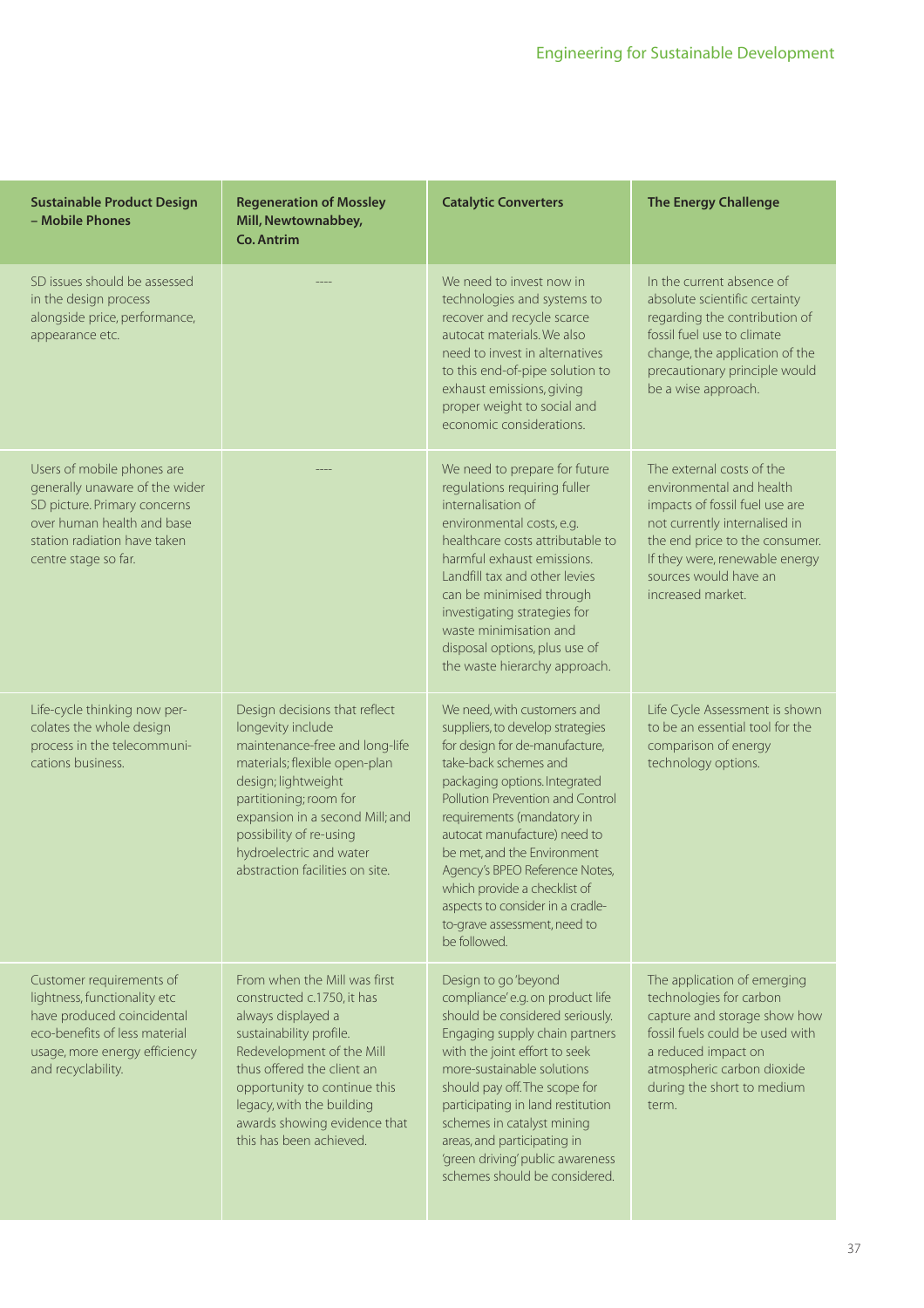| <b>Case Study:</b><br><b>Principle:</b>                                         | <b>Jubilee River (Maidenhead,</b><br><b>Windsor &amp; Eton Flood</b><br><b>Alleviation Scheme)</b>                                                                                                                                                                                                                                                                                                                                                                                                                                                 | Introduction of unit-dosed<br>laundry cleaning products                                                                                                                                                                  | <b>Glasgow University</b><br><b>Sustainable Development</b><br><b>Policy and Practice</b>                                                                                                                    |
|---------------------------------------------------------------------------------|----------------------------------------------------------------------------------------------------------------------------------------------------------------------------------------------------------------------------------------------------------------------------------------------------------------------------------------------------------------------------------------------------------------------------------------------------------------------------------------------------------------------------------------------------|--------------------------------------------------------------------------------------------------------------------------------------------------------------------------------------------------------------------------|--------------------------------------------------------------------------------------------------------------------------------------------------------------------------------------------------------------|
| <b>11 Beware cost</b><br>cutting that<br>masquerades<br>as value<br>engineering | The wider implications of<br>design changes made during<br>construction may not always<br>be easy to spot.                                                                                                                                                                                                                                                                                                                                                                                                                                         | The competitive consumer<br>goods market will quickly<br>identify flaws in a product. The<br>alert manufacturer can then<br>refine the product e.g. not<br>selling nets, which last months,<br>in every pack of tablets. |                                                                                                                                                                                                              |
| <b>12 Practice what</b><br>you preach                                           | The sustainability standards in<br>The Environment Agency, as<br>client, has responsibility for<br>the industry are generally<br>promoting sustainable<br>running ahead of general<br>development. With this project<br>consumer concerns.<br>it tried to 'practice what it<br>Manufacturers wish their<br>preaches'. Many believe that,<br>brands to be seen as<br>despite the engineering<br>responsible and safe.<br>difficulties, the Jubilee River<br>experience means that more<br>concrete trapezoidal flood<br>channels are very unlikely. |                                                                                                                                                                                                                          | The essence of the ethos and<br>approach at Glasgow is to try<br>to find ways of practising what<br>we preach, particularly by<br>emphasising that SD<br>progression is dependent on<br>changing lifestyles. |
| <b>Disciplines covered:</b>                                                     |                                                                                                                                                                                                                                                                                                                                                                                                                                                                                                                                                    |                                                                                                                                                                                                                          |                                                                                                                                                                                                              |
| <b>Civil, infrastructure</b><br>and built<br>environment                        |                                                                                                                                                                                                                                                                                                                                                                                                                                                                                                                                                    |                                                                                                                                                                                                                          |                                                                                                                                                                                                              |
| <b>Chemical</b>                                                                 |                                                                                                                                                                                                                                                                                                                                                                                                                                                                                                                                                    |                                                                                                                                                                                                                          |                                                                                                                                                                                                              |
| <b>Electrical</b>                                                               |                                                                                                                                                                                                                                                                                                                                                                                                                                                                                                                                                    |                                                                                                                                                                                                                          |                                                                                                                                                                                                              |
| <b>Mechanical</b>                                                               |                                                                                                                                                                                                                                                                                                                                                                                                                                                                                                                                                    | $\checkmark$                                                                                                                                                                                                             |                                                                                                                                                                                                              |
| <b>Aeronautical</b>                                                             |                                                                                                                                                                                                                                                                                                                                                                                                                                                                                                                                                    |                                                                                                                                                                                                                          | J                                                                                                                                                                                                            |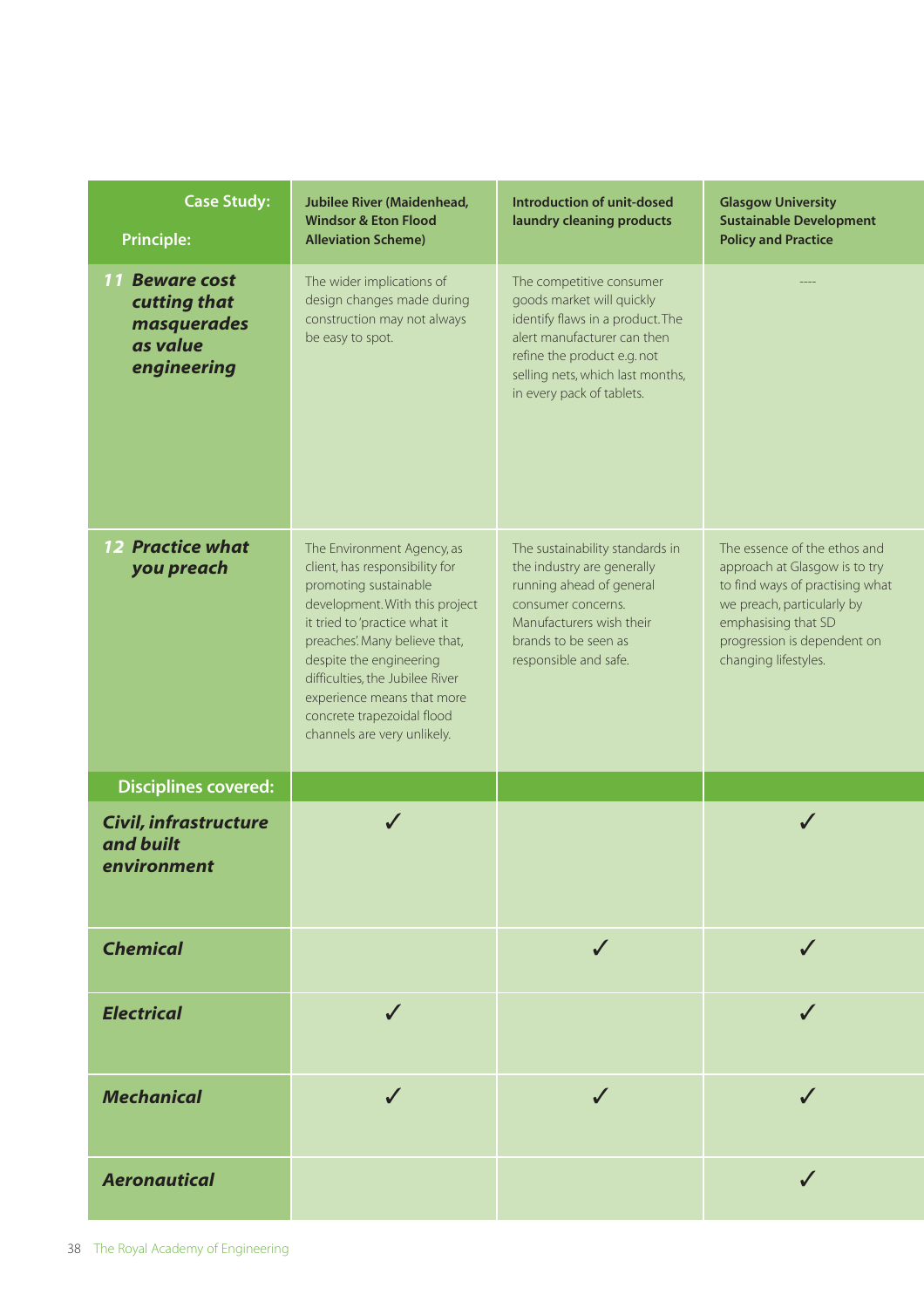| <b>Sustainable Product Design</b><br>- Mobile Phones                                                                                                                                                                                   | <b>Regeneration of Mossley</b><br>Mill, Newtownabbey, Co.<br><b>Antrim</b>                                                                                                                                                                                                                                                                                                                                                         | <b>Catalytic Converters</b>                                                                                                                                                                                                            | <b>The Energy Challenge</b>                                                                                                                                                                                                                     |
|----------------------------------------------------------------------------------------------------------------------------------------------------------------------------------------------------------------------------------------|------------------------------------------------------------------------------------------------------------------------------------------------------------------------------------------------------------------------------------------------------------------------------------------------------------------------------------------------------------------------------------------------------------------------------------|----------------------------------------------------------------------------------------------------------------------------------------------------------------------------------------------------------------------------------------|-------------------------------------------------------------------------------------------------------------------------------------------------------------------------------------------------------------------------------------------------|
| The mobile phone market is<br>highly competitive and inno-<br>vative. However, confusion<br>sometimes arises when the<br>technology - for example 3G -<br>promises more than it actually<br>delivers or takes longer than<br>expected. | Despite regeneration of the Mill<br>not being aimed at sustainability<br>objectives, some progress was<br>made incorporating them into<br>the design. But the danger is<br>that the Council fails to push<br>further sustainability-inspired<br>objectives. Challenges remain<br>in integrated transport<br>planning, consideration of<br>non-commercial uses for Block<br>II, closer community liaison,<br>and green procurement. | There is a need to work with<br>car assemblers, engine<br>management systems<br>engineers and fuel engineers<br>to develop solutions that<br>comply with standards, but<br>require less resources in<br>manufacture, use and disposal. | Some renewable energy<br>technologies are significantly<br>more expensive than the<br>market prices for traditional<br>supply. New materials and<br>products are being developed<br>with the potential for very<br>significant cost reductions. |
| SD and eco-awareness in the<br>industry are generally ahead of<br>societal requirements at this<br>stage.                                                                                                                              |                                                                                                                                                                                                                                                                                                                                                                                                                                    | We need to engage in supply<br>chain dialogue, provide<br>training programmers for SME<br>suppliers and support<br>subsidised public transport<br>schemes for staff.                                                                   | We are all users of energy and<br>should put energy efficiency at<br>the top of our buying criteria.                                                                                                                                            |
|                                                                                                                                                                                                                                        |                                                                                                                                                                                                                                                                                                                                                                                                                                    |                                                                                                                                                                                                                                        |                                                                                                                                                                                                                                                 |
|                                                                                                                                                                                                                                        | Construction, transport,<br>environmental health &<br>engineering, building<br>surveying & property                                                                                                                                                                                                                                                                                                                                | Traffic management, road<br>planning                                                                                                                                                                                                   |                                                                                                                                                                                                                                                 |
|                                                                                                                                                                                                                                        |                                                                                                                                                                                                                                                                                                                                                                                                                                    | Catalyst operation and<br>manufacture                                                                                                                                                                                                  |                                                                                                                                                                                                                                                 |
|                                                                                                                                                                                                                                        |                                                                                                                                                                                                                                                                                                                                                                                                                                    | Sensors to analyse exhaust<br>composition and feed back<br>e.g. to fuel injection systems                                                                                                                                              |                                                                                                                                                                                                                                                 |
|                                                                                                                                                                                                                                        |                                                                                                                                                                                                                                                                                                                                                                                                                                    | Appropriate location and fixing<br>of autocats in the vehicle                                                                                                                                                                          |                                                                                                                                                                                                                                                 |
|                                                                                                                                                                                                                                        |                                                                                                                                                                                                                                                                                                                                                                                                                                    |                                                                                                                                                                                                                                        |                                                                                                                                                                                                                                                 |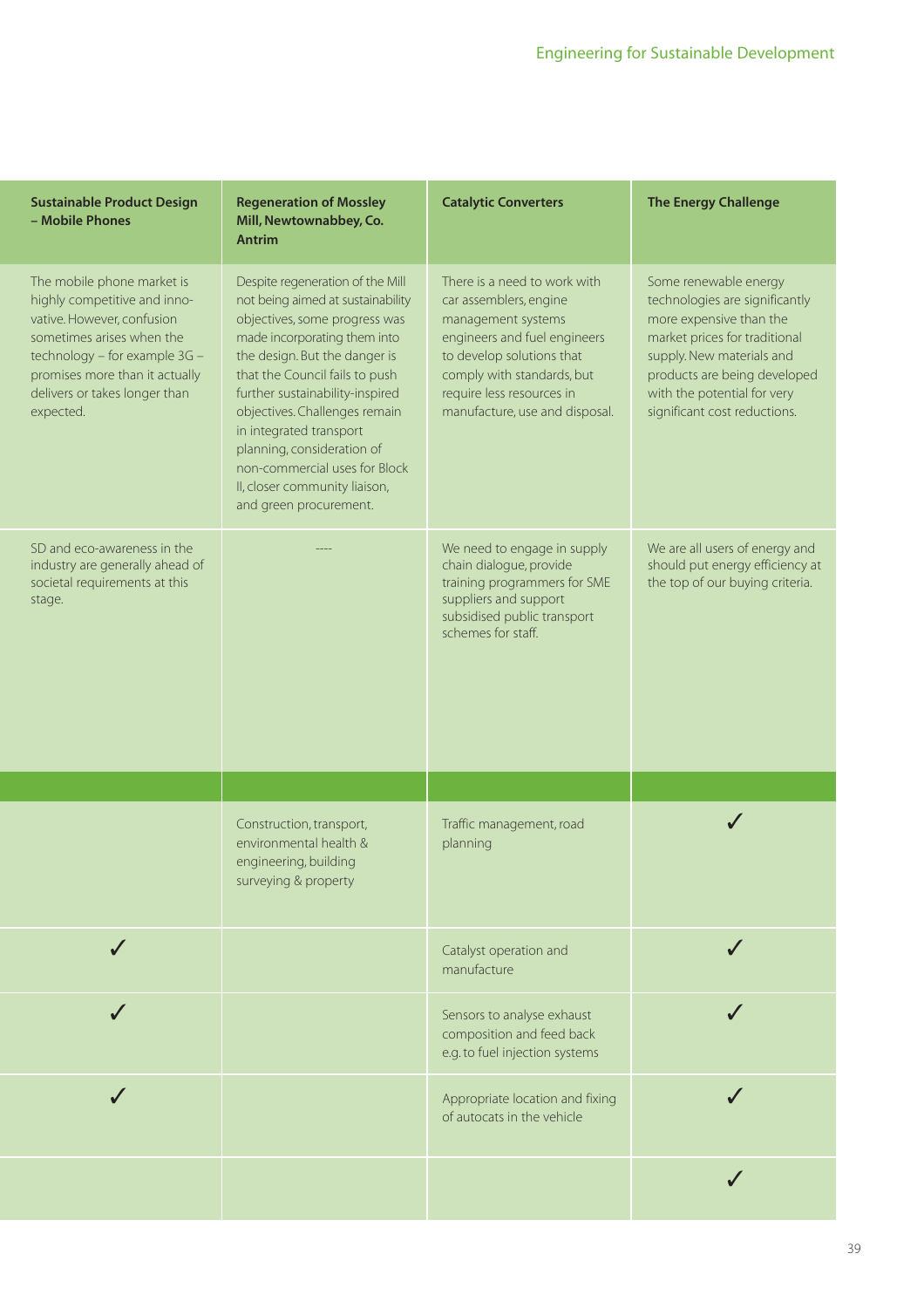# 4 Application of the Principles in practice

## 4.1 Introduction

Decision-making in engineering, whether in the design of a process or product, in the provision of infrastructure, or in the management of an engineering enterprise, takes place throughout the life-cycle of that process, product, infrastructure or enterprise. There is a range of models for the study of such a life-cycle of decision-making. The one chosen to be used here is divided into five main stages:

- **Framing the requirements** often completed in a Feasibility Study
- **Scoping the decision** often made in a Project Definition Study
- *Planning and Design* decisions made in the detailed design stage
- *Implementation, Delivery and Operations*
- *End of usable life*

The following sections provide guidance on how sustainability considerations and a sustainable development approach to engineering must influence decision-making at each stage.

The approach suitable for 'framing' and 'scoping' tends to be participative and qualitative, and that for 'planning and design' tends to be strategic and analytic, whereas that for 'implementation, delivery and operations' is managerial and quantitative. Contact must never be lost with the requirements of users (whether they be needs, wants or a combination) nor with other stakeholders throughout the processes.

Actual impacts on future development (compared to predicted impacts) occur once the Implementation, Delivery and Operational Stage is entered. It is crucial to the successful delivery of sustainable development to realise that this and subsequent stages always benefit from a rigorous consideration of sustainable development issues at earlier stages. It is, however, also crucial to recognise that, from the Implementation, Delivery and Operational Stage onwards, earlier sustainable approaches are extremely vulnerable to being overturned through short-sighted responses to unforeseen difficulties and resource constraints. The principles of sustainable development therefore have to be applied at every stage in an engineering decision and its implementation.

#### **Example from the Visiting Professors' case studies of the need for an SD approach at the Framing Stage:**

The failure of legislators, who required the introduction of catalytic converters, to draw the boundary of their decision and analysis around the whole life cycle. This resulted in a concentration on the in-use beneficial effects, with little or no consideration of the upstream effects and impacts of mining the Platinum Group Metals.

The relationship between the Principles and the five stages is presented in a table at the end of this section.

## 4.2 Framing the requirements

Framing the requirements involves defining the need or desired outcome. Marketers call this the 'needs and wants' for a new product or service, and the framing is done by describing the issue, problem or challenge to be tackled in its general context and – very important – agreeing the boundaries to the decision-making. Often, such work and outcomes are undertaken and determined through a Feasibility Study but, at the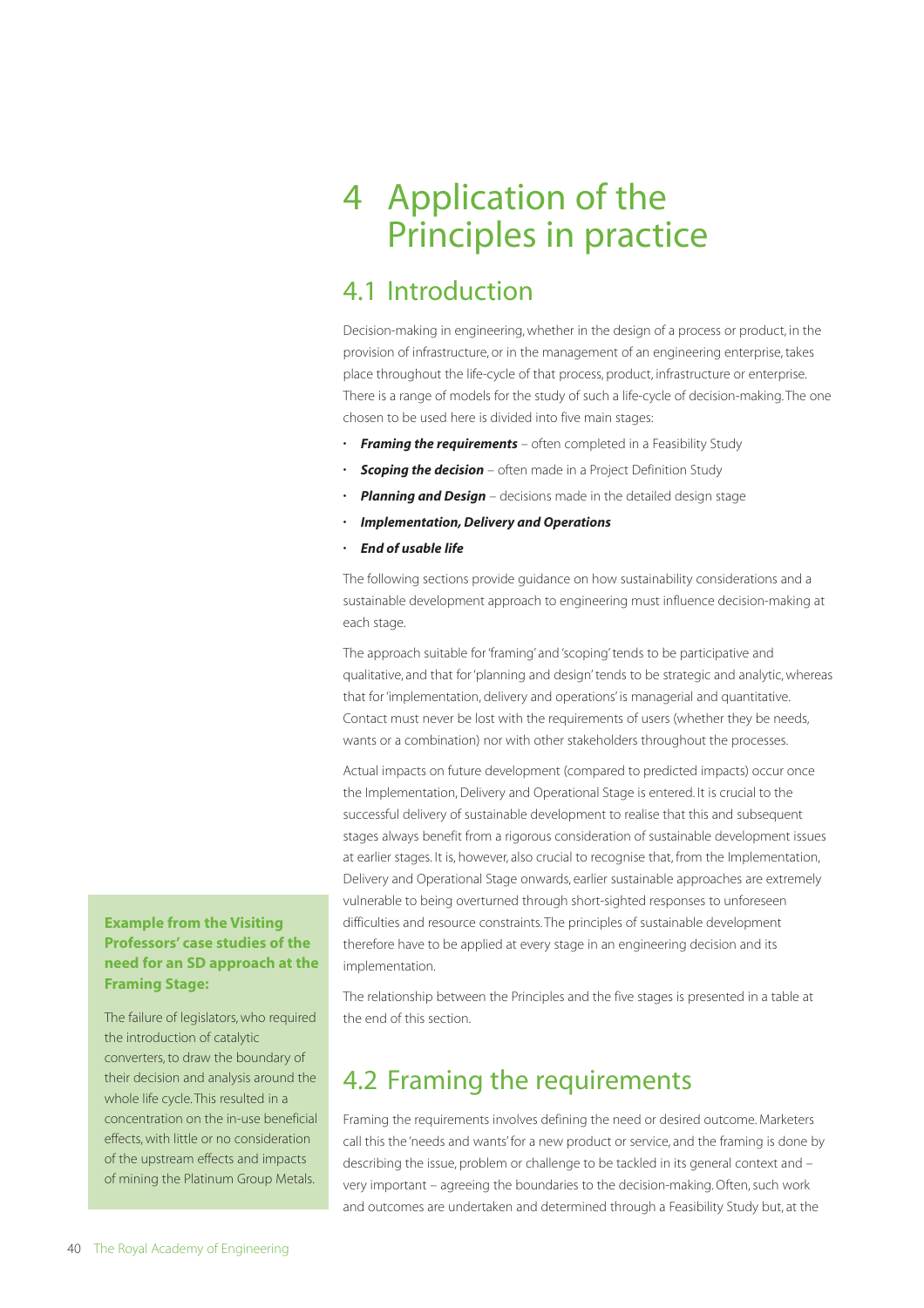other end of the scale of engineering projects, they may simply be done in the early stages of an otherwise seamless design process.

Increasingly, there is also a need to consider carefully what it is acceptable to build or manufacture. This may also lead to a recognition that the client or customer for the engineering design may not be able to accommodate a substantial leap in design thinking to accept a full sustainable development approach. Some aspects of such an approach may, from a pragmatic standpoint, therefore need to be included in 'the plant (or product) after next'. There is a danger here, however, that insufficient urgency will be engendered for the need for change.

## 4.3 Project Definition – Scoping the decision

At this stage, significant effort will be required to agree on carefully constructed descriptions of the problem(s) to be solved or challenge(s) to be met, and thus to agree on the aims and objectives for the project and for the engineering decisions to be made. These outcomes may be achieved through a formal Project Definition Study or simply be conclusions drawn from the early stages of the seamless design process already alluded to.

It is crucial to the successful delivery of sustainable development to realise that this is the stage where rigorous consideration of sustainable development issues – and in particular a cradle-to-grave approach (see section 4.5 below) – will generate the greatest benefit. The more design decisions are made at this stage without consideration of sustainable development, the fewer sustainability benefits will accrue, however great the consideration of sustainable development issues later in the process.

## 4.4 Planning and Detailed Design

Planning can usefully be characterised as the analytic process that precedes taking action, which includes appraisal of the options available, creating the objectives that would indicate success and a means of meeting them.

Detailed design then involves the creation of solutions, product or process designs, or infrastructure designs that meet all the diverse but connected requirements – fitness for purpose, safety, quality, value for money, aesthetics, constructability, ease of use and material efficiency. It does so alongside the minimisation of adverse environmental and social impacts, the enhancement of the environment where possible, and the enhancement of quality of life for consumers, workers and neighbours alike. This is a substantial challenge for engineering designers but one that can – with careful thought, creativity, innovation and determination – be delivered for society's benefit.

Even though there is a separate stage of 'End of usable life' to consider (see section 4.5 below), it is vital that, at this Planning and Design Stage, active consideration of these issues is included. One prime example of such consideration is the importance of design for disassembly, to allow for the maximum re-use and recycling of the resources embedded in the product or infrastructure.

#### **Example from the Visiting Professors' case studies of an SD approach at the Project Definition Stage:**

In the creation of laundry tablets, care was taken to ensure that the strong environmental case for this new product format was recognised and developed in parallel with the normal product development tasks. Relevant information was made available to the retail trade and consumers on the resource efficiency aspects.

#### **Example from the Visiting Professors' case studies of an SD approach at the Planning and Detailed Design Stage**

In the Jubilee River project, the landscaping brief for the wetlands included a requirement early in the project to collect seeds and seedlings of local plants, and cultivate them offsite, so that sufficient localprovenance plants were available for the wetland planting schemes when the project reached that stage.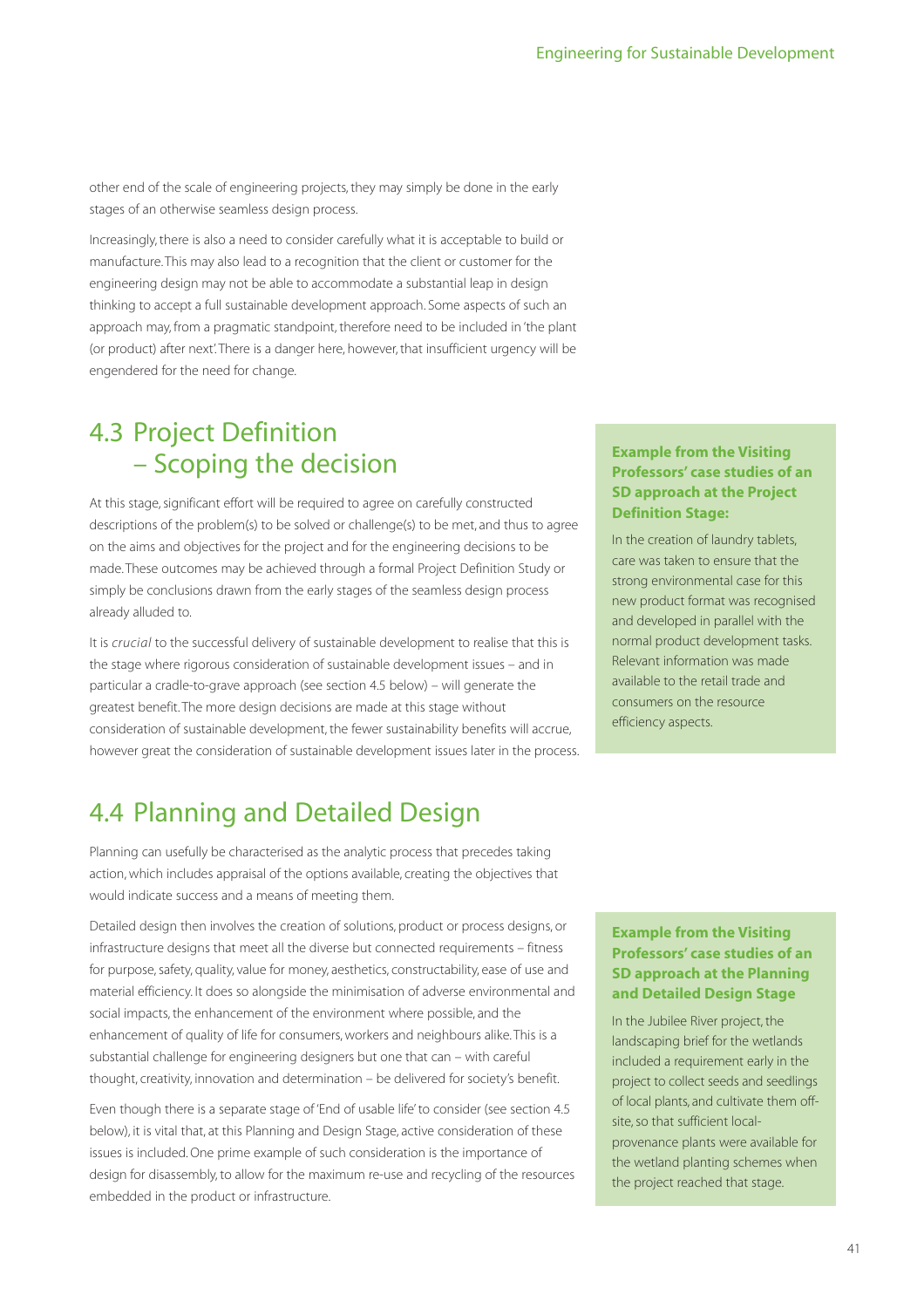#### **Example from the Visiting Professors' case studies of an SD approach at the Implementation, Delivery and Operations Stage:**

At Glasgow University where, because it takes time to promote and implement an SD Strategy throughout an organisation, implementation is needing persistent and patient persuasion, with demonstration of the necessity to embed sustainable development in University practices. Without such persistence and persuasion, earlier decisions in principle may not be realised in practice.

#### **Example from the Visiting Professors' case studies of an SD approach at the End of usable life Stage:**

The increasingly important emphasis on seeking to recover redundant mobile phones and subsequently to recover valuable materials through careful recycling.

## 4.5 Implementation, Delivery and Operations

Implementation, Delivery and Operations involves the practical realisation of the design into, for example, a real physical product, creation of new infrastructure or implementation of a new process in chemical engineering.

It bears repeating that it is crucial to recognise that earlier sustainable approaches are extremely vulnerable at this stage to being overturned through short-sighted responses to unforeseen difficulties and resource constraints, such as cost reduction measures masquerading as 'value engineering'. The principles of sustainable development therefore have to be applied at every stage in an engineering decision and its implementation.

# 4.6 End of usable life

All engineered products, processes and infrastructure will have a designed and actual design life, after which sustainability and a sustainable development approach demand continued application of the thinking already discussed. The returning of resources for further use, or for re-absorption into the environment, through re-use, recycling or disposal, is a crucial element of sustainable development, for which the term 'remanation' has been suggested.

The waste hierarchy must be applied:

- think first of opportunities for re-use;
- if that is not practicable, then maximise the practical opportunities for recycling
- only after maximising practical recycling should destructive disposal be considered
- even then, recovery of the energy embodied in the material to be disposed of should be sought, with disposal to landfill being considered only as the last resort, not the first resort as is so often the case at present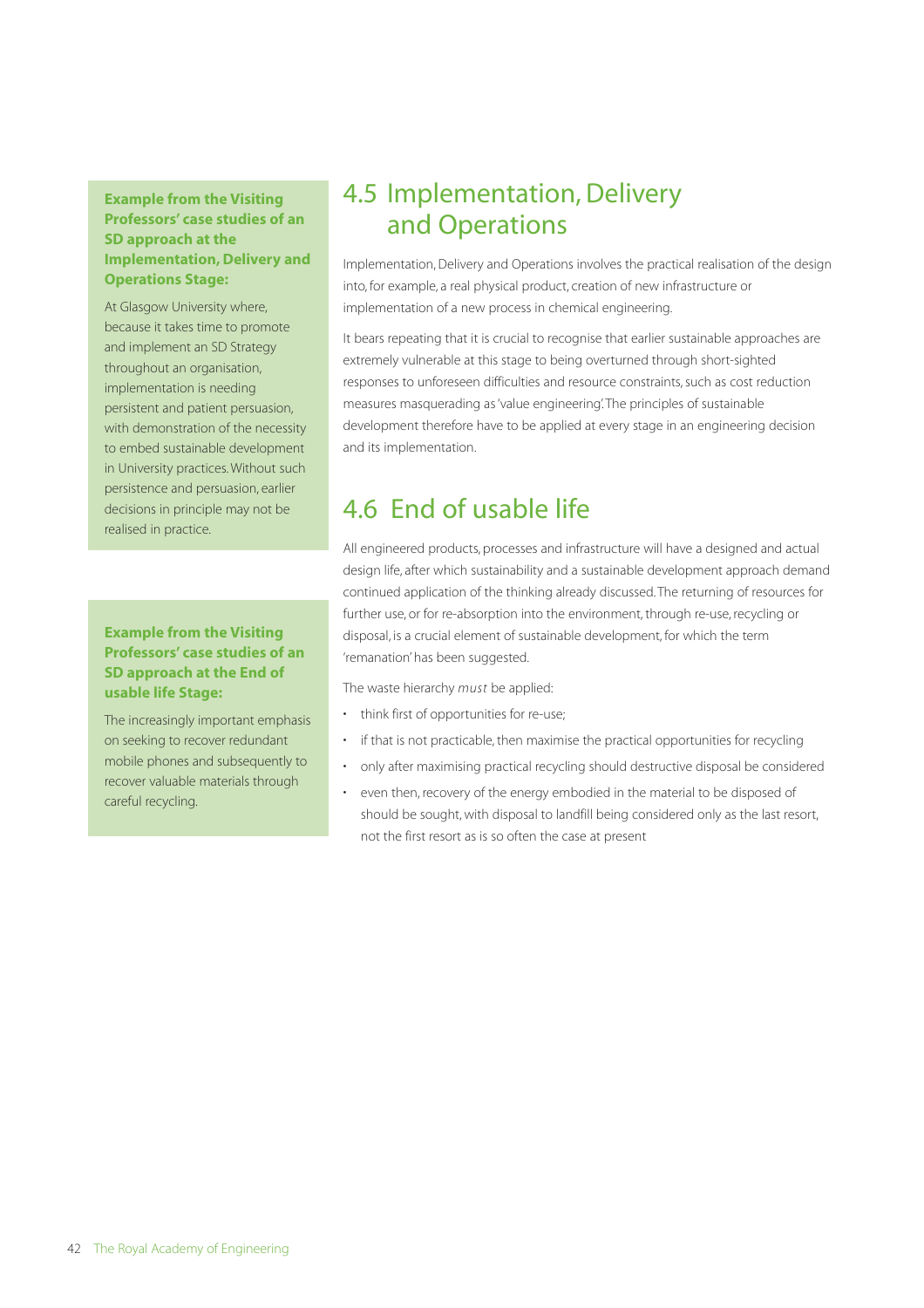## 4.7 Linking the Stages to the Guiding Principles

The Table below suggests a relationship between the Stages and the Guiding Principles of Engineering for Sustainable Development, using a simple 5-star rating system that aims to indicate the importance of each Principle at each stage along the following lines:

- no stars = no connection, with the Principle unlikely to be applicable at this stage;
- one star = a definite connection between stage and Principle, but of low priority;
- three stars = Principle not the highest priority, but nevertheless important for the successful delivery of the stage in question;
- five stars = the Guiding Principle is vital for successful delivery of the stage in question.

| Stage:<br><b>Guiding Principle:</b>                                          | <b>Framing the</b><br>requirements | <b>Scoping the</b><br>decision | <b>Planning and</b><br>detailed design<br>(incl. end-of-life<br>considerations) | Implementation,<br><b>Delivery and</b><br><b>Operations</b> | <b>End of usable</b><br>life |
|------------------------------------------------------------------------------|------------------------------------|--------------------------------|---------------------------------------------------------------------------------|-------------------------------------------------------------|------------------------------|
| 1 Look beyond your<br>own locality and the<br><i>immediate future</i>        | *****                              | *****                          | $\star\star\star$                                                               | $\star$                                                     | *****                        |
| 2 Innovate and be<br><b>creative</b>                                         | *****                              | *****                          | ***                                                                             | ***                                                         | *****                        |
| 3 Seek a balanced<br>solution                                                | ***                                | *****                          | $\star\star\star$                                                               |                                                             | *****                        |
| 4 Seek to engage all<br><b>stakeholders</b>                                  | ***                                | *****                          | ***                                                                             | ***                                                         | *****                        |
| 5 Make sure you<br>know the needs<br>and wants                               | *****                              | *****                          | ***                                                                             | *****                                                       | *****                        |
| <b>6 Plan and manage</b><br>effectively                                      |                                    | ***                            | *****                                                                           | *****                                                       | ***                          |
| <b>7 Give sustainability</b><br>the benefit of any<br>doubt                  | *****                              | *****                          | ***                                                                             |                                                             | *****                        |
| 8 If polluters must<br>pollute then they<br>must pay as well                 | ***                                | *****                          | ***                                                                             | ★★★                                                         | *****                        |
| 9 Adopt a holistic,<br>'cradle-to-grave'<br>approach                         | *****                              | *****                          | ***                                                                             |                                                             | *****                        |
| 10 Do things right,<br>having decided<br>on the right thing<br>to do         |                                    | $\star$                        | *****                                                                           | *****                                                       | *****                        |
| <b>11 Beware cost</b><br>cutting that<br>masquerades as<br>value engineering |                                    |                                | ***                                                                             | *****                                                       |                              |
| <b>12 Practice what you</b><br>preach                                        | *****                              | *****                          | ***                                                                             | ***                                                         | ***                          |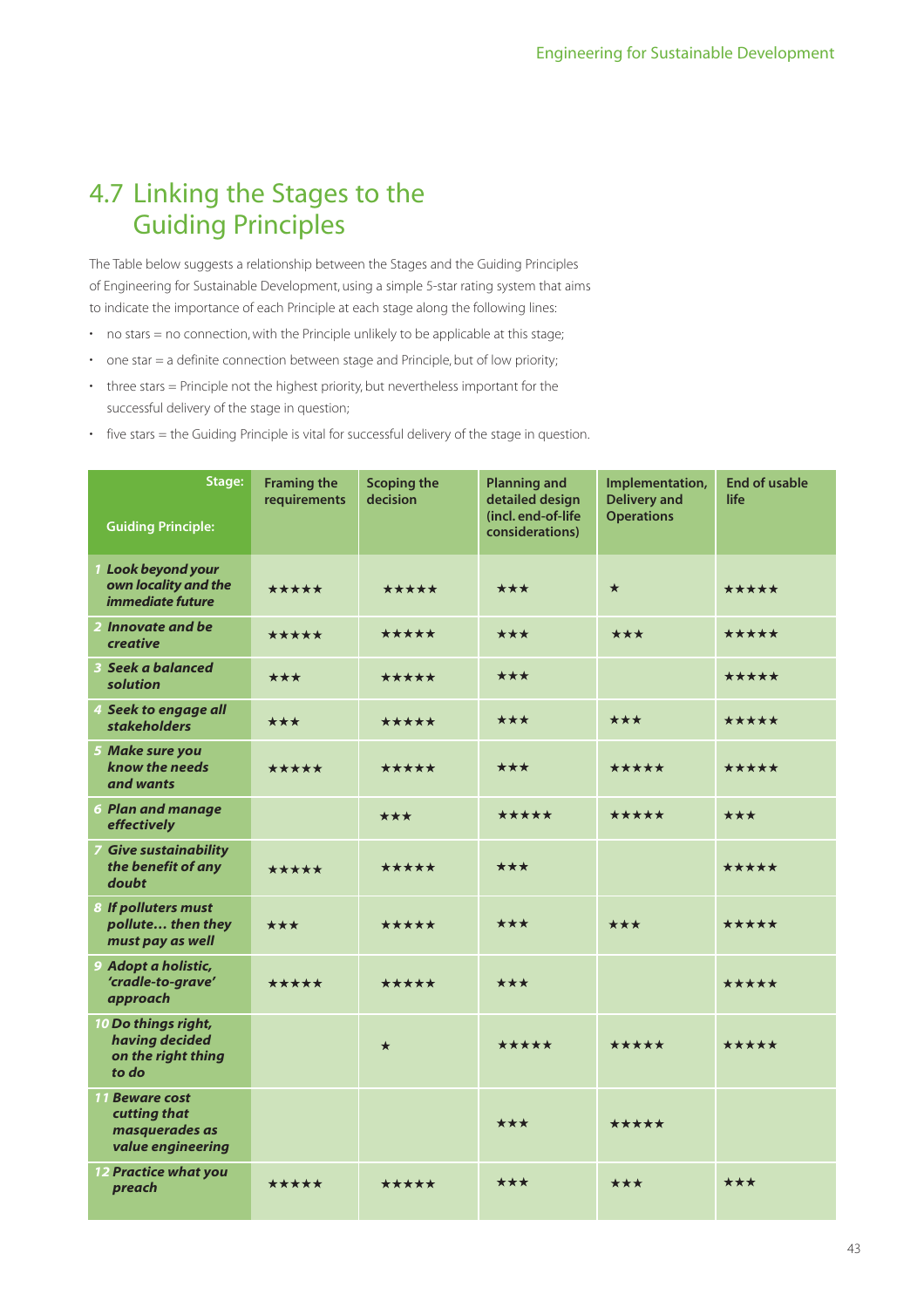

# 5 Developing approaches in teaching, training and CPD

The original aim of the Visiting Professors Scheme was to embed the topic of Engineering for Sustainable Development into engineering courses, and not to create a separate subject. The range of options for teaching the subject is therefore very wide, and there is no prescribed approach. The experience of introducing the topic into the Engineering Department at Cambridge University has been published and contains useful lessons (Fenner, 2004).

Sustainable Development is a still-new subject being introduced into engineering curricula at a time when new approaches to teaching are being debated. Increasing the importance of the 'know-how' approach in addition to the established 'know-what' approach has been argued strongly (Hills, 2005). This is one reason why the Academy asked its Sustainable Development Visiting Professors to concentrate on case studies, so that students could benefit from the real experiences of practitioners in this area.

The Engineering Institutions have recognised the importance of an awareness of the subject. The Engineering Council has introduced the following requirement in its UK Standard for Professional Engineering Competence (EC UK, 2004) accreditation criteria:

"Undertake engineering activities in a way that contributes to sustainable development. This could include an ability to:

- operate and act responsibly, taking account of the need to progress environmental, social and economic outcomes simultaneously
- use imagination, creativity and innovation to provide products and services which maintain and enhance the quality of the environment and community, and meet financial objectives
- understand and encourage stakeholder involvement"

In addition, other bodies are taking action, for example the Joint Board of Moderators for degrees in civil and structural engineering, which has issued Sustainability Guidelines for inclusion of the subject in BEng and MEng courses. They indicate that:

"The key capabilities for an engineer graduating from an accredited engineering course are:

- the capability to frame a product, or process, in a sustainable development context;
- understanding the long-term implications of continuing to exploit the product or system for ever; and
- to be able to identify and know how to implement any design changes to counteract the negative impacts."

The following four steps are suggested as one way of generating the required capability.

First is demonstration that the student is aware of and understands the concept of sustainable development – for example through an essay:'Explain the likely consequences of the carbon tax on the building industry' or 'Explain how sustainability principles ought to be applied to the design of infrastructure or of a product'. This might make a very suitable task in a first-year communications module.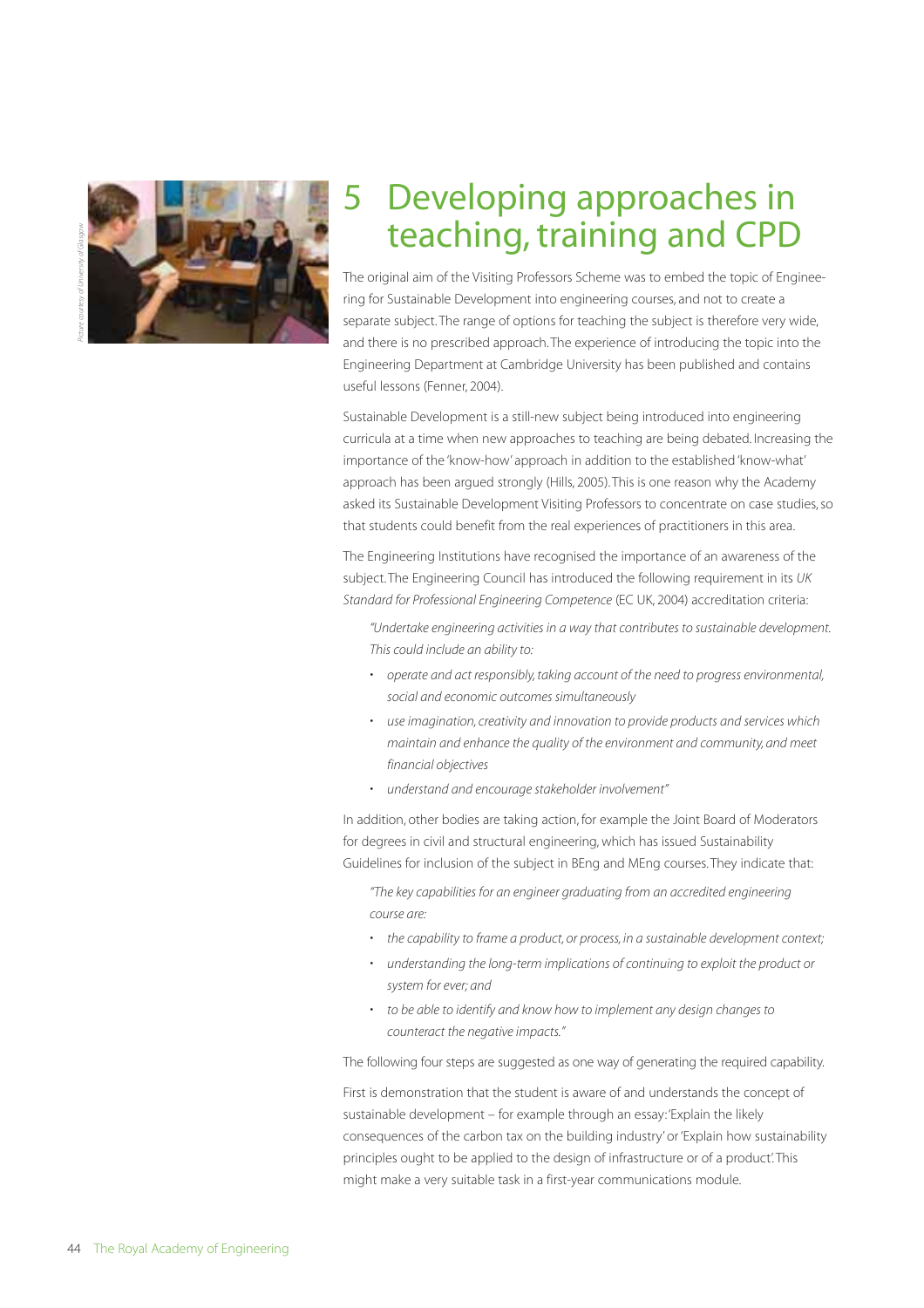Secondly, an analysis could be sought of the life-cycle 'cradle-to-grave' aspects of a product, industry or process, with a qualitative or simple quantitative life-cycle analysis to identify the key positive and negative impacts, and then this could be extended to identify areas for improvement. This task can be facilitated by the increasing number of case studies available and enlivened by role-playing as the various stakeholders.

Thirdly, all teaching modules – and particularly for design teaching and projects – could be reviewed for their content on or relationship to the concept and practice of sustainable development. This may lead to a wide range of amendments, from very modest yet important additions, for example the inclusion of sourcing of materials, to more major revision, such as the addition of resource efficiency and waste minimisation to a module that does not currently cover these matters explicitly.

Fourthly, these issues could be brought together in the significant projects – whether undertaken in teams or individually – carried out during the final years of undergraduate degree courses. Alongside the in-depth technology work of the project, the resulting product, process or system should be framed in a sustainable development context. This might, for example, then gain up to 5% of their marks in a 300-hour task, or rather more if sustainable development is the prime focus of the project.

In training and CPD, an increasingly wide range of courses is becoming available, both public and in-house, and the professional engineering institutions are increasingly including coverage of sustainable development in their learned society activities. Training managers and individual practising engineers will need to study the implications for them of the sustainable development requirements of the UK Standard for Professional Engineering Competence (Engineering Council UK, 2004) given above, and take steps to ensure that the subject is adequately covered in their professional development programme.

Finally, whatever the method of teaching, or the career stage of the students, the Principles set out here can be used to assist in the delivery of effective learning about the contribution of engineering to meeting the challenges of sustainable development.

#### In summary:

- Engineering for Sustainable Development will not happen of its own volition it needs action by everyone involved
- universities in particular, and training managers as well, have a responsibility to deliver to the world graduates and qualified engineers who understand sustainable development and can deliver significantly more-sustainable solutions for society
- individual practising engineers have a duty to become and remain competent to deliver the concept and practice of sustainable development in their day-to-day work, and may need actively to seek out courses and other development support to achieve this objective
- this Guide and the Principles it contains provide assistance and support to learning about engineering and sustainable development, whatever the method of teaching
- above all, courses and teaching need to inspire every student and participant to make a difference to the world through sustainable development based upon wise practice of engineering



A possible student project - How do hybrid cars measure up to the Principles of Engineering for Sustainable Development?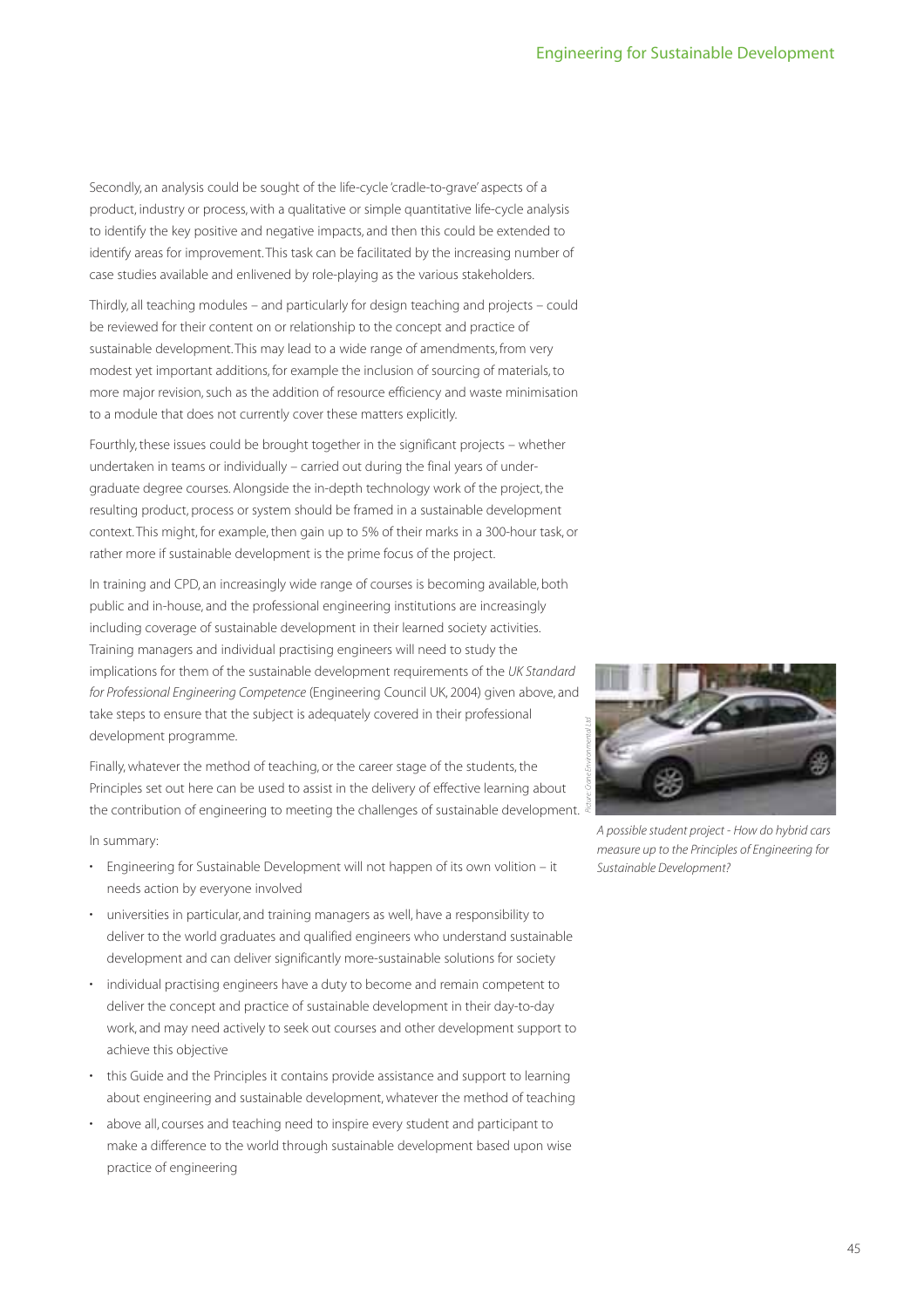# References and further reading

#### **References to further details of the case-study-based examples**

**Jubilee River** – For some additional detail, visit www.environment-agency.gov.uk and search the site for Jubilee River. For links to material at Queen's Univerisity, go to www.qub.ac.uk/feng/ then click on the sustainable development button.

**Laundry Cleaning Products** – Further information on these issues and challenges is available from:

www.pgperspectives.com; www.henkel.com;

www.scienceinthebox.com/en\_UK/sustainability/lifecycleassessment\_en.html;

www.unilever.com/Images/tablets\_amended\_tcm3-4583\_tcm13-5327.pdf;

www.unilever.com/Images/capsules\_tcm3-4586\_tcm13-5319.pdf; and

www.unilever.com/Images/dishwash\_tcm3-4574\_tcm13-5318.pdf

**Mobile phones** – Further details available in, and figures taken from, Integrated Product Policy Pilot Project Stage I Report: Life Cycle Environmental Issues of Mobile Phones, by Pranshu Singhal of Nokia, which can be found at http://europa.eu.int/comm/environment/ipp/pdf/nokia\_mobile\_05\_04.pdf.

**Mossley Mill** – Case Study written up by W Alan Strong & Lesley Hemphill, with the support of Newtownabbey Borough Council and Ostick & Williams (Achitects). See http://engj.ulster.ac.uk/sdg.

#### **Other references in the text and further reading**

Azapagic et al, 2004, Sustainable Development in Practice: Case Studies for Engineers and Scientists, Adisa Azapagic (Editor), Slobodan Perdan (Editor), Roland Clift (Editor), ISBN: 0-470-85608-4 Banner, Michael, 1999, Christian Ethics and Contemporary Moral Problems, Cambridge University Press Birley, Tim, 2001, Reality Check - A review of Scottish Executive activity on sustainable development, A report to WWF Scotland Boyle, 2003, Energy Systems and Sustainability, Ed G. Boyle, Oxford University Press, ISBN 0-19-926179-2 Boyle, 2004, Renewable Energy, Ed G. Boyle, Oxford University Press, ISBN 0-19-926178-4 BP plc, 2005, Statistical Review of World Energy 2005, available on www.bp.com Brown, Lester, 1994, Principles of Sustainability, Vital Signs 1994. New York: W.W. Norton and Co. Brundtland, UNCED Principles of Sustainable Development World Commission on Environment and Development, 1988, Our Common Future, Oxford University Press Canadian Ministry of Supply and Services, 1990, Canada's Green Plan Center for Policy Alternatives, 1993, State Level Sustainable Development Choucri, Nazli, 1997, The Framing Project: Multidimensional Approaches to Sustainability, MIT, Cambridge, MA Clayton, A.M.H. and Radcliffe, N.J., 1996, Sustainability – a systems approach, Earthscan, London Commonwealth of Australia, 1992, Australia's Green Plan: Ecologically Sustainable Development Crocker, David,1990, Principles of Just, Participatory, Ecodevelopment in: J. R. Engels and J.G. Engels, Eds. Ethics of Environment and Development, Tuscon, University of Arizona Press Daly, Herman, 1990, Towards Some Operational Principles of Sustainable Development, in Ecological Economics 2 (1990) 1-6 Department of Health, 2002, Ad-hoc Group on the Economic Appraisal of the Health Effects of Air Pollution, Economic Appraisal of the Health Effects of Air Pollution Engineering Council UK, 2004, UK-SPEC, the UK Standard for Professional Engineering Competence Fenner, R et al, 2004, Embedding Sustainable Development at Cambridge University Engineering Department, International Conference on Engineering Education in Sustainable Development EESD, Barcelona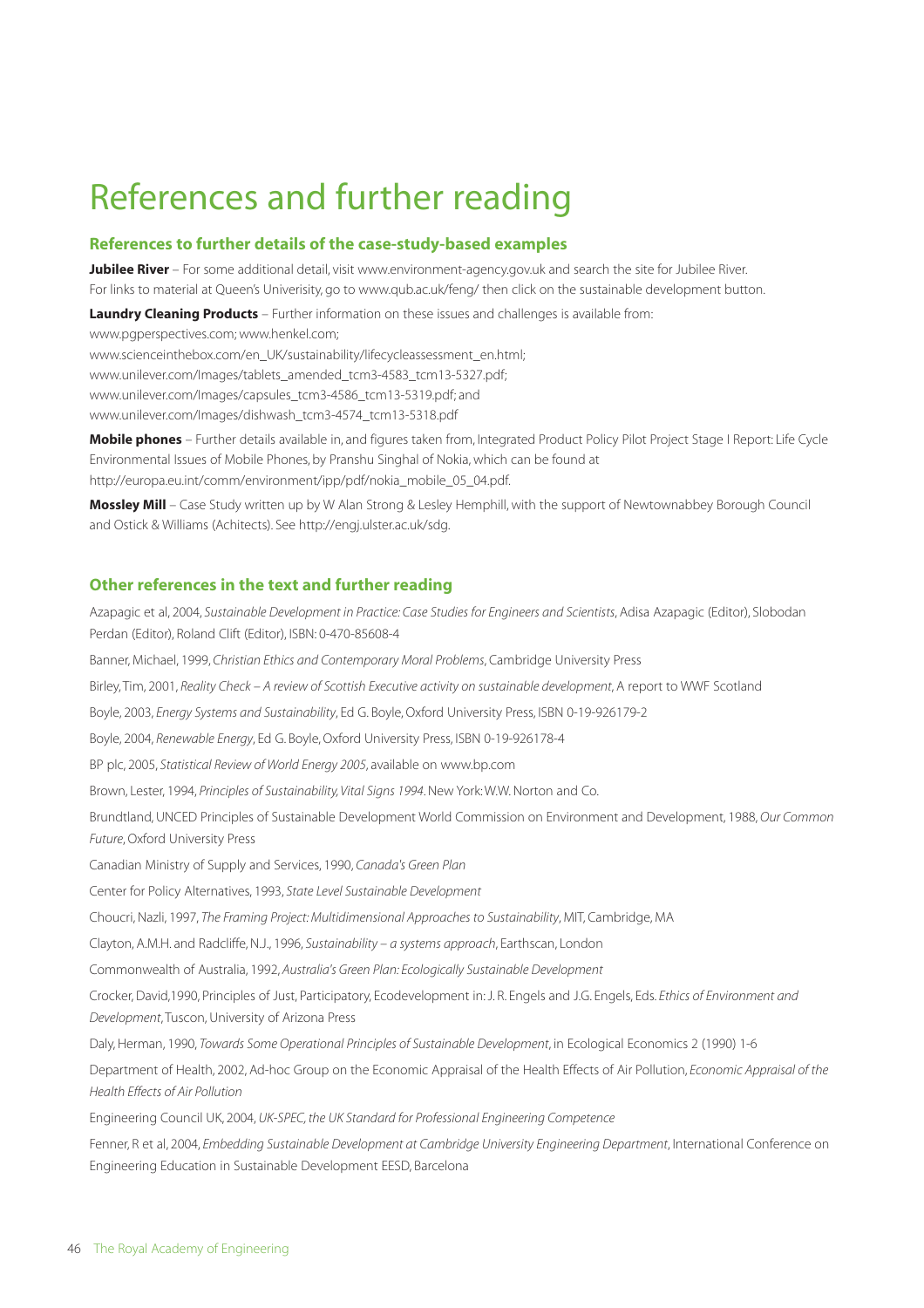Greater London Authority, 2002, 50 years on:The struggle for air quality in London since the great smog of December 1952, ISBN 1 85261 428 5 Hills, 2005, Fighting the status quo, Professor Sir Graham Hills, RSA Journal International Conference on Conservation and Development, Ottawa, Canada, 1986, In: J. R. Engels and J.G. Engels, Eds. Ethics of Environment and Development, Tuscon, University of Arizona Press, 1990 International Institute for Sustainable Development, 1996, Bellagio Principles, Rockefeller Foundation Conference Center, Bellagio, Italy IUCN, UNEP and WWF, 1980, Caring for the Earth: A Strategy for Sustainable Living, Geneva Meadows, D. et al, 1992, Beyond the Limits, Post Mills, Vermont: Chelsea Green Publishing Company Parkin, 2000, Sustainable development: the concept and practical challenge, in Sustainable development: Making it happen, Special Issue of Civil Engineering, Journal of the Institution of Civil Engineers, Special Issue Two of Volume 138 pp 3–8 Pearce, David, 1988, Economics, Equity, and Sustainable Development, Futures Platinum, Annual publication with half-yearly updates, Johnson Matthey plc, London Robinson, Francis, Legge and Lerner, 1990, Defining a Sustainable Society, Alternatives Royal Academy of Engineering, 2000, The Universe of Engineering – A UK Perspective Royal Academy of Engineering, 2003, The Societal Aspects of Risk, Common Methodologies for Risk Assessment and Management, and Risk Posed by Humans in the Control Loop Royal Academy of Engineering, 2005, Educating Engineers in Design, ISBN 1-903496-17-9 Schmidheiny, Stephan, 1992, Changing Course, Business Council for Sustainable Development (BCSD), Cambridge, MA: MIT Press Scottish Executive Environment Group, 2004, Indicators for sustainable development for Scotland: Progress Report 2004 Singhal, Pranshu, 2005a, Integrated Product Policy Pilot Project: Life Cycle Environmental Issues of Mobile Phones Stage I Final Report of Nokia, available from http://europa.eu.int/comm/environment/ipp/pdf/nokia\_mobile\_05\_04.pdf Singhal, Pranshu, 2005b, Integrated Product Policy Pilot Project: Options for Improving Life-Cycle Environmental Performance of Mobile Phones Stage II Draft Report of Nokia, available from http://europa.eu.int/comm/environment/ipp/pdf/nokia\_contrib\_pilot.pdf The Netherlands, 1990, Netherlands's National Environmental Policy Plan (Summary) United Nations Department of Public Information, 1992, Earth Summit Agenda 21: The United Nations Programme of Action from Rio and

Rio Declaration, New York

USEPA, 1993, Sustainable Development and the Environmental Protection Agency, Report to Congress, Washington D.C.

#### **Additional Websites not referred to above**

#### **http://portal.unesco.org/ev.php?URL\_ID=1071&URL\_DO=DO\_TOPIC&URL\_SECTION=201&reload=1045842260** (UNESCO Portal for Sustainable Development)

#### **www.arup.com/sustainability/skill.cfm?pageid=4929**

(SPeAR™, Sustainable Project Appraisal Routine, a project appraisal methodology, to be used as a tool for rapid review of the sustainability of projects, plans, products and organisations)

**www.bedzed.org.uk** (Beddington Zero Energy Development)

**www.bestfootforward.com** (tools to measure and communicate environmental impact and sustainability, including an environmental measurement methodology called EcoIndex™)

**www.ciria.org/cief\_intro.htm** (CIEF, the Construction Industry Environmental Forum, which helps companies involved in construction improve their environmental and sustainability performance)

#### **www.clubofrome.org**

**www.concretecentre.com/main.asp?page=155** (for The Concrete Centre's work on sustainability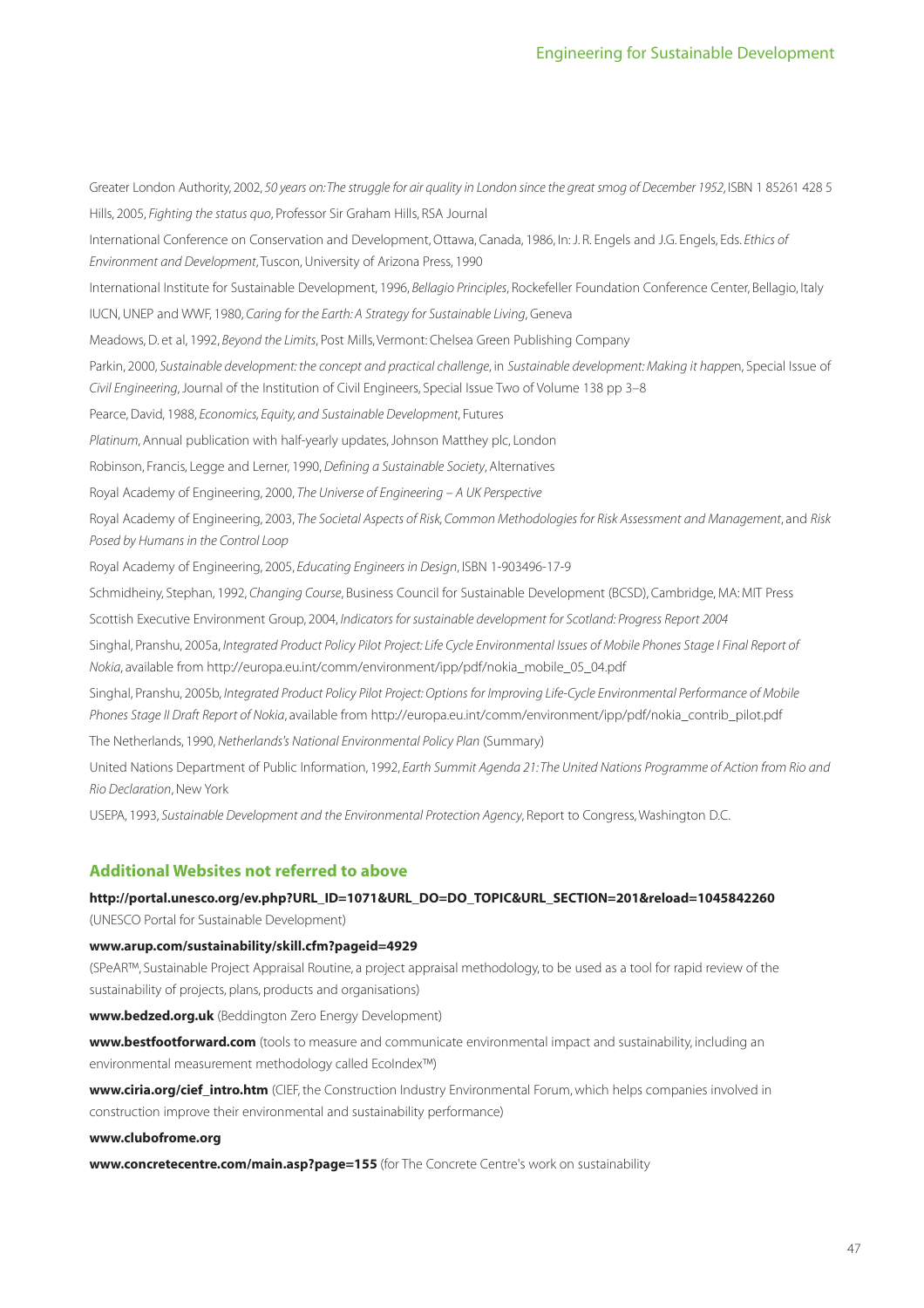#### **www.edenproject.com**

**www.forumforthefuture.org.uk** (for The Five Capitals model developed by Forum for the Future)

**www.forumforthefuture.org.uk/publications/theengineerofthe21st\_page720.aspx** (for The Engineer of the 21st Century Inquiry: Change Challenges for Sustainability, 2003)

www.ice.org.uk/about ice/aboutice sustainability.asp (for the Institution of Civil Engineers' Environment and Sustainability Activity)

**www.icheme.org/sustainability** (Institution of Chemical Engineers Sustainability Metrics – indicators that can be used to measure sustainability performance of an operating unit)

#### **www.johannesburgsummit.org**

**www.naturalstep.org.uk/uk\_homepage.htm** (The Natural Step provides a visionary blueprint for a sustainable world. As an international advisory and research organisation, the Natural Step work with some of the largest resource users on the planet to create solutions, models and tools designed to accelerate global sustainability)

**www.projectsigma.com** (Project Sigma aims to provide clear, practical advice to organisations to help them to manage the social, environmental and wider economic impacts of their organisations' activities and make a meaningful contribution to sustainable development)

#### **www.raeng.org.uk**

**www.scotland.gov.uk/about/ERADEN/SCU/00017108/whatis.aspx** and **www.scotland.gov.uk/library5/rural/mtnsd-00.asp** (for Sustainable Development in Scotland)

**www.sd-commission.gov.uk**

**www.societyandbusiness.gov.uk**

**www.sustainable-development.gov.uk**

**www.uk-spec.org.uk**

**www.wbcsd.org** (World Business Council for Sustainable Development)

**www.wbcsdcement.org** (the Cement Sustainability Initiative (CSI) formed to help the cement industry to address the challenges of sustainable development.)

**www.worldenergy.org/wec-geis** (the World Energy Council promotes the sustainable supply and use of energy)

**www7.caret.cam.ac.uk/index.htm** (the route through to available material from the Visiting Professors Scheme)